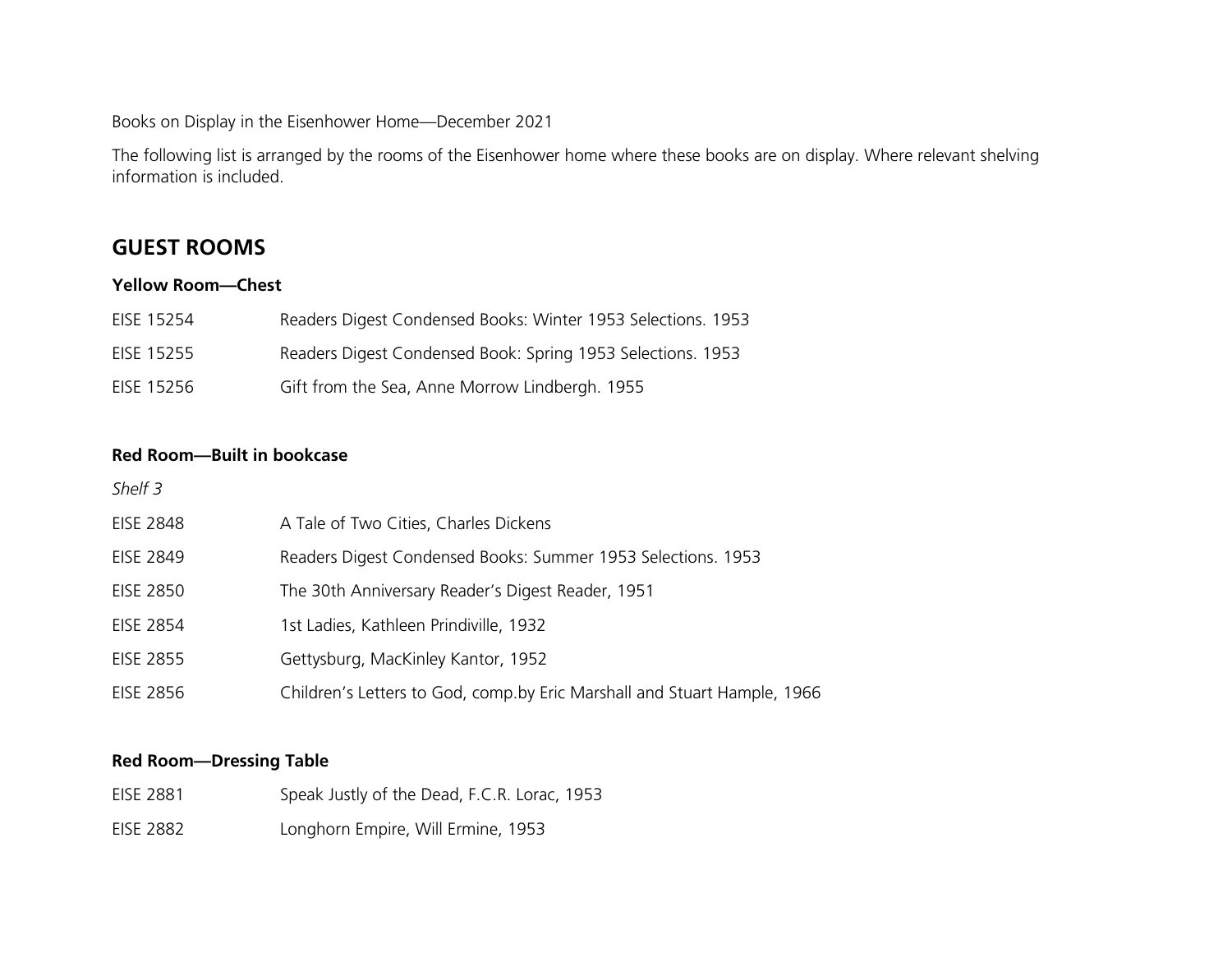EISE 2883 The Other Side of the Wall, Seldon Truss, 1954

## **Sun Porch**

## **West Bookcase, Shelf 1**

| EISE 12657 | Cold Friday, Whittaker Chambers, 1964    |
|------------|------------------------------------------|
| EISE 12666 | The Pitchfork Patrol, Clay Fisher, 1962  |
| EISE 12683 | No God in Saguaro, Lewis B. Patten, 1966 |

## **Master Bedroom**

## **Shelves Built Into Desk**

| EISE 3571        | Heroines of Ancient Iran, The Marchioness of Winchester, 1954        |
|------------------|----------------------------------------------------------------------|
| <b>EISE 3572</b> | Fabulous Hoosier: A Story of American Achievement, Jane Fisher, 1953 |
| EISE 3573        | Porcelain Figures of the 18th Century, David Rosenfeld, 1949         |
| EISE 3574        | Mary Queen of Scots, N. Brysson Morrison, 1960                       |
| <b>EISE 3575</b> | These Ruins Are Inhabited, Muriel Beadle, 1961                       |
| <b>EISE 3576</b> | Jane Eyre, Charlotte Bronte, 1954                                    |
| <b>EISE 3582</b> | The House at Old Vine, Norah Lofts, 1961                             |
| <b>EISE 3583</b> | The Songs of Burns, Robert Burns, 1824                               |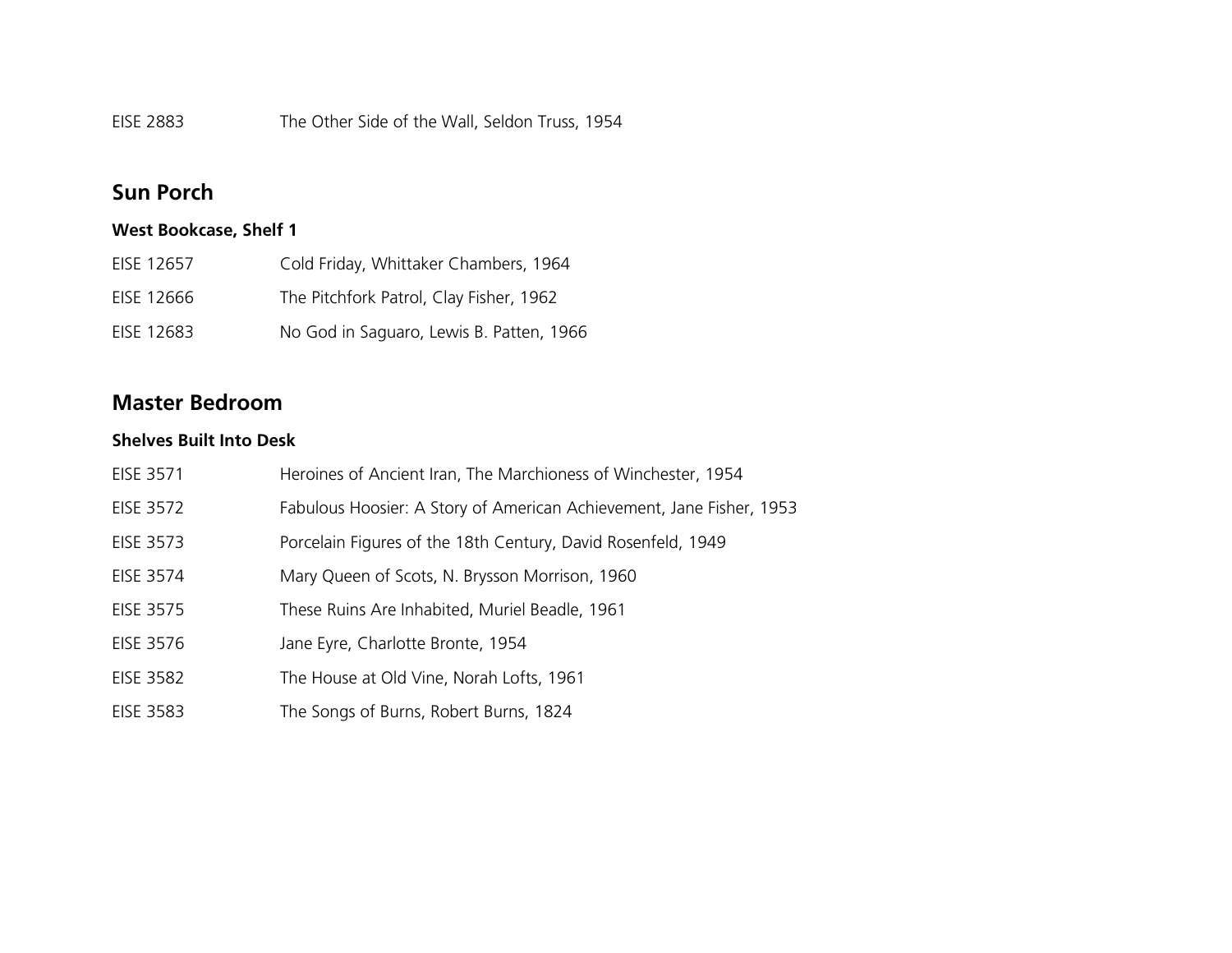# **Ike's (General's) Bedroom**

**Bookcase**

| SHELF 1          |                                                                                   |
|------------------|-----------------------------------------------------------------------------------|
| <b>EISE 2360</b> | Report on the Atom, Gordon Dean, c.1953                                           |
| <b>EISE 2362</b> | Guide to the Fishes of Colorado, William C. Beckman, c. 1952                      |
| <b>EISE 2363</b> | Scientists Against Time, James Phinney Baxter 3rd, c. 1946                        |
| EISE 2365        | The Prayers of Peter Marshall, ed. By Catherine Marshall, c. 1954                 |
| <b>EISE 2367</b> | Home Town, Cleveland Amory, c. 1950                                               |
| <b>EISE 2368</b> | The Glorious Mornings: Stories of Shooting and Fishing, Paul Hyde Bonner, c1954   |
| <b>EISE 2369</b> | The Devil's Advocate, Taylor Caldwell, c.1952                                     |
| <b>EISE 2370</b> | Gulf Stream North, Earl Conrad, 1954                                              |
| <b>EISE 2377</b> | Tale of Valor – A Novel of the Lewis and Clark Expedition, Vurdis Fisher, c. 1958 |
| <b>EISE 2378</b> | Elizabeth Captive Princess, Margret Irwin, c. 1948                                |
| <b>EISE 2379</b> | Long Remember, MacKinlay Kantor, 1934                                             |
| <b>EISE 2381</b> | Shoot! Bernard Newman, 1949                                                       |
| <b>EISE 2384</b> | Gettysburg: Stories of the Red Harvest and the Aftermath, Elsie Singmaster, 1930  |
| EISE 15237       | Curse of Dead Man's Gold, Bradford Scott, 1967                                    |
| EISE 15238       | Gun & Star, Dan Temple, 1964                                                      |
| EISE 15239       | Matagorda - Louis L'Amour, 1967                                                   |
| EISE 15240       | The Pistoleros, E.E. Halleran, 1967                                               |
| EISE 15241       | Claim Jumpers and Deadman's Gulch, E.B. Mann and Burt Arthur, 1967                |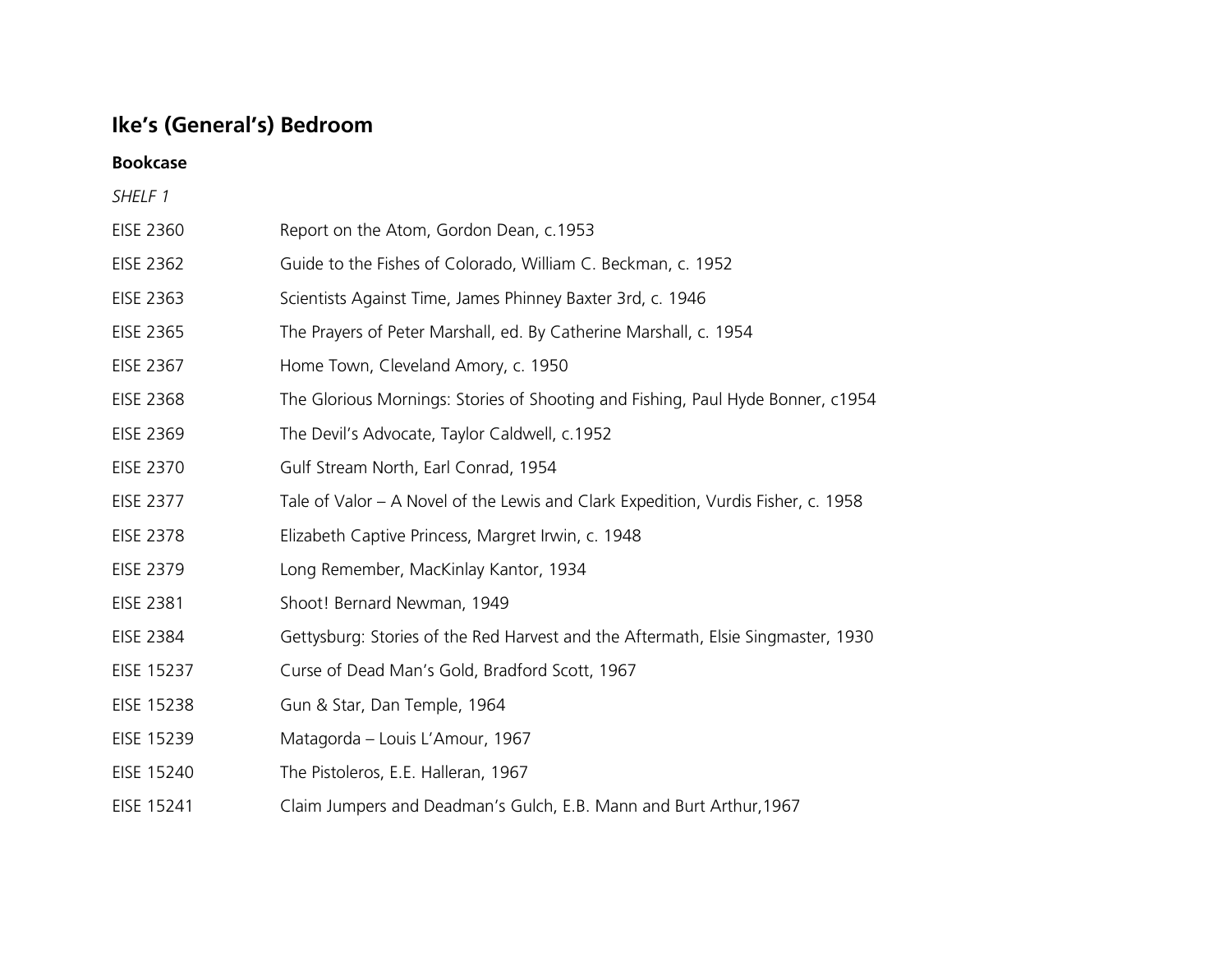| EISE 15242 | West of the Wolverine, Paul Evan Lehman, c. 1967 |
|------------|--------------------------------------------------|
| EISE 15243 | A Badge for a Badman, Brian Wynne, 1967          |
|            | Devil's Butte, Ray Hogan, 1967                   |
| EISE 15244 | The Song of the Whip, Max Brand, 1967            |
| EISE 15245 | Gun-Slammer, Lee Floren, 1945                    |
| EISE 15246 | The Guns of Dorking Hollow, Max Brand, 1967      |
| EISE 15247 | Gunsmoke Over Big Muddy, Frank O' Rourke, 1967   |
| EISE 15248 | Debt of Honor, Luke Short, 1967                  |
| EISE 15249 | Backtrack, Milton Lott, 1967                     |
| EISE 15250 | The Man Who Turned Outlaw, Philip Ketchum, 1967  |
| EISE 15251 | Matagorda, Louis L'Amour, 1967                   |
| EISE 15252 | The Twisted Trail, Paul Evan Lehman, 1967        |
| EISE 15253 | Smugglers' Trail, Max Brand, 1967                |
|            |                                                  |

| EISE 2385        | Swords of Steel – Story of a Gettysburg Boy, Elsie Singmaster, 1933                             |
|------------------|-------------------------------------------------------------------------------------------------|
| <b>EISE 2386</b> | Diamond Six, William Fielding Smith, 1958                                                       |
| <b>EISE 2387</b> | Immortal Wife – Biographical Novel of Jessie Benton Fremont, Irving Stone, 1944                 |
| <b>EISE 2388</b> | Carrington, Michael Straight, c. 1960                                                           |
| <b>EISE 2389</b> | Atoms for Power: United States Policy in Atomic Energy Development, The American Assembly, 1957 |
| <b>EISE 2390</b> | The Fireside Cook Book, James A. Beard, c. 1949                                                 |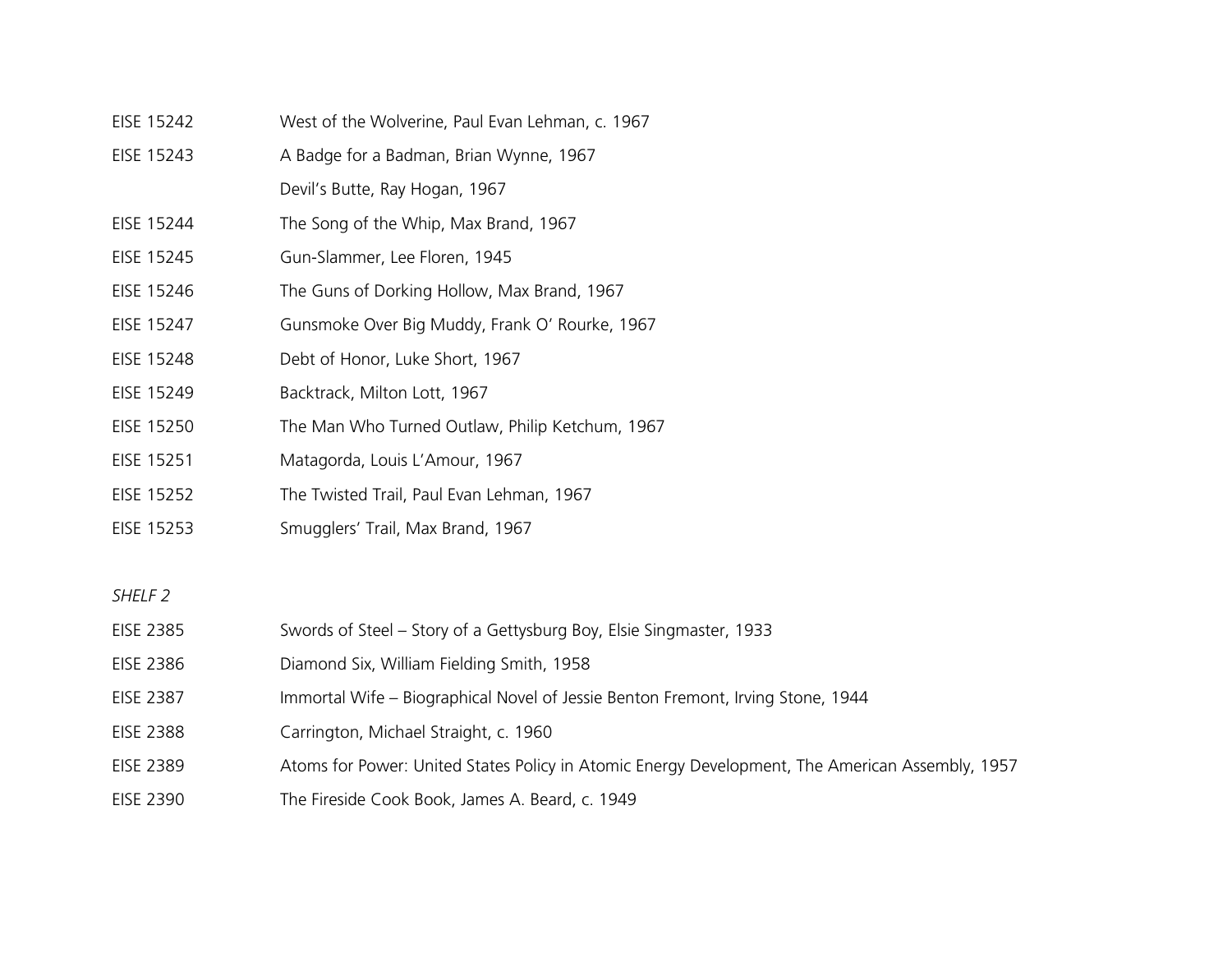- EISE 2391 A Philosophy For Our Time, Bernard M. Baruch, 1954
- EISE 2392 Antique Guns, Hank Wieand Bowman, 1957
- EISE 2393 From My Experience: The Pleasures & Miseries of Life on a Farm, Louis Bromfield, 1955
- EISE 2394 Malabar Farm, Louis Bromfield, 1948
- EISE 2395 Out of the Earth, Louis Bromfield, 1950
- EISE 2396 Louis Bromfield & His Books, Morrison Brown, 1957
- EISE 2397 Education & Liberty: The Role of the Schools in a Modern Democracy, James Bryant Conant, 1953
- EISE 2398 Columbia: Colossus on the Hudson, Horace Coon, 1947
- EISE 2399 Robert A. R. deVilliers, Antoinette and Rudolph Roesler de Villiers, 1947
- EISE 2400 Books that Changed the World, Robert Downs, 1956
- EISE 2402 Lyrics, Oscar Hammerstein II, 1949
- EISE 2404a The Story of Pennsylvania at the World's Fair St. Louis 1904 Vol. I, James H. Lamburt, 1905
- EISE 2404b The Story of Pennsylvania at the World's Fair St. Louis 1904 Vol. II, James H. Lamburt, 1905
- EISE 2406 Forever the Land: A Country Chronicle & Anthology, ed. Russell & Kate Lord, 1950
- EISE 2407 Messages of the President Words of Manuel L. Quezon of Philippines, 1935
- EISE 2408 Barnard Beginnings, Annie Nathan Meyer, 1935
- EISE 2409 The Challenge to American Foreign Policy, John J. McCloy, 1953
- EISE 2410 The Peacemaker & Its Rivals: An Account of the Single Action Colt, John E. Parsons, 1950
- EISE 2412 Albert Schweitzer: An Anthology, ed. Charles R. Joy, 1947
- EISE 2414 And So's Your Antimacassar, Charles Viret, 1951
- EISE 2416 Conversational Spanish for the Army Air Force of the U.S. Air Corps Spanish Project, Solomon Lipp and Henry V. Besso, 1942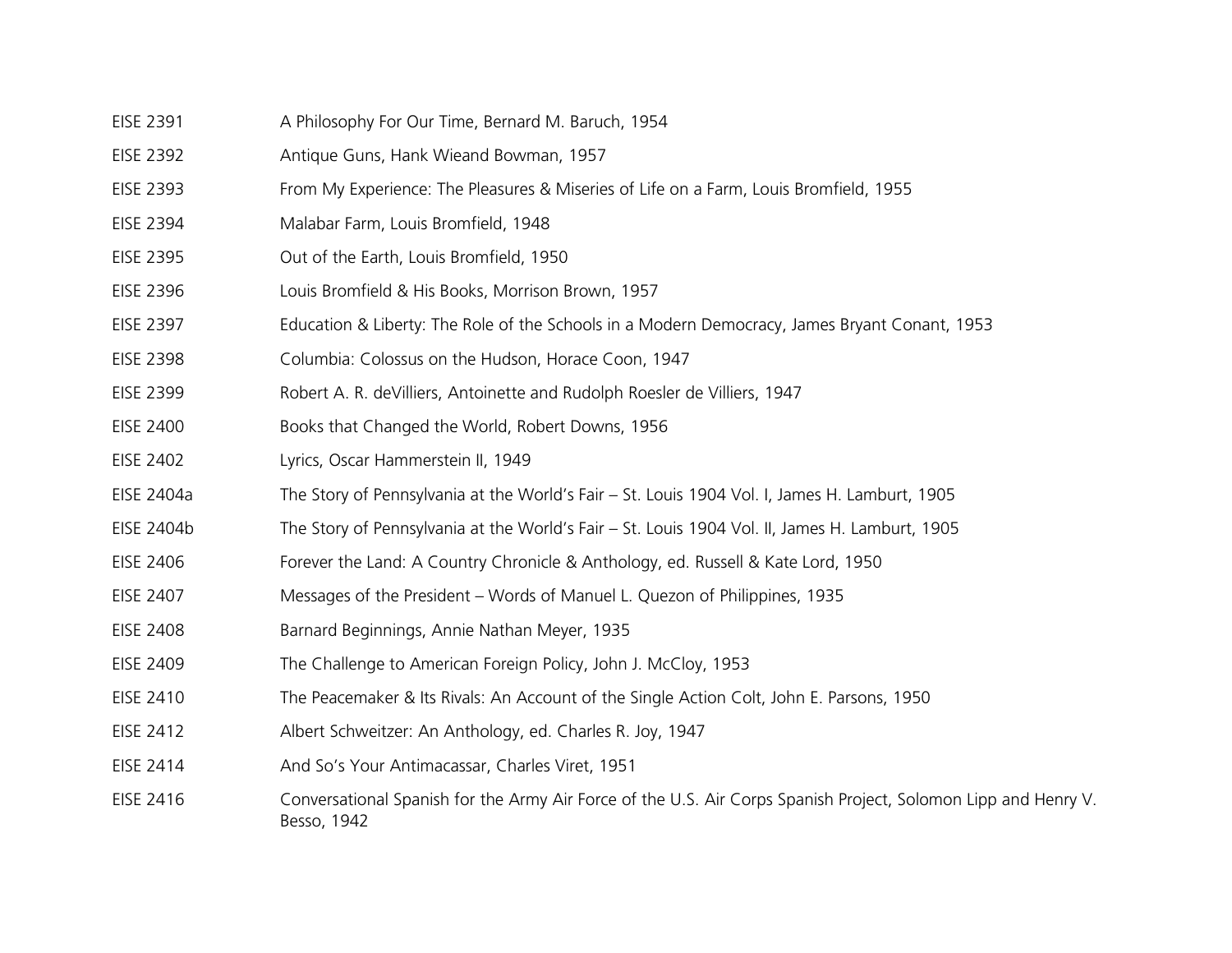| <b>EISE 2417</b>   | Halleck: Lincoln's Chief of Staff, Stephen E. Ambrose, 1962                                                        |
|--------------------|--------------------------------------------------------------------------------------------------------------------|
| <b>EISE 2418</b>   | Upton & the Army, Stephen E. Ambrose, 1964                                                                         |
|                    |                                                                                                                    |
| SHELF <sub>3</sub> |                                                                                                                    |
| <b>EISE 2419</b>   | Ten Years in Washington: Life and Scenes in The National Capital, As a Woman Sees Them, Mary Clemmer Ames,<br>1874 |
| <b>EISE 2420</b>   | Dolly Madison: Her Life & Times, Katherine Anthony, 1950                                                           |
| <b>EISE 2422</b>   | The Holy Bible, ed. Rev. C.I. Scofield, 1945                                                                       |
| <b>EISE 2423</b>   | The New Testament in Modern English, Trans. J. B. Phillips, 1959                                                   |
| <b>EISE 2425</b>   | Country Life in America As Lived by Ten Presidents, Edward Townsend Booth, 1947                                    |
| <b>EISE 2427</b>   | The Ox-Bow Incident, Walter Van Tilbury Clark, 1940                                                                |
| <b>EISE 2428</b>   | Stories of America's Past Written in the 19th Century, various authors, 1954                                       |
| <b>EISE 2429</b>   | Ordeal of the Presidency, David Cushman Coyle, 1960                                                                |
| <b>EISE 2432</b>   | "76" A Cook Book, ed. Ladies of Plymouth Church, 1876                                                              |
| <b>EISE 2433</b>   | Glamorous Dolly Madison, Alice Curtis Desmond, 1950                                                                |
| <b>EISE 2434</b>   | Martha Washington: "Our First Lady," Alice Curtis Desmond, 1951                                                    |
| <b>EISE 2435</b>   | A Christmas Carol, Charles Dickens, 1914                                                                           |
| <b>EISE 2436</b>   | The Head and Heart of Thomas Jefferson, John Dos Passos, 1954                                                      |
| <b>EISE 2437</b>   | Sir Nigel, A. Conan Doyle, 1906                                                                                    |
| <b>EISE 2438</b>   | The Compact History of the Revolutionary War, R. Ernest Dupuy and Trevor Dupuy, 1963                               |
| <b>EISE 2439</b>   | Pictorial History of American Presidents, John and Alice Dorant, c. 1955                                           |
| <b>EISE 2440</b>   | Six Roads from Abilene: Some Personal Recollections of Edgar Eisenhower, John McCallum, 1960                       |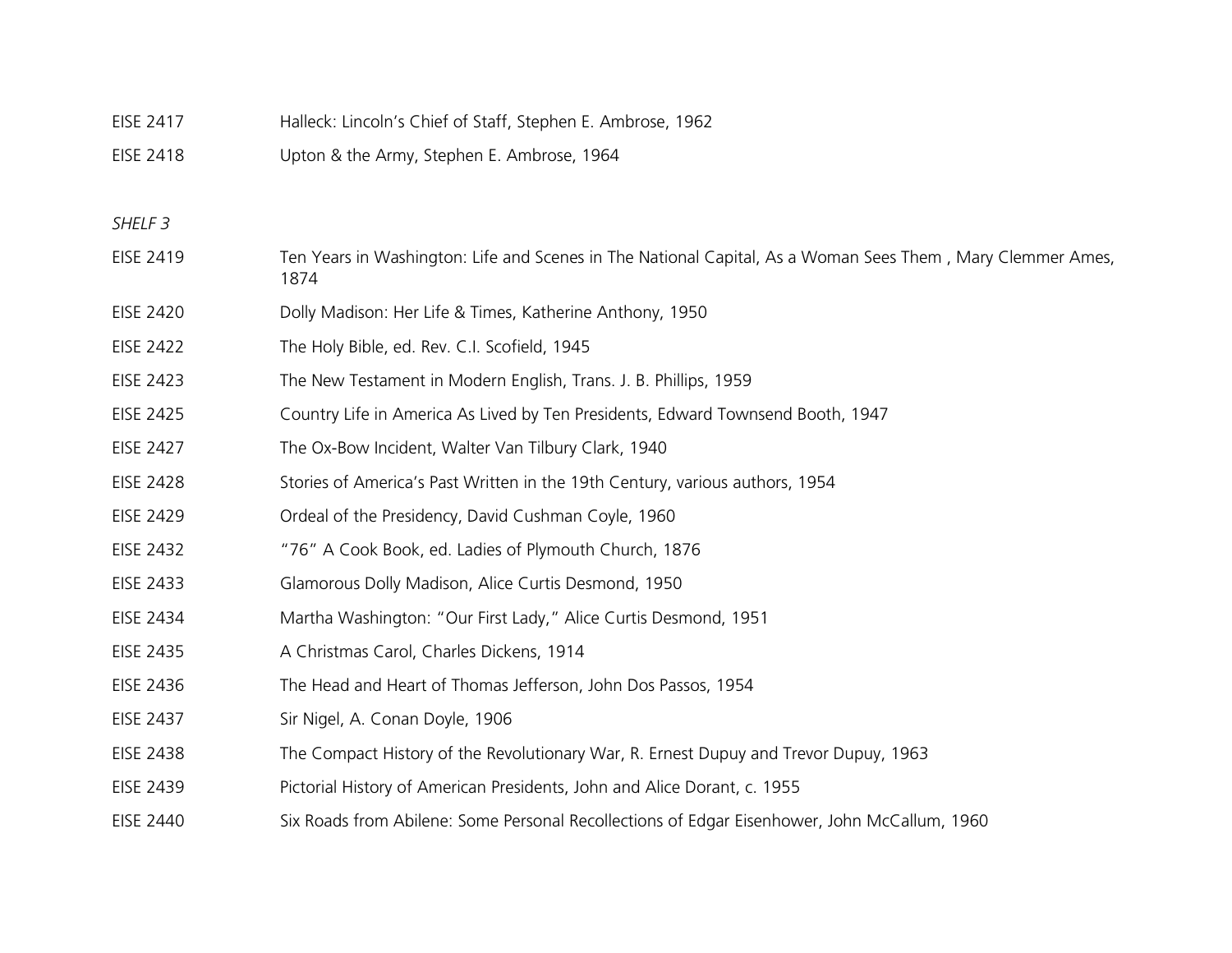- EISE 2441 The Wine is Bitter: The United States & Latin America, Milton S. Eisenhower, 1963
- EISE 2442 The Court Circles of the Republic: Or the Beauties and Celebrities of the Nation, Mrs. E. F. Ellet, 1869
- EISE 2443 The General, C.S. Forester, 1936
- EISE 2444 White House Profile: A social history of the White House, its occupants and its festivities, Bess Furman, 1951
- *SHELF 4*
- EISE 2371 Sunflower Gold: a Novel of Western Kansas, Effie Lawrence Marshall, 1953
- EISE 2372 The Dark Island, V. Sackville-West, 1936
- EISE 2373 Saturday Evening Post Stories-1942-1945, various authors, 1946
- EISE 2374 Saturday Evening Post Stories-1946, various authors, 1946
- EISE 2375 Run Silent, Run Deep, Commander Edward L. Beach USN, 1955
- EISE 2376 The Valiant Virginians, James Warner Bellah, 1953
- EISE 2383 Remembrance Rock, Carl Sandburg, 1948
- EISE 2445 Mistresses of the White House: Narrator's Tale of a Pageant of First Ladies, Irene Hazard Gerlinger, 1950
- EISE 2447 Human Resources: The Wealth of a Nation, Eli Ginzberg, 1958
- EISE 2449 Ten Against Caesar, K.R.G. Granger, 1952
- EISE 2454 George Washington: Country Gentleman, Paul Leland Haworth, 1925
- EISE 2467 Abraham Lincoln and the Times that Tried his Soul, Emil Ludwig, 1956
- EISE 2469 First Ladies: Martha Washington to Maime Eisenhower, Jane and Burt McConnell, 1953
- EISE 2473 The Drummond Tradition, Charles Mercer, 1957
- EISE 2475 Churchill: Taken From the Diaries of Lord Moran: The Struggle for Survival 1940-1965, Lord Moran, 1966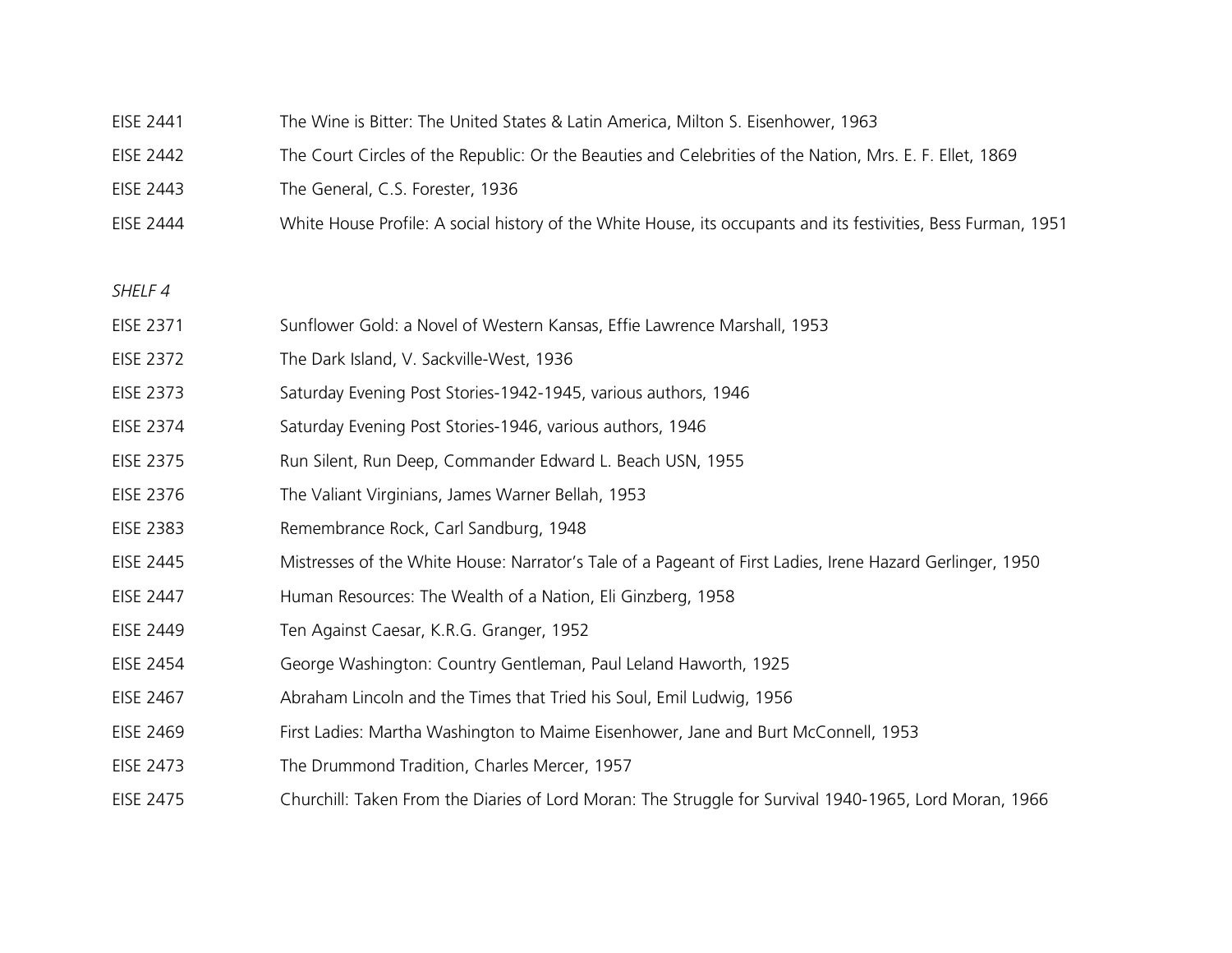| EISE 2481          | The Oregon Rifles, Dwight Bennett, 1962                                                                                    |
|--------------------|----------------------------------------------------------------------------------------------------------------------------|
| <b>EISE 2482</b>   | Martha's Husband: an Informal Portrait of George Washington, Blair Niles, 1951                                             |
| <b>EISE 2483</b>   | Recommendations for Education in the Junior High School Years: a Memorandum to School Boards, James Bryant<br>Conant, 1960 |
| <b>EISE 2488</b>   | Book of Daily Thoughts and Prayers, Swami Paramananda, 1926                                                                |
| EISE 2491          | Mary Lincoln: Biography of a Marriage, Ruth Painter Randall, 1953                                                          |
| <b>EISE 2498</b>   | President's Odyssey, Merriman Smith, 1961                                                                                  |
| EISE 2497          | The Ohio Story, Frank Siedel, 1950                                                                                         |
| <b>EISE 2492</b>   | Theodore Roosevelt's Letters to his Children, edited by Joseph Bucklin Bishop, 1949                                        |
|                    |                                                                                                                            |
| SHELF <sub>5</sub> |                                                                                                                            |
| EISE 2361          | Knowing your Trees, G.H. Collingwood and Warren D. Brush, 1949                                                             |
| <b>EISE 2364</b>   | The World of Fishes, William K. Gregory and Francesca LaMonte, 1947                                                        |
| <b>EISE 2366</b>   | American Christmas Tales, various authors, c. 1952                                                                         |
| <b>EISE 2380</b>   | The Lost Citadel, Alexander Mathis, 1954                                                                                   |
| <b>EISE 2382</b>   | Soo Canal! William Ratigan, 1954                                                                                           |
| EISE 2413          | The Noble Grapes and the Great Wines of France, Andre L. Simon, 1957                                                       |
| EISE 2424          | United States Army in WWII: The European Theater of Operations: Breakout and Pursuit, Martin Blumenson, 1961               |
| EISE 2426          | Winston Churchill the Painter: Souvenir catalogue of the first exhibition of his paintings, Alfred Frankfurter, 1958       |
| <b>EISE 2430</b>   | Whereof We Are Made: Early Recollections, Robert Cutler, 1965                                                              |
| EISE 2446          | To the Farewell Address: Ideas of Early American Foreign policy, Felix Gilbert, 1961                                       |
| <b>EISE 2450</b>   | They Came to a Valley: a Panoramic Novel of the Early West and the Pioneer Quest, Bill Gulick, 1966                        |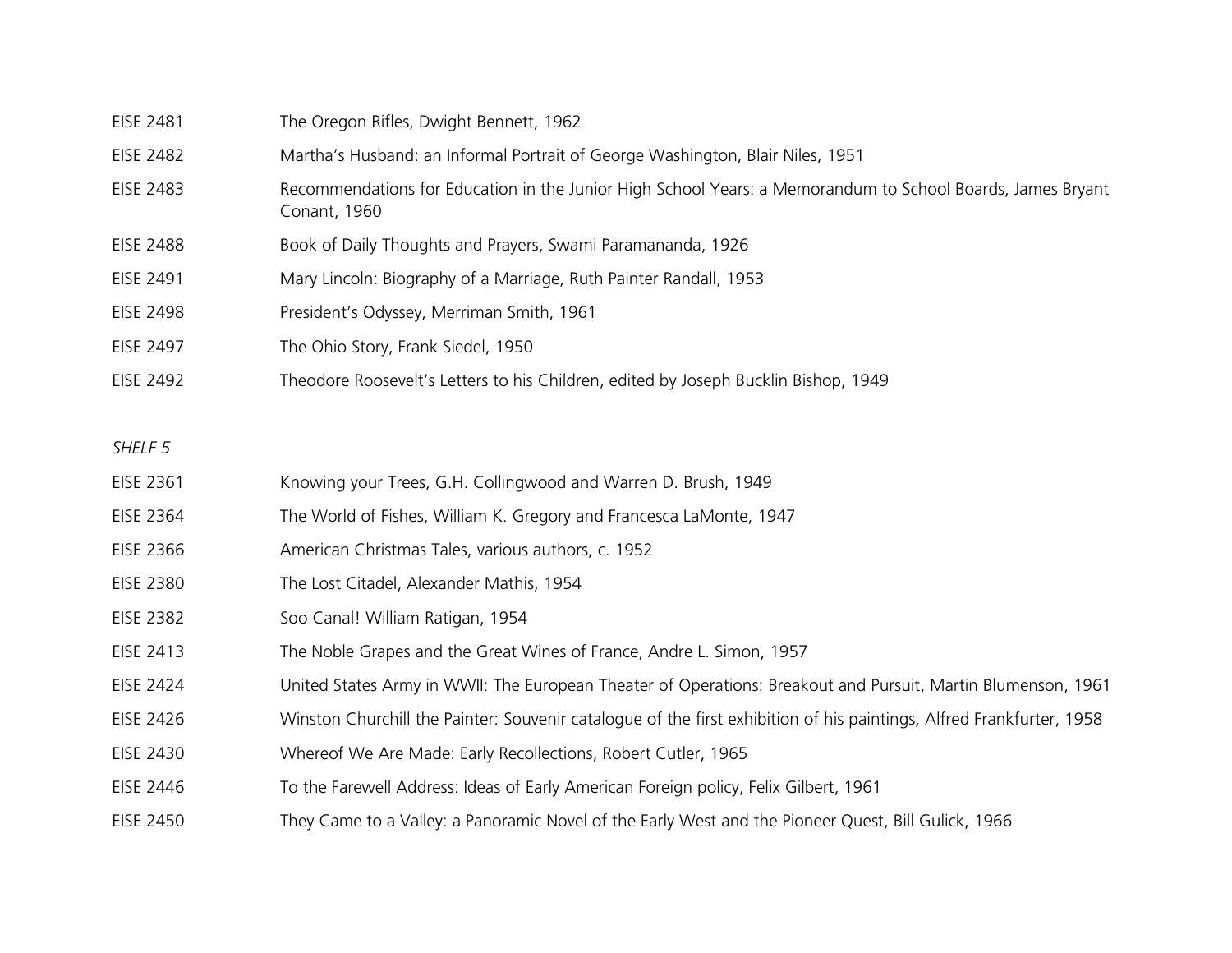| <b>EISE 2452</b> | "Old Bald Head": General R.S. Ewell: The Portrait of a Soldier, Percy Gating Hamlin, 1940                              |
|------------------|------------------------------------------------------------------------------------------------------------------------|
| <b>EISE 2453</b> | Commanders of the Army of the Potomac, Warren W. Hassler Jr., 1962                                                     |
| <b>EISE 2455</b> | Stonehenge Decoded: an Astronomer Examines One of the Great Puzzles of the Ancient World, Gerald S.<br>Hawkins, 1965   |
| <b>EISE 2458</b> | The Basic Papers of George M. Humphrey: as secretary of treasury 1953-1957, edited by Nathaniel R. Howard,<br>1965     |
| EISE 2464        | In the Days of McKinley, Margaret Leech, 1959                                                                          |
| EISE 2465        | From Manassas to Appomattox: Memoirs of the Civil War in America, James Longstreet, 1912                               |
| <b>EISE 2472</b> | The Big Bend Country of Texas, Virginia Madison, 1955                                                                  |
| <b>EISE 2474</b> | Gettysburg: "What They Did Here", Luther W. Minnigh, 1892                                                              |
| <b>EISE 2478</b> | You and Your USA: The Constitution (5a), no author, 1954                                                               |
| EISE 2479        | You and Your USA: The Bill of Rights (9), no author, 1954                                                              |
| <b>EISE 2480</b> | You and Your USA: The Declaration of Independence (1A), no author, 1953                                                |
| <b>EISE 2485</b> | The Presidency: A Pictorial History of Presidential Elections from George Washington to Truman, Stefan Lorant,<br>1951 |
| <b>EISE 2486</b> | Mother Goose Goes to Washington, no author, no date                                                                    |
| <b>EISE 2487</b> | As I was Saying, Carl A. Norgren, 1965                                                                                 |
| <b>EISE 2493</b> | Houses Virginians have Loved, Agnes Rothery, 1954                                                                      |
| EISE 2494        | Rawhide Rawlins Stories, Charles M. Russell, 1946                                                                      |
| <b>EISE 2495</b> | Feeling Better? Medical Cartoons from the Post, editors of Saturday Evening Post, 1963                                 |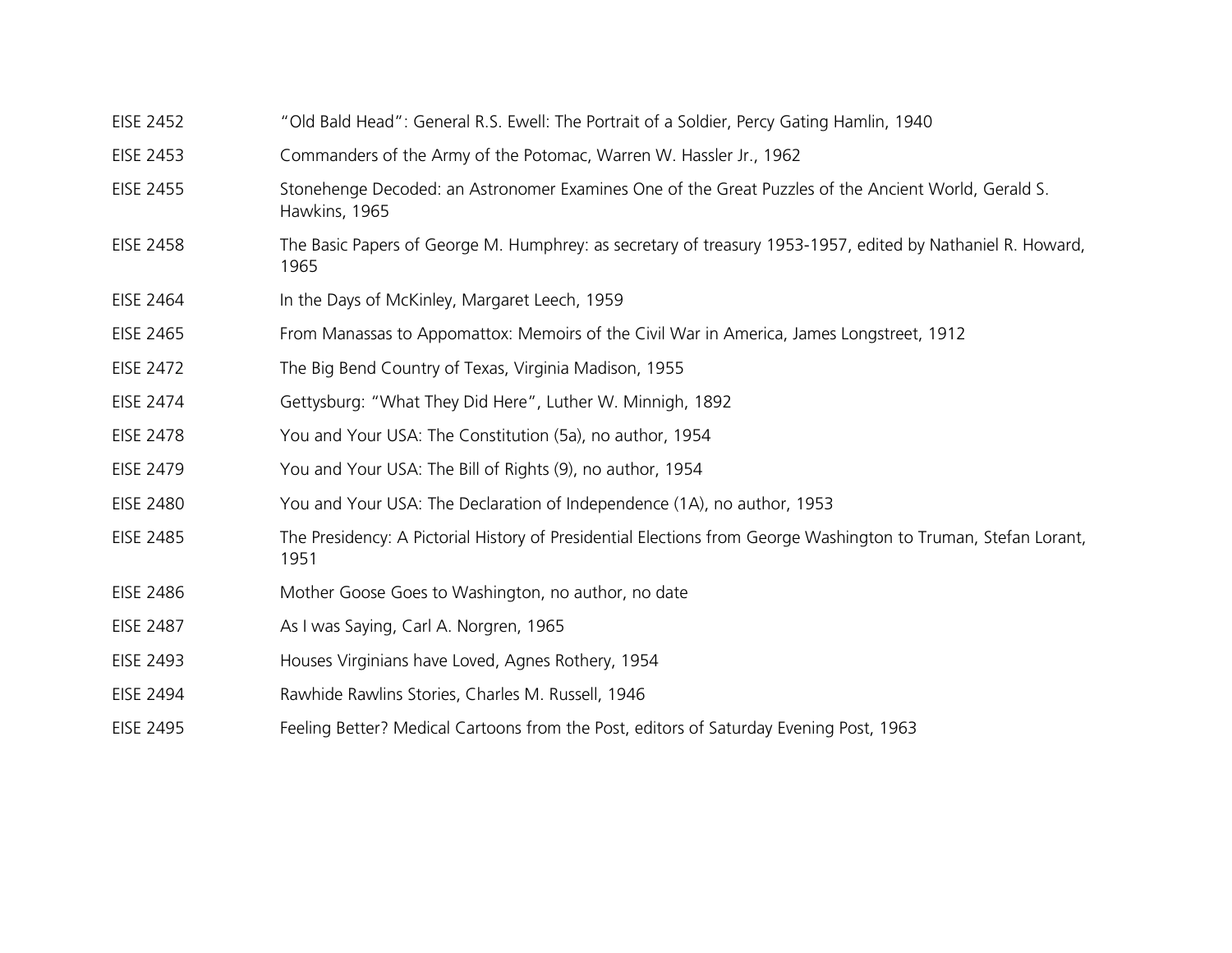# **Sitting Room**

|                   | Built in Bookcase-Left Section (Shelves 1-4), Right Section (Shelves 5-8)                     |  |  |
|-------------------|-----------------------------------------------------------------------------------------------|--|--|
| SHELF 1           |                                                                                               |  |  |
| <b>EISE 12698</b> | Lanterns and Lances, James Thurber, 1961                                                      |  |  |
| EISE 12700        | Pray for a Brave Heart, Helen Macinnes, 1955                                                  |  |  |
| EISE 12701        | Dear Internal Revenue, ed. Bill Adler, 1966                                                   |  |  |
| EISE 15165        | Muzzy, Charles W. Thaylor, 1966                                                               |  |  |
| EISE 15166        | Ashes to the Wind, Robert John Graham, 1964                                                   |  |  |
| EISE 15167        | What are you Doing After the Orgy? Henny and Jim Backus, 1962                                 |  |  |
| EISE 15168        | Good Food from France, H.P. Pellaprat, 1951                                                   |  |  |
| EISE 15169        | Flood: a Romance of our Time, Robert Penn Warren, 1964                                        |  |  |
| EISE 15170        | The Flight of the Falcon, Daphne Du Maurier, 1965                                             |  |  |
| EISE 15171        | Washington's Lady: the Life of Martha Washington, Elswyth Thane, 1960                         |  |  |
| EISE 15172        | The Gentleman, Edison Marshall, 1956                                                          |  |  |
| EISE 15174        | The Big Spenders, Lucius BeeBe, 1966                                                          |  |  |
| EISE 15175        | Selected Quotations, George M. Humphry, 1966                                                  |  |  |
| EISE 15176        | A Collection of White House Books (box set of three books):                                   |  |  |
| EISE 15176 a      | The White House: A Historic Guide, White House historical association, 1966                   |  |  |
| EISE 15176 b      | The Living White House, Lonnelle Aikman, 1966                                                 |  |  |
| EISE 15176 c      | Presidents of the United States of America, Frank Freidel, 1964                               |  |  |
| EISE 15180        | A Gift of Love: Seven Vignettes of Human Kindness, Courage and Concern, various authors, 1966 |  |  |
|                   |                                                                                               |  |  |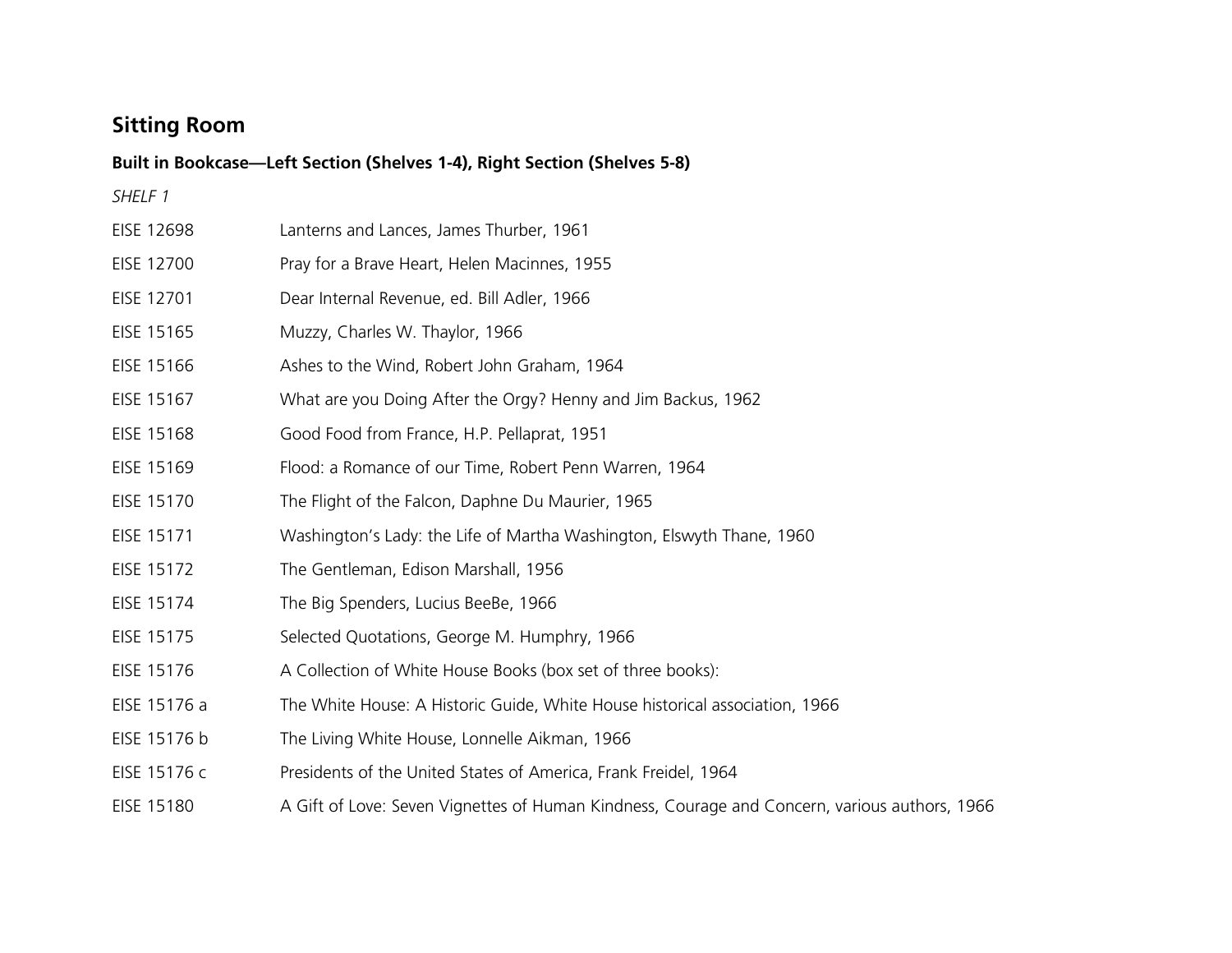| EISE 15181 | Whereof We Are Made: Early Recollections, Robert Cutler, 1965                                                |
|------------|--------------------------------------------------------------------------------------------------------------|
| EISE 15182 | Facts About Foods, The Heinz Company, 1961                                                                   |
| EISE 15183 | Three Saints and a Sinner, Louis Hall Tharp, 1956                                                            |
| EISE 15184 | Eighth Moon: The True Story of a Young Girl's Life in Communist China, By Sansan as told to Bette Lord, 1964 |
| EISE 15185 | One Man's West, David Lavender, 1956                                                                         |
| EISE 15186 | Bar 1 Roundup of Best western stories, selected by Scott Meredith, 1952                                      |
|            |                                                                                                              |

- EISE 3405 The Greatest Story Ever Told: A Tale of the Greatest Life Ever Lived, Fulton Oursler, 1951
- EISE 15187 Flowing Valley: An Historical Novel of California in 1846, Orival J. Harrell, 1953
- EISE 15188 Some are Friends, Louis J. Apple, 1951
- EISE 15189 The Galileans: a novel of Mary Magdalene, Frank G. Slaughter, 1953
- EISE 15190 Hometown, Cleveland Amory, 1950
- EISE 15191 Number 9 Belmont square, Margaret Erskine, 1963
- EISE 15192 A Capital Offence, Jocylen Davey, 1956
- EISE 15193 The Singing and The Gold, A.B. Matthiessen, 1955
- EISE 15194 The Passion-Flower Hotel, Rosalind Erskine, 1962
- EISE 15195 The Black, the Gray and The Gold, Norma R. Ford, 1961
- EISE 15196 The Houses in Between, Howard Spring, 1951
- EISE 15197 Unto a Good Land, Vilhelm MoBerg, 1954
- EISE 15198 Money Mountain: The Story of Cripple Creek Gold, Marshall Sprague, 1953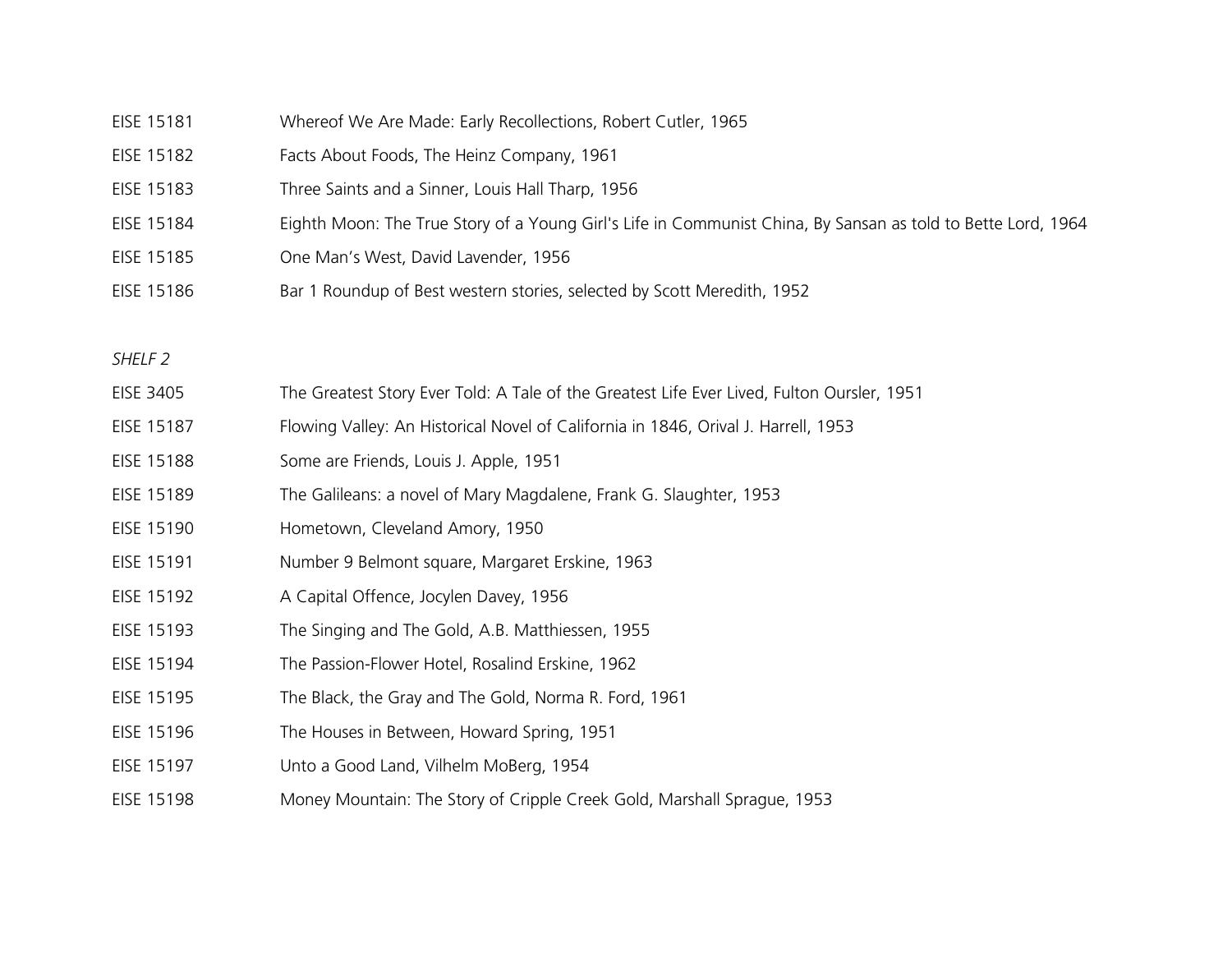| EISE 15199         | A Night of Watching, Elliot Arnold, 1967                                                                                                          |
|--------------------|---------------------------------------------------------------------------------------------------------------------------------------------------|
| <b>EISE 15200</b>  | Vanishing Cornwall, Daphne du Maurier, 1967                                                                                                       |
| EISE 15201         | The Lost City, John Gunther, 1964                                                                                                                 |
| EISE 15202 a       | The Centennial History of the Civil War- Volume I: The Coming Fury, Bruce Catton, 1961                                                            |
| EISE 15202 b       | The Centennial History of the Civil War- Volume II: Never Call Retreat, Bruce Catton, 1965                                                        |
| EISE 15204         | The Coming of the Glory, John Shippley Tilley, 1949                                                                                               |
| EISE 15205         | The Complete Sherlock Holmes, Sir Aurther Conan Doyle, 1953                                                                                       |
|                    |                                                                                                                                                   |
| SHELF <sub>3</sub> |                                                                                                                                                   |
| <b>EISE 2273</b>   | Report to the Superintendent by United States Military Academy Committee on Service Academy, no author, 1949                                      |
| <b>EISE 2274</b>   | The Association of Graduates of the United States Military Academy Annual Report, no author, 1941                                                 |
| EISE 2275 a        | The Army Air Force in WWII Vol.I: Plans and Early Operations Jan. 1939 to Aug. 1942, ed. Wesley Craven and<br>James Cate, 1948                    |
| EISE 2275 b        | The Army Air Force in WWII Vol. V: The Pacific-Matterhorn to Nagasaki June 1944 to Aug. 1945, ed. Wesley Frank<br>Craven and James Lea Cate, 1953 |
| EISE 2275 c        | The Army Air Force in WWII Vol. VI: Men and planes, ed. Wesley Craven and James Cate, 1955                                                        |
| <b>EISE 2278</b>   | U.S. Navy at War 1941-1945, Fleet Admiral Ernest J. King, 1946                                                                                    |
| <b>EISE 2279</b>   | Battle Participation of Organizations of the American Expeditionary Forces in France, Belgium and Italy 1917-1918,<br>the War Department, 1920    |
| <b>EISE 2280</b>   | Field Service Regulations United States Army 1923, Prepared under direction of Chief of Staff, 1924                                               |
| <b>EISE 2281</b>   | The Admiralties Operations of 1st Cavalry Division, Historical Division U.S. War Department, 1945                                                 |
| <b>EISE 2283</b>   | The Capture of Makin, Historical Division, 1946                                                                                                   |
|                    |                                                                                                                                                   |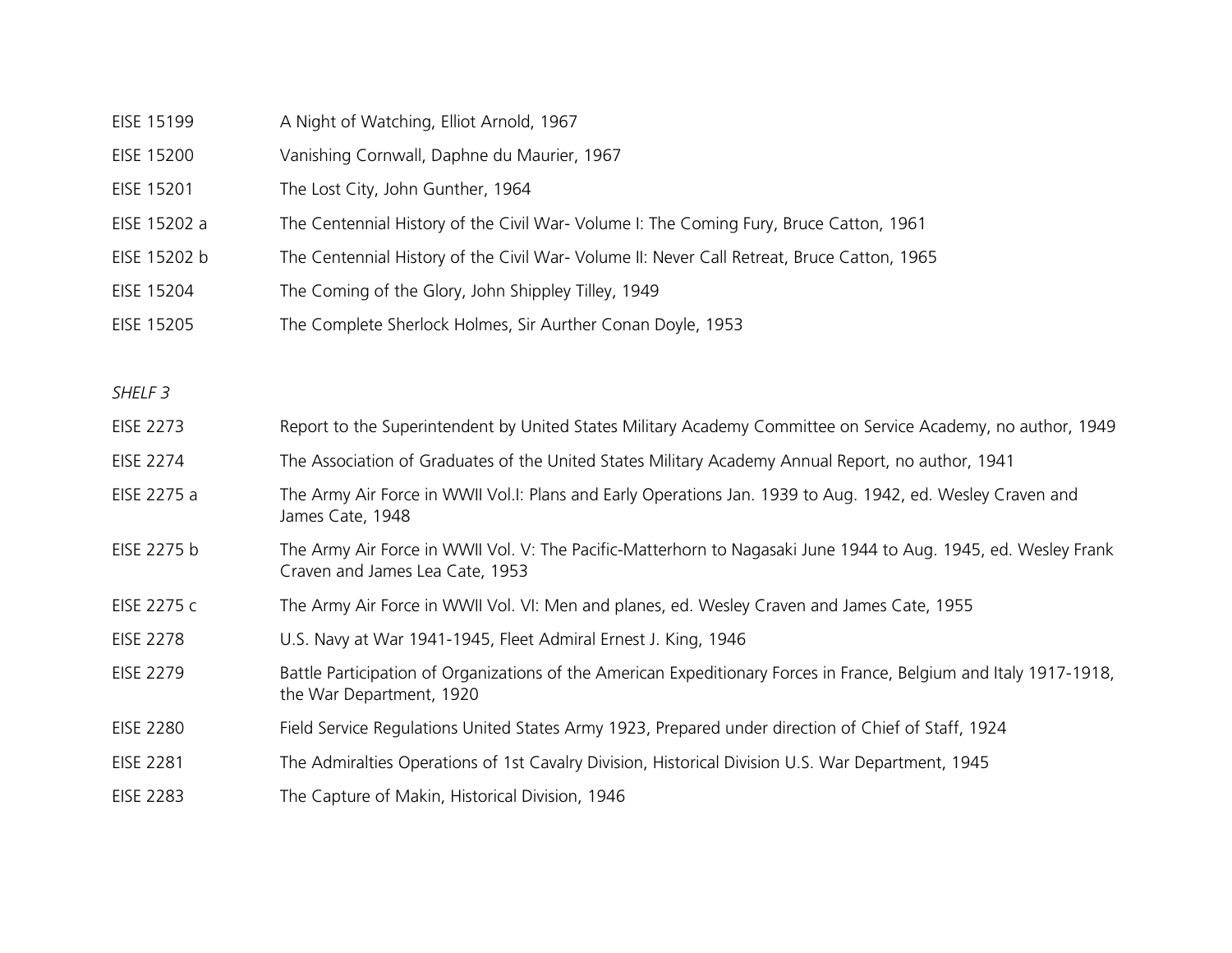- EISE 2284 Fifth Army at the Winter Line, by Historical Division U.S. War Department, 1945
- EISE 2285 Fighting on Guadalcanal, U.S. Government Printing Office, 1943
- EISE 2286 From the Volturno Line to the Winter Line, Military Intelligence Division, 1943
- EISE 2287 Guam-Operations of the 77th Division, War Department Historical Division, 1946
- EISE 2288 Logistical History of Natousa/Mtousa, by Men Involved, 1945
- EISE 2289 Merrill's Marauder's (February-May 1944), War Department Historical Division, 1945
- EISE 2290 Omaha Beachhead (6 June 13 June1944), War Department Historical Division, 1945
- EISE 2496 The Saturday Evening Post Treasury, Roger Butterfield and editors of the Saturday Evening Post, 1954
- EISE 2499 a John Adams Vol. I 1735-1784, Page Smith, 1962
- EISE 2499 b John Adams Vol. II 1784-1826, Page Smith, 1963
- EISE 2501 My Friend Ike, Marty Snyder, 1956
- EISE 2503 The Wonderful World of Books, ed. Alfred Stefferud, 1932
- EISE 2504 Geology and Mineral Resources of Adams County Pennsylvania, George W. Stose, 1932
- EISE 2505 Mount Vernon: The Legacy- The Story of Its Preservation and Care Since 1885, Elswyth Thane, 1967
- EISE 2506 Abraham Lincoln, Benjamin P. Thomas, 1952
- EISE 2507 The Seven Wonders of the World, Lowell Thomas, 1956
- EISE 2508 Lincoln and the Bluegrass: Slavery and Civil War in Kentucky, William H. Townsend, 1955

- EISE 2292 The German General Staff Corps, Produced by British, Canadian and U.S. Staff, 1946
- EISE 2293 Papuan Campaign, Military Intelligence Division, 1944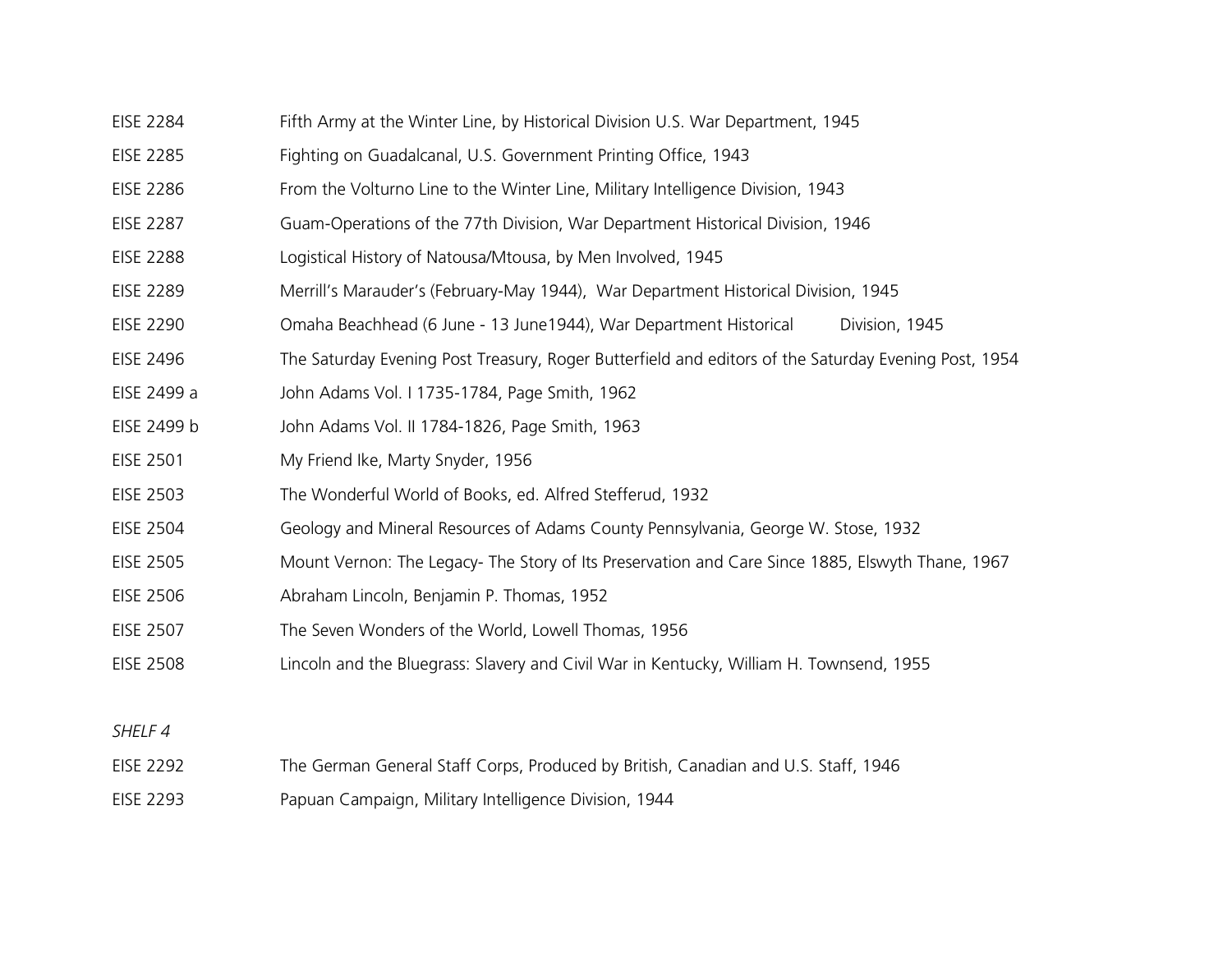| Salerno, Historical Division, 1944                                                                                                             |
|------------------------------------------------------------------------------------------------------------------------------------------------|
| Landing Operations: Strategy, Psychology, Tactics, Politics, From Antiquity to 1945, Dr. Alfred Vagts, 1946                                    |
| Operation Crossroads: The Official Pictorial Record, Joint Task Force One, 1946                                                                |
| Combat Support in Korea, Captain John G. Westover, 1955                                                                                        |
| "Ich Dien" Prince of Wale's Volunteers 1914-1934, Captain H. Whalley-Kelly, 1935                                                               |
| The Road to Victory: A History of Hampton Roads Port of Embarkation in World War II-Vol.I, edited by Major<br>William Reginald Wheeler, 1946   |
| The Road to Victory: A History of Hampton Roads Port of Embarkation in World War II -Vol.II, edited by Major<br>William Reginald Wheeler, 1946 |
| Back Down the Ridge, W.L. White, 1953                                                                                                          |
| Lincoln and His Generals, T. Harry Williams, 1952                                                                                              |
| Maneuver In War, Charles A. Willoughby, 1939                                                                                                   |
| American Military Government in Germany, Harold Zink, 1947                                                                                     |
| The Howitzer 1913, published by 1st class, 1913                                                                                                |
| The Howitzer 1914, Published by 1st class, 1914                                                                                                |
| The Howitzer 1915, Published by 1st class, 1915                                                                                                |
| Diario di Guerra, DDE, 1947                                                                                                                    |
| Von Der Invasion Zum Sieg, DDE, 1947                                                                                                           |
| Ike Eisenhower, Karl HM van den Berg, 1946                                                                                                     |
| Demokratiets Soldat Bogen om DDE, Kenneth Davis, 1947                                                                                          |
| Was Eisenhower denkt, Allan Taylor, 1952                                                                                                       |
| What Eisenhower thinks, Allan Taylor, 1952                                                                                                     |
|                                                                                                                                                |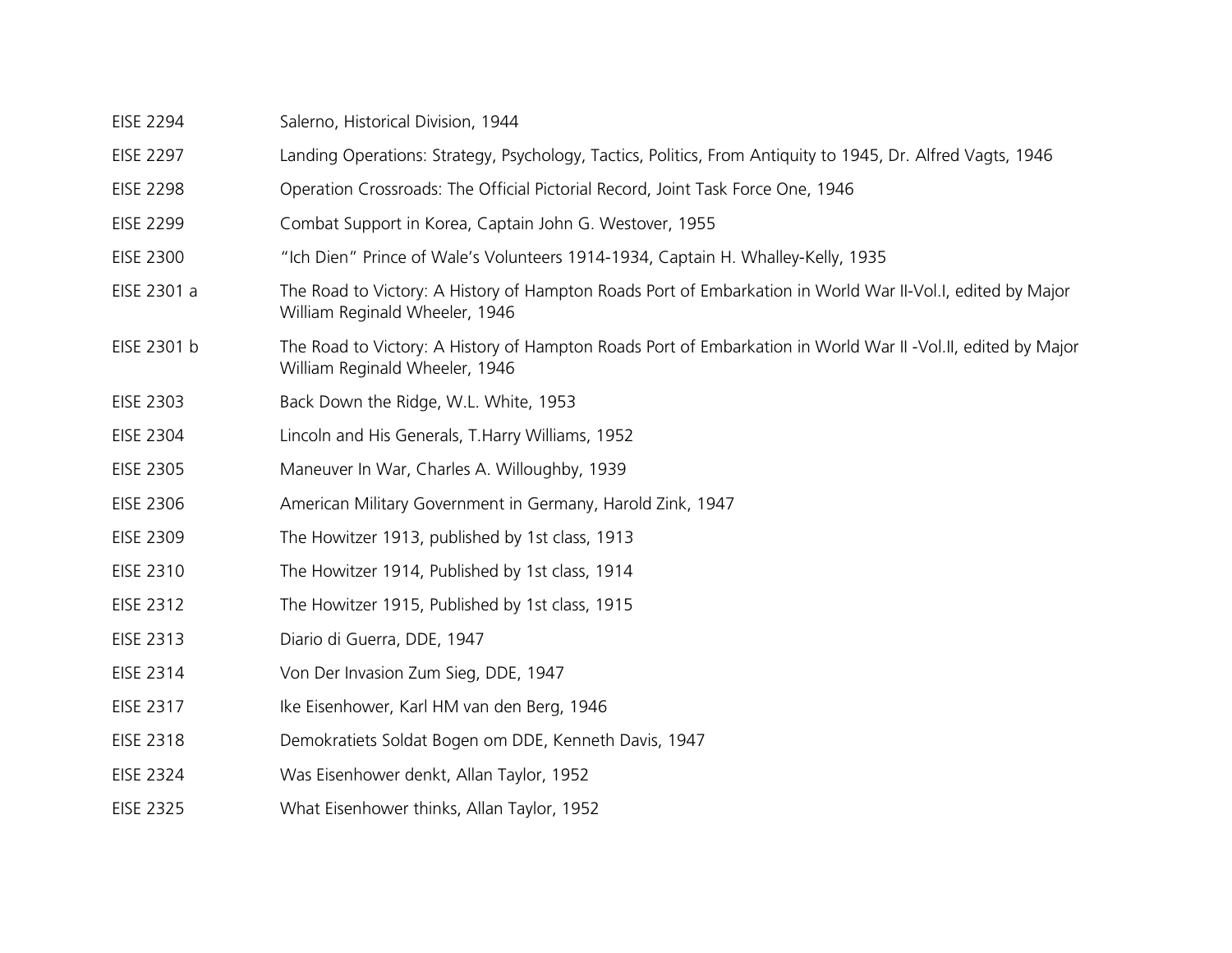### EISE 2327 The Kansas Historical Quarterly Vol. XIII 1944-1945, edited by Kirke Mechem.

- EISE 2328 The Welfare State and the National Welfare- A Symposium on Some of the Threatening Tendencies of Our Times, edited by Sheldon Glueck, 1952
- EISE 2329 The Guide Posts Anthology, edited by Norman Vincent Peale, 1953
- EISE 2330 General Ike-A Biography of DDE, Alden Hatch, 1944

- EISE 15206 The Holy Bible, 1959
- EISE 15207 Holy Bible: Concordance
- EISE 15208 The Holy Bible, 1952
- EISE 15209 The Holy Bible, 1935
- EISE 15210 The Holy Bible Illustrated
- EISE 15211 The New Testament, 1946
- EISE 15212 The New Testament
- EISE 15213 The Lord's Prayer: An Interpretation, Charles L. Allen, 1963
- EISE 15214 Gods Minute: A Book of 365 Daily Prayers Sixty Seconds Long for Home Worship, various authors, 1931
- EISE 15215 Gods Purpose: A Book of 365 Daily Sermonettes for Home Worship, various authors, 1939
- EISE 15216 Mrs. Arris Goes to Paris, Paul Gallico, 1958
- EISE 15217 June, Moon and Murder, Charlotte Murry Russel, 1952
- EISE 15218 Webster's Collegiate Dictionary, no author, 1947
- EISE 15219 A Banner with a Strange Device, Arona McHugh, 1964
- EISE 15220 A Complete Concordance to Science and Health with Key to the Scriptures, Mary Baker Eddy, 1933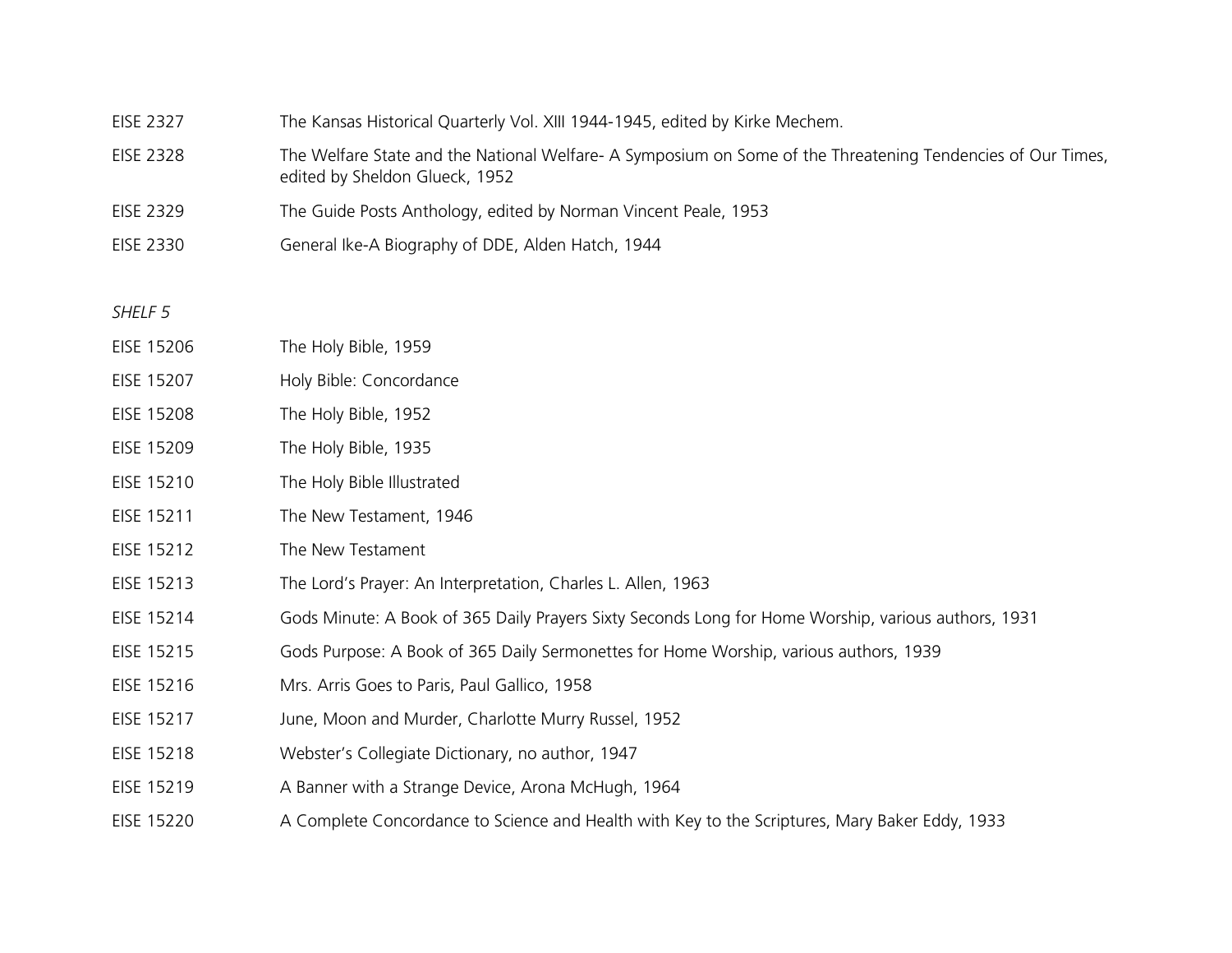- EISE 15221 A Century of Christian Science Healing, no author, 1966
- EISE 15222 Captain Sutters Gold, JonReed Lauritzen, 1964
- EISE 15223 The Maras Affair, Eliot Reed, 1953
- EISE 15224 Never Call it Loving: A Biographical Novel of Katharine O'Shea and Charles Stewart Parnell, Dorothy Eden, 1966
- EISE 15225 Lady Jane Gray: Reluctant Queen, Marguerite Vance, 1952
- EISE 15226 The Snake Has all the Lines, Jean Kerr, 1960
- EISE 15227 Far Far from Home, Ruth McKenny, 1954
- EISE 15228 Valse Macabre, Cathlene Moore Knight, 1952
- EISE 15229 Murder at Midyears, Marion Mainwaring, 1953
- EISE 15230 Jubilee, Margret Walker, 1966

- EISE 2326 Meet General "Ike": A Pictorial Profile of General Dwight D. Eisenhower, edited by Irving I. Friedman, 1948
- EISE 2334 Man from Abilene, Kevin McCain, 1952
- EISE 2335 Bringing up the Brass: My 55 Years at West Point, Sargent Marti Maher and Nardi Reeder Campion, 1951
- EISE 2336 Eisenhower, Andre Maurois, 1945
- EISE 2337 Eisenhower Man and Soldier, Francis Trevelyan Miller, 1944
- EISE 2338 Responsibility of Victory: Report of the New York Herald Tribune Annual Forum on Current Problems, New York Herald Tribune, 1945
- EISE 2339 Building Leadership for Peace, no author (New Herald Tribune Forum), 1952
- EISE 2340 Born to Command: The Story of General Eisenhower, Helen Nicolay, 1945
- EISE 2341 Eisenhower's Six Great Decisions, Europe 1944-1945, General Walter Bedell Smith, 1956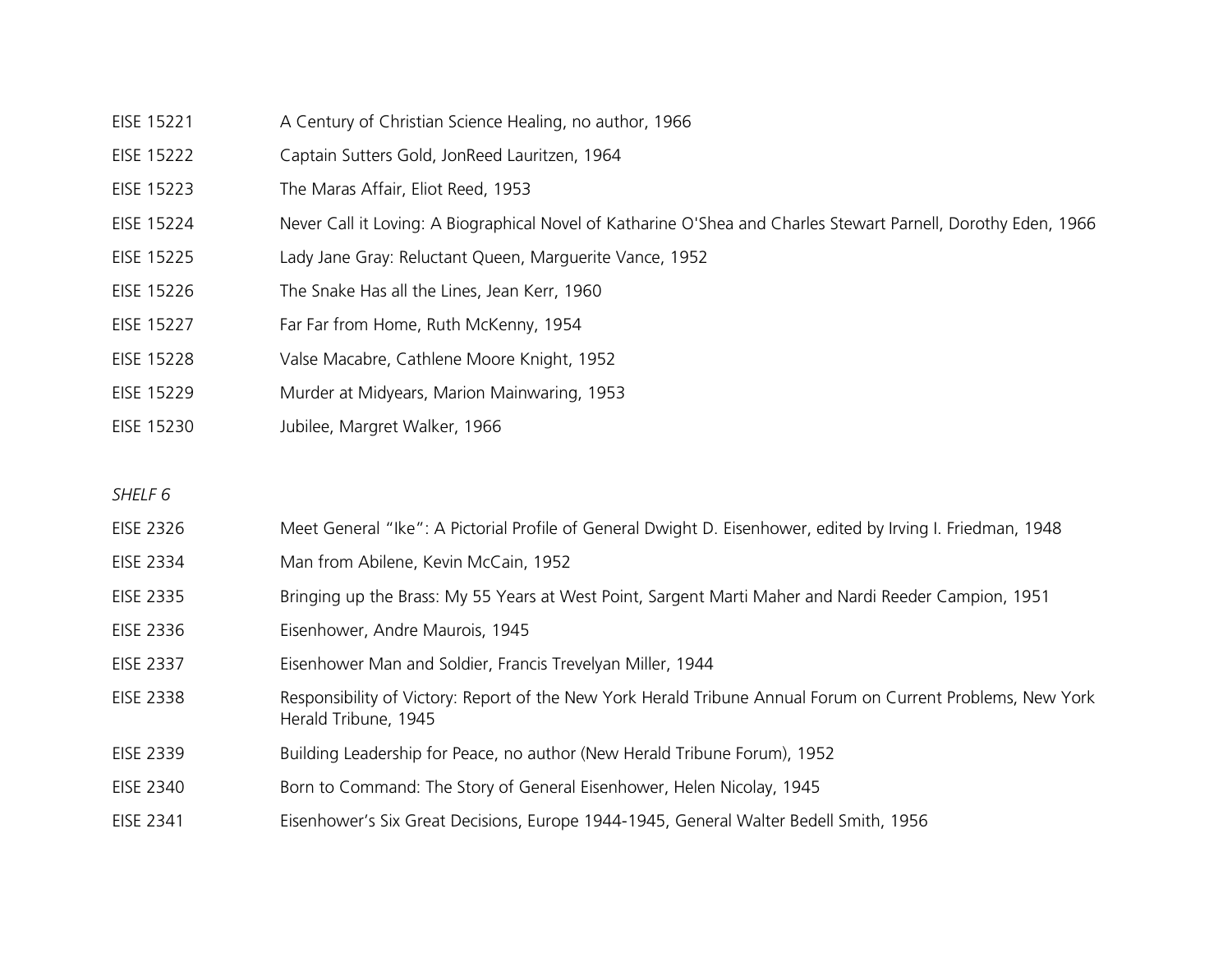| EISE 2342 |  |  | Keys to Happiness: A Reader's Digest Guide to Successful Living, Readers Digest, 1955 |  |
|-----------|--|--|---------------------------------------------------------------------------------------|--|
|-----------|--|--|---------------------------------------------------------------------------------------|--|

- EISE 2343 The American Presidency, Clinton Rossiter, 1956
- EISE 2344 A Guide to the American Battlefields in Europe, prepared by: American battle monuments commision, 1927
- EISE 2349 And Still He Speaks: The Words of the Risen Christ, Edward L.R. Elson, 1960
- EISE 2354 North American Game Fishes, Francesca La Monte, 1945
- EISE 2355 Vanishing Wilderness, F.R. la monte M.H. Welch, 1934
- EISE 2356 a A Popular History of American Invention Vol. I, Edited by: Waldamar Kaempffert, 1924
- EISE 2356 b A Popular History of American Invention Vol. II, Edited by: Waldamar Kaempffert, 1924
- EISE 2358 The World was My Garden: Travels of a Plant Explorer, David Fairchild, 1945
- EISE 2359 Garden Islands of the Great East: Collecting Seeds from the Philippines and Netherlands India in the Junk 'Chêng Ho', David Fairchild, 1945
- EISE 15231 Closer to the Sun, George Johnston, 1960
- EISE 15232 Clandara, Evelyn Anthony, 1963
- EISE 15233 The Saturday Evening Post Stories 1954,various authors, 1955
- EISE 15234 The Gentleman from Indianapolis: A Treasury of Booth Tarkington Including Three Complete Novels, edited by John Beecroft, 1957
- EISE 15235 Charles, Victoria Lincoln, 1962
- EISE 15236 A Shooting Star, Wallace Stegner, 1961

- EISE 2331 Eisenhower: The Man and the Symbol, John Gunther, 1952
- EISE 2332 General Ike: A Biography of Dwight D. Eisenhower, Alden Hatch, 1952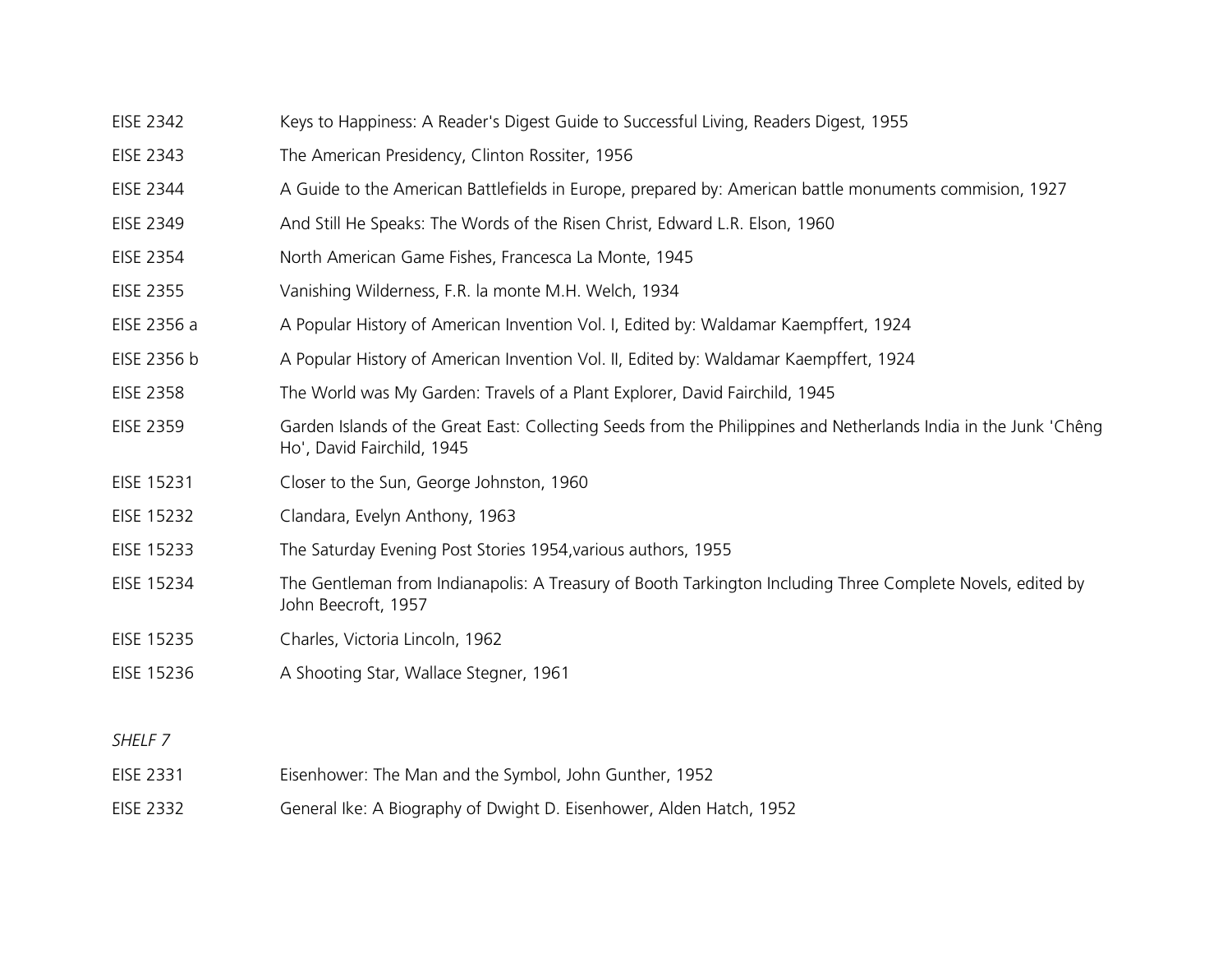| <b>EISE 2333</b> | General "Ike" Eisenhower, Delos W. Lovelace, 1944                                                                                  |
|------------------|------------------------------------------------------------------------------------------------------------------------------------|
| <b>EISE 2350</b> | Fifty Years of Popular Mechanics 1902-1952, edited by Edward L. Throm, no date                                                     |
| <b>EISE 2517</b> | Eloise in Moscow, Kay Thompson, 1959                                                                                               |
| <b>EISE 2518</b> | Report of the Chief of Staff U.S. Army 1935, no author, 1935                                                                       |
| <b>EISE 2519</b> | A System of Exercise and Instruction of Field Artillery- Including Maneuvers for Light or Horse Artillery, War<br>Department, 1829 |
| <b>EISE 2520</b> | The Lees of Arlington: The Story of Mary and Robert E. Lee, Margerite Vance, 1949                                                  |
| <b>EISE 2521</b> | Patsy Jefferson of Monticello, Margerite Vance, 1948                                                                               |
| <b>EISE 2522</b> | Visit to His Holiness Pope John XXIII of his Excellency Dwight D. Eisenhower president of the United States of<br>America, 1959    |
| <b>EISE 2523</b> | Richard Bowditch Wigglesworth: Way-Stations of a Fruitful Life, Sinclair Weeks, 1964                                               |
| EISE 2524 a      | Lincoln Finds a General: A military study of the civil war- Vol. I, Kenneth P. Williams, 1952                                      |
| EISE 2524 b      | Lincoln Finds a General: A military study of the civil war- Vol. II, Kenneth P. Williams, 1952                                     |
| EISE 2524 c      | Lincoln Finds a General: A military study of the civil war-Vol.III, Kenneth P. Williams, 1952                                      |
| EISE 2524 d      | Lincoln Finds a General: A military study of the civil war- Vol.IV, Kenneth P. Williams, 1956                                      |
| EISE 2524 e      | Lincoln Finds a General Vol. V, Kenneth P. Williams, 1959                                                                          |
| <b>EISE 2529</b> | U.S. Army Register Vol. I, no author, 1957                                                                                         |
| <b>EISE 2530</b> | U.S. Army Register Vol.I, no author, 1958                                                                                          |
| <b>EISE 2531</b> | U.S. Army Register Vol.I, no author, 1959                                                                                          |
| <b>EISE 2532</b> | U.S. Army Register Vol.I, no author, 1960                                                                                          |
| EISE 2533 a      | American Scenery: Or Land, Lake, River-Vol.I, N.P. Willis Esquire, no date                                                         |
| EISE 2534 b      | American Scenery: Or Land, Lake, River-Vol.II, N.P. Willis Esquire, no date                                                        |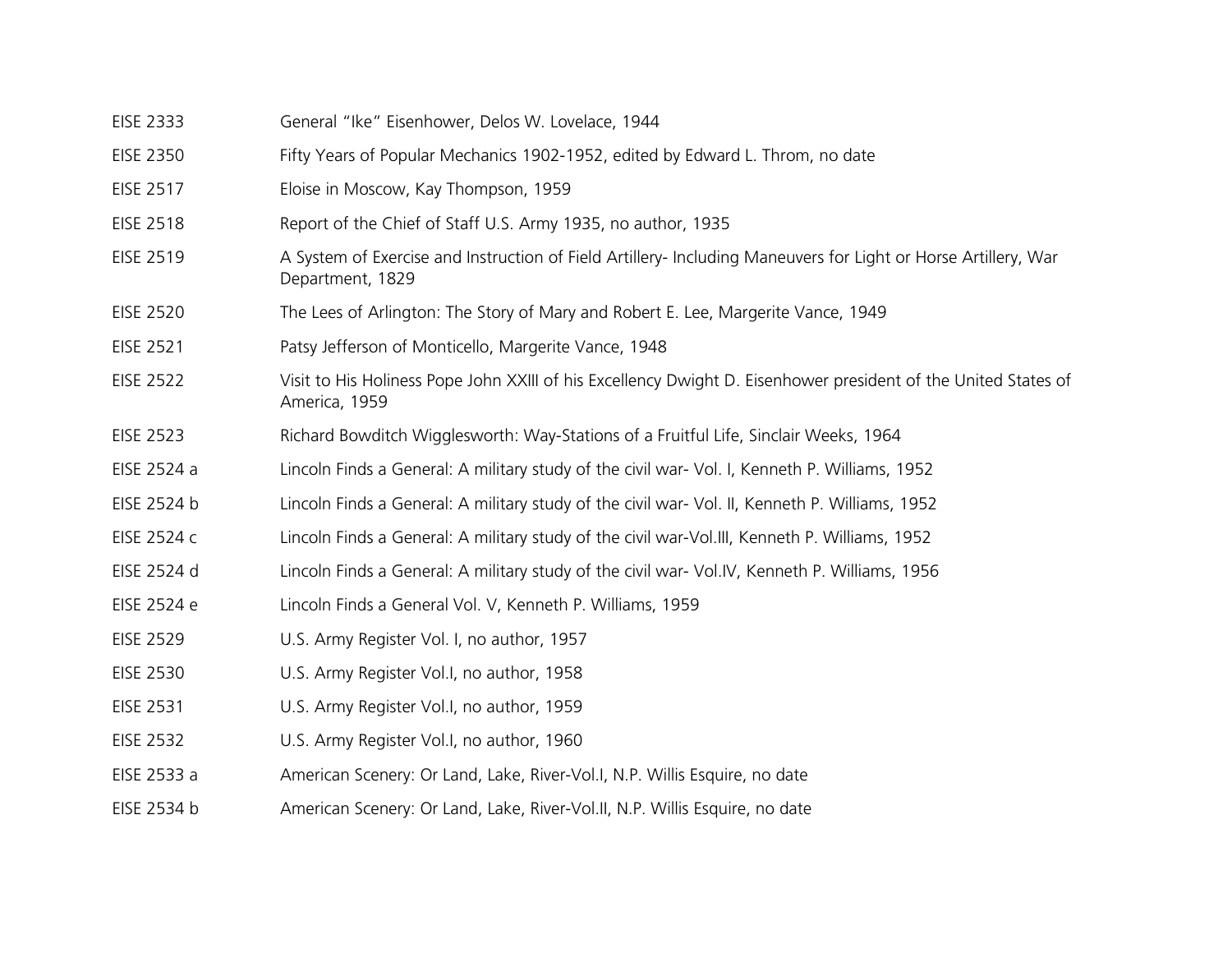- EISE 2227 American Campaigns Vol. I, Mathew Forney Steele, 1951
- EISE 2311 The 1915 Howitzer, no author 1915
- EISE 2351 The Book of Fishes, ed. John Oliver La Gorce, 1952
- EISE 2352 a Book of Birds Vol.I, Edited by: Gilbert Grosvenor and Alexander Wetmore, 1939
- EISE 2352 b Book of Birds Vol.II, Edited by: Gilbert Grosvenor and Alexander Wetmore, 1939
- EISE 2489 A President Takes A Wife, J.J. Pearling, 1959
- EISE 2502 Goals for Americans, no author, 1960
- EISE 2553 President Dwight D. Eisenhowers Ancestors and Relations, revised by: Heinz F. Fredrichs, 1955
- EISE 2296 Order of Battle Maps-Operations in Italy: 22 January 1944- 7 June 1944 Vol.II, no author, 1946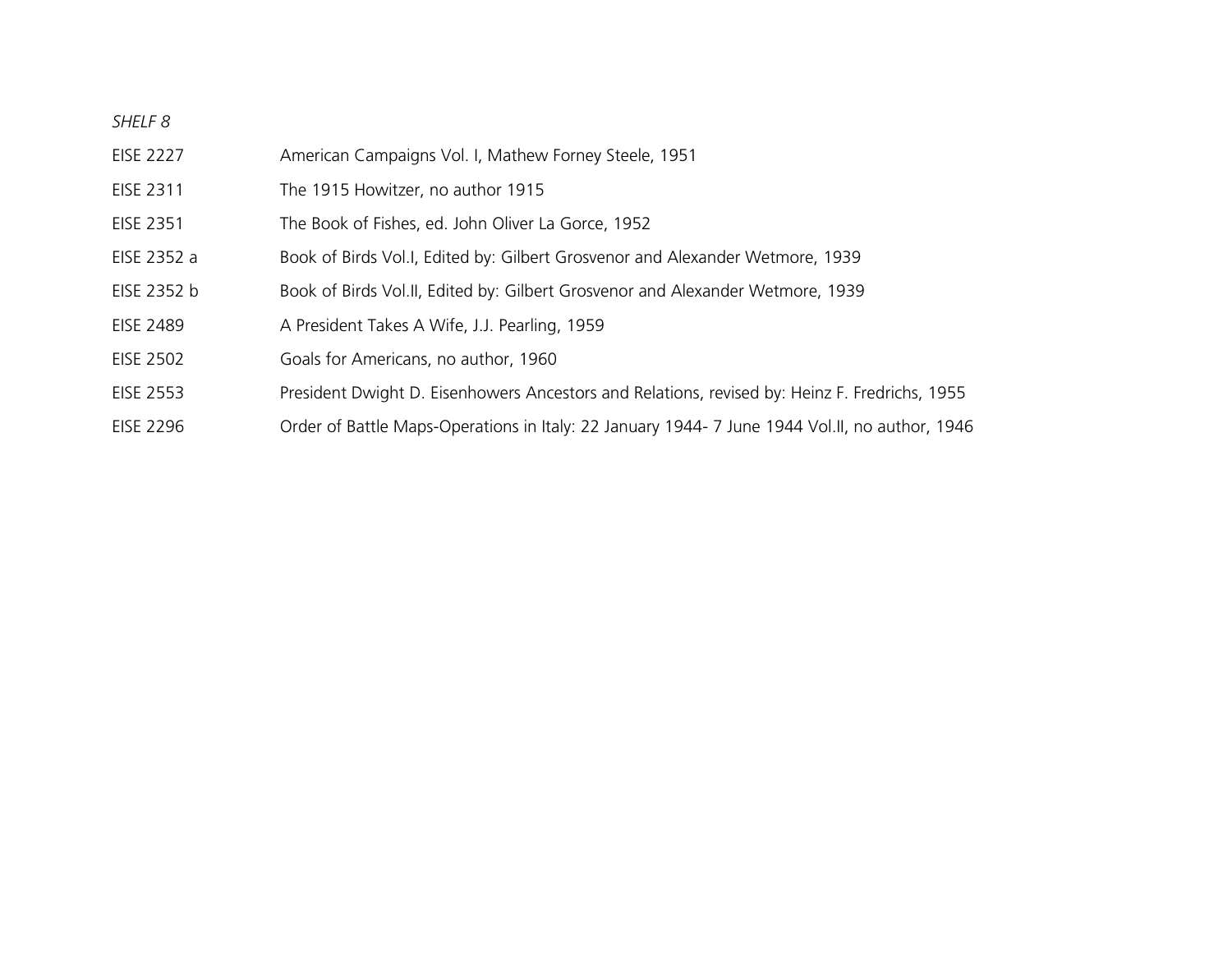## **The Den**

## **Built in Bookcase**

| SHELF <sub>2</sub> |                                                                                                                                                   |
|--------------------|---------------------------------------------------------------------------------------------------------------------------------------------------|
| EISE 1771          | Architects of Aviation, Maurice Holland and Thomas M. Smith, 1951                                                                                 |
| <b>EISE 1772</b>   | The Presidents: Men of Faith, Bliss Isely, 1953                                                                                                   |
| <b>EISE 1773</b>   | Men of Achievement in the Carolinas: Their Contributions to the Rapid Development of the Two States, Leonard E.<br>Johnson & Lloyd M. Smith, 1952 |
| EISE 1774          | Seven by Chance: The Accidental Presidents, Peter R. Levin, 1948                                                                                  |
| EISE 1793          | Wyatt Earp: Frontier Marshal, Stuart N. Lake, 1931                                                                                                |
| <b>EISE 1809</b>   | Genghis Khan: The Emperor Of All Men:, Harold Lamb, 1927                                                                                          |
| <b>EISE 1810</b>   | The Printer & the Prince: A Study Of The Influence Of Horace Greeley Upon Abraham Lincoln As Candidate And<br>President, James H. Trietsch, 1955  |
| <b>EISE 1811</b>   | Horace Greeley: Printer, Editor, Crusader, Henry Luther Stoddard, 1946                                                                            |
| <b>EISE 1812</b>   | Plutarch's Lives: The Lives of the Noble Grecians & Romans, trans. by John Dryden, revised by Arthur Hugh Clough,<br>no date                      |
| <b>EISE 1874</b>   | Over My Shoulder, Major General Sir Earnest D. Swinton, 1951                                                                                      |
| <b>EISE 1875</b>   | Talleyrand, Duff Cooper, 1949                                                                                                                     |
| <b>EISE 1890</b>   | Autobiography of a Pennsylvania Dutchman, Samuel P. Weaver, 1953                                                                                  |
| <b>EISE 1891</b>   | Parson Weems of the Cherry Tree, Harold Kellock, 1928                                                                                             |
| <b>EISE 1892</b>   | The Duke: A Life of Wellington, Richard Aldington, 1943                                                                                           |
| <b>EISE 1893</b>   | Rodger Williams: His Contribution to the American Tradition, Perry Miller, 1953                                                                   |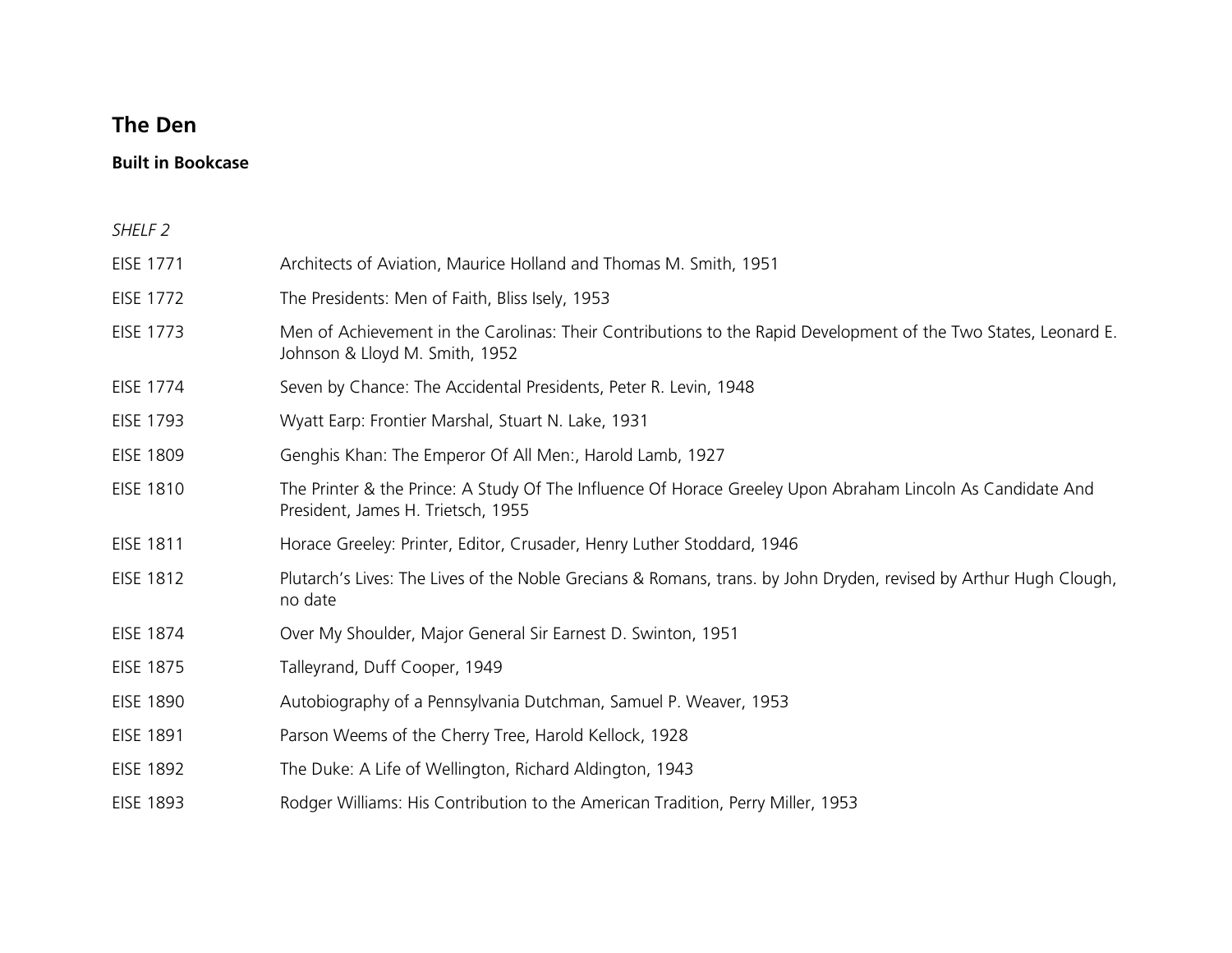| <b>EISE 1894</b>   | Willkie: The Events He Was Part Of and the Ideas He Fought For, Joseph Barnes, 1952                                |
|--------------------|--------------------------------------------------------------------------------------------------------------------|
| <b>EISE 1895</b>   | Wendell Willkie, Mary Earhart Dillion, 1952                                                                        |
| EISE 1985 a        | The Papers of Benjamin Franklin Vol. I January 6, 1706 through December 31, 1734, ed. Leonard W. Labaree,<br>1959  |
| EISE 1985 b        | The Papers of Benjamin Franklin Vol. II January 1, 1735 through December 31, 1744, ed. Leonard W. Labaree,<br>1960 |
| EISE 2211          | Fear God and Take Your Own Part, Theodore Roosevelt, 1916                                                          |
| EISE 2212          | The Green Beret: The Story of the Commandos 1940-1945, Hilary Saint George Saunders, 1949                          |
| EISE 2213 a        | Cannae, General Field Marshal Count Alfred Von Schlieffen, 1931                                                    |
| EISE 2213 b        | Cannae (maps), General Field Marshal Count Alfred Von Schlieffen,                                                  |
|                    | 1931                                                                                                               |
| EISE 2215          | World War II: A Concise History, Rodger W. Shugg & Major H.A. DeWeerd, 1946                                        |
| EISE 2216 a-b      | History of the War in France and Belgium in 1815 Vol. I and II (Siborne's Waterloo), Captain W. Siborne, 1844      |
|                    |                                                                                                                    |
| SHELF <sub>3</sub> |                                                                                                                    |
| <b>EISE 1768</b>   | The Famous Five, Holmes Alexander, 1958                                                                            |
| <b>EISE 1769</b>   | American Portraits, text by Dorothy Canfield Fisher pictures by Enit Kaufman, 1946                                 |
| <b>EISE 1799</b>   | Mr. Franklin: A Selection from his Personal Letters, ed. Leonard W Labaree and Whitfield J. Bell Jr., 1956         |
| <b>EISE 1877</b>   | Injun Summer: An Old Cowhand Rides Through Ghost Trail, Daisy F. Baber as told by Bill Walker, 1952                |
| <b>EISE 1878</b>   | George Washington: Freemason, William Mosely Brown, 1952                                                           |
| EISE 1879 a        | George Washington Vol. I- Young Washington, Douglas Southall Freeman, 1949                                         |
| EISE 1879 b        | George Washington Vol. II- Young Washington, Douglas Southall Freeman, 1949                                        |
|                    |                                                                                                                    |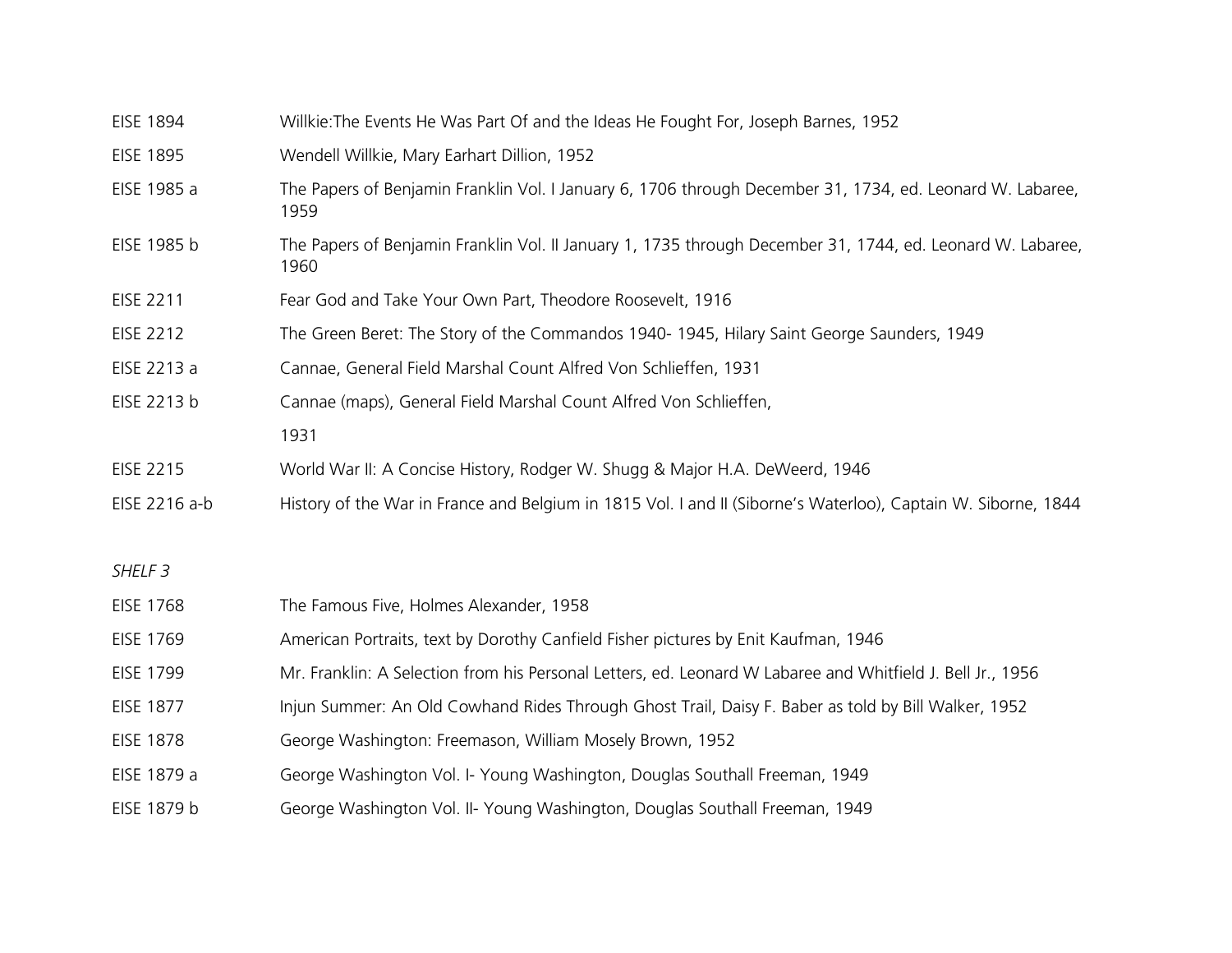- EISE 1879 c George Washington Vol. III-Planter and Patriot, Douglas Southall Freeman, 1949
- EISE 1879 d George Washington Vol. IV-Leader of the Revolution, Douglas Southall Freeman, 1949
- EISE 1879 e George Washington Vol. V-Victory with the Help of France, Douglas Southall Freeman, 1949
- EISE 1879 f George Washington Vol. VI- Patriot and President, Douglas Southall Freeman, 1949-1954
- EISE 1885 Washington and the Generals of the American Revolution, no author, 1859
- EISE 1887 The Great Man: George Washington as a Human Being, Howard Swiggett, 1953
- EISE 1888 George Washington, Woodrow Wilson, 1897
- EISE 1897 African Assignment, Major General Sir Francis De Guingand, 1953
- EISE 2218 Strategy for the West, Sir John Slessor, 1954
- EISE 2219 Soldats et Generaux Des Campagnes D'Europe Occidentale 1944-1945, no author, no date
- EISE 2221 Report of the American Commission for the Protection and Salvage of Artistic and Historic Monuments in War Areas, no author, 1946
- EISE 2222 Assignment to Catastrophe Vol. II: Fall of France: June 1940, Major General Sir Edward L. Spears, 1955
- EISE 2223 Liaison 1914: A Narrative of the Great Retreat, Brigadier General E. L. Spears, 1931
- EISE 2224 They Met At Gettysburg, Edward J. Stackpole, 1956
- EISE 2225 From Salerno to the Alps: A History of the 5th Army 1943-1945, ed. Lt. Col. Chester G. Starr, 1948
- EISE 2230 Gettysburg: The Place, the Battle, the Outcome, W.C. Storrick, 1932

- EISE 1835 The Real Abraham Lincoln: A Complete One Volume History Of His Life And Times, Reinhard H. Luthin, 1960
- EISE 1836 The Real Abraham Lincoln: A Complete One Volume History Of His Life And Times, Reinhard H. Luthin, 1960
- EISE 1838 Lincoln the President The Last Full Measure, J.G. Randall & Richard N. Current, 1955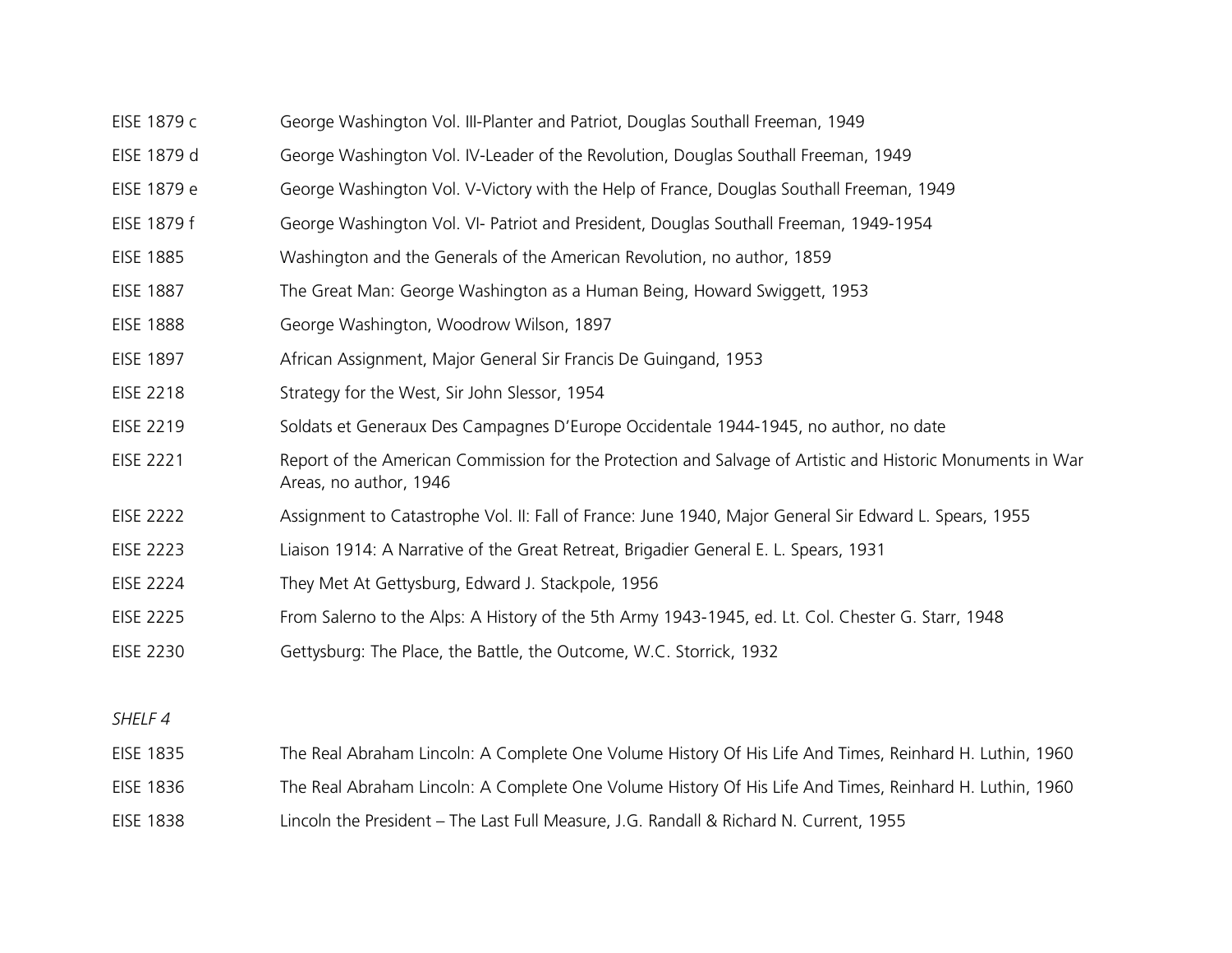- EISE 1839 Reminiscences of Abraham Lincoln- by Distinguished Men of His Time, ed. Allen Thorndike Rice, 1888
- EISE 1840 Abraham Lincoln: The Prairie Years & The War Years, Carl Sandberg, 1954
- EISE 1841 Lincoln's Third Secretary: Memoirs of William O. Stoddard, ed. William O. Stoddard Jr., 1955
- EISE 1842 Following Abraham Lincoln 1809-1865, Bernhardt Wall, 1945
- EISE 1843 Nancy Hanks Lincoln: A Frontier Portrait, Harold E. Biggs and Ernestine B. Briggs, 1953
- EISE 1844 Henry Cabot Lodge, John A. Garraty, 1953
- EISE 1845 Two Fighters & Two Fines: Sketches of the Lives of Matthew Lyon & Andrew Jackson, Tom W. Campbell, 1941
- EISE 1846 Prison Life of Marie Antoinette, M.C. Bishop, 1893
- EISE 1847 Marlborough His Life & Times Vol I, Winston S. Churchill, 1934
- EISE 2231 The Garrison of Fort Bliss 1849 1916, M.H. Thomlinson, 1945
- EISE 2232 The Final Secret of Pearl Harbor: The Washington Contribution to the Japanese Attack, Rear Adm. Robert A. Theobald, 1954
- EISE 2264 a Orders of Battle of the U.S. Land Forces in the World War (1917-1919) Zone of the Interior Vol. III Part I, Prepared by World War I Group, 1949
- EISE 2264 b Orders of Battle of the U.S. Land Forces in the World War (1917-1919) Zone of the Interior Vol. III Part II, Prepared by World War I Group, 1949
- EISE 2266 a U.S. Army in the World War (1917-1919) Organization of the American Expeditionary Forces, Historical Division Dept. of the Army, 1948
- EISE 2266 b U.S. Army in the World War (1917-1919) Policy-Forming Documents of the American Expeditionary Forces, Historical Division Dept. of the Army, 1948
- EISE 2266 c U.S. Army in the World War (1917-1919) Training and Use of American Units with British and French, Historical Division Dept. of the Army, 1948
- EISE 2266 d U.S. Army in the World War (1917-1919) Early Military Operations of the American Expeditionary Forces, Historical Division Dept. of the Army, 1948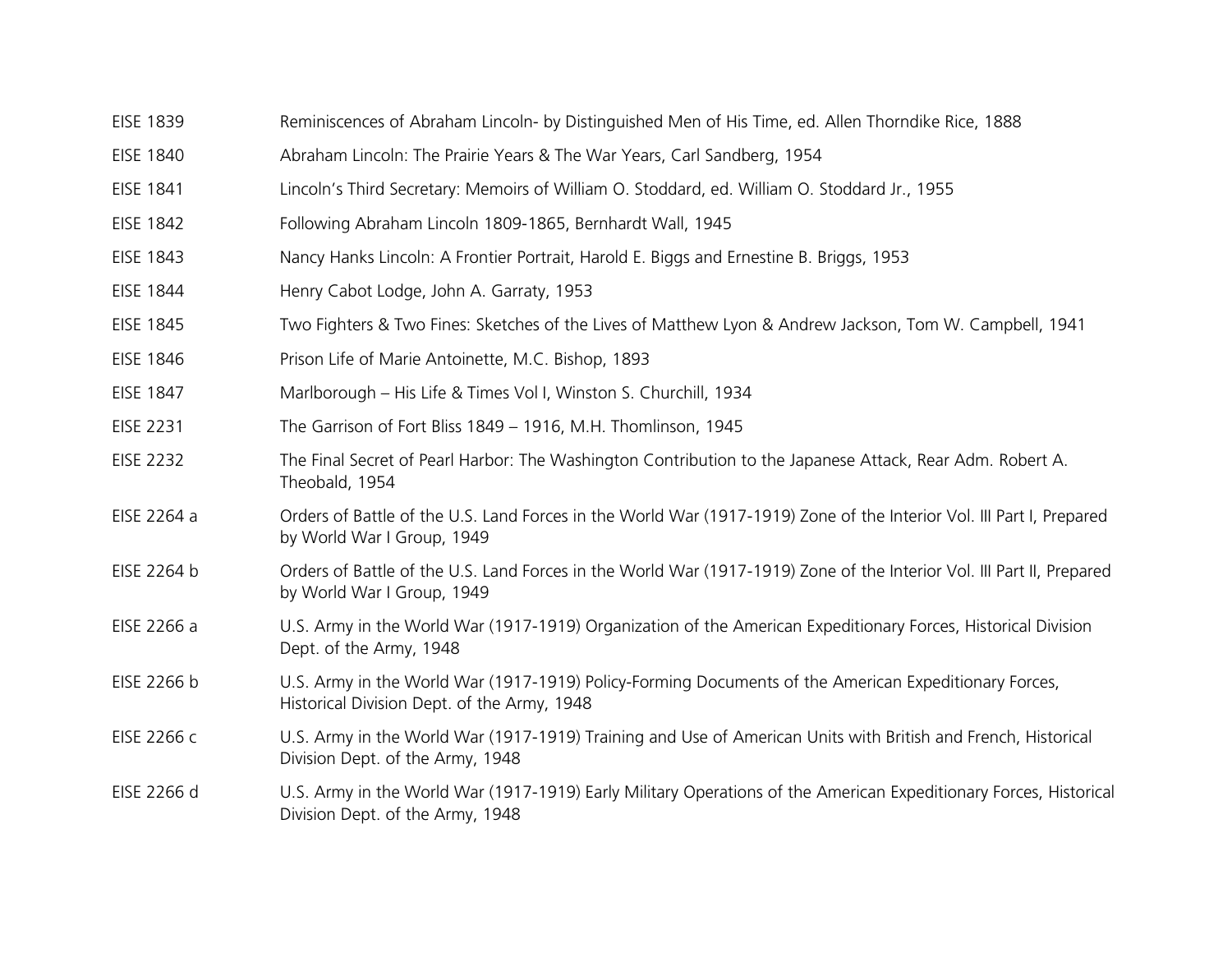EISE 2270 Utah Beach to Cherbourg (6 June – 27 June 1944) Historical Division Dept. of the Army, 1947

- EISE 1770 Faces of Destiny: Portraits by Karsh, Yousaf Karsh, 1946
- EISE 1833 Lincoln For the Ages, edited by Ralph G. Newman, 1960
- EISE 1834 Lincoln: A Picture Story of His Life, Stefan Lorant, 1952
- EISE 1837 Portrait Life of Lincoln, Francis Trevelyan Miller, 1910
- EISE 1876 Mr. President: The First Publications from the Personal Diaries, Private Letters, Papers and Revealing Interviews of Harry S. Truman, William Hillman, 1952
- EISE 1886 The Life Portraits of Washington and Their Replicas, John Hill Morgan and Mantle Fielding, 1931
- EISE 2239 a-b CONAD Compendium Vol. I and II, United States Army, 1945
- EISE 2239 c CONAD History, United States Army, 1945
- EISE 2244 a-f Fifth Army History Part IV-IX, Lt. Gen. Mark W. Clark, no date
- EISE 2250 a-c The Seventh United States Army Report of Operations 1944-1945 vol. I-III, no author, 1946
- EISE 2253 a Engineers of the South West Pacific 1941- 1945 Vol. I Engineers in Theatre Operations, Maj. Gen. Hugh J. Casey, 1947
- EISE 2253 b Engineers of the South West Pacific 1941- 1945 Vol. II- Organizations, Troops, and Training, Maj. Gen. Hugh J. Casey, 1953
- EISE 2253 c Engineers of the South West Pacific 1941- 1945 Vol. III- Engineer Intelligence, Maj. Gen. Hugh J. Casey, 1948
- EISE 2253 d Engineers of the South West Pacific 1941- 1945 Vol. IV-Amphibian Engineer Operations, Maj. Gen. Hugh J. Casey, 1959
- EISE 2253 e Engineers of the South West Pacific 1941- 1945 Vol. VI-Airfield and Base Development, Maj. Gen. Hugh J. Casey, 1951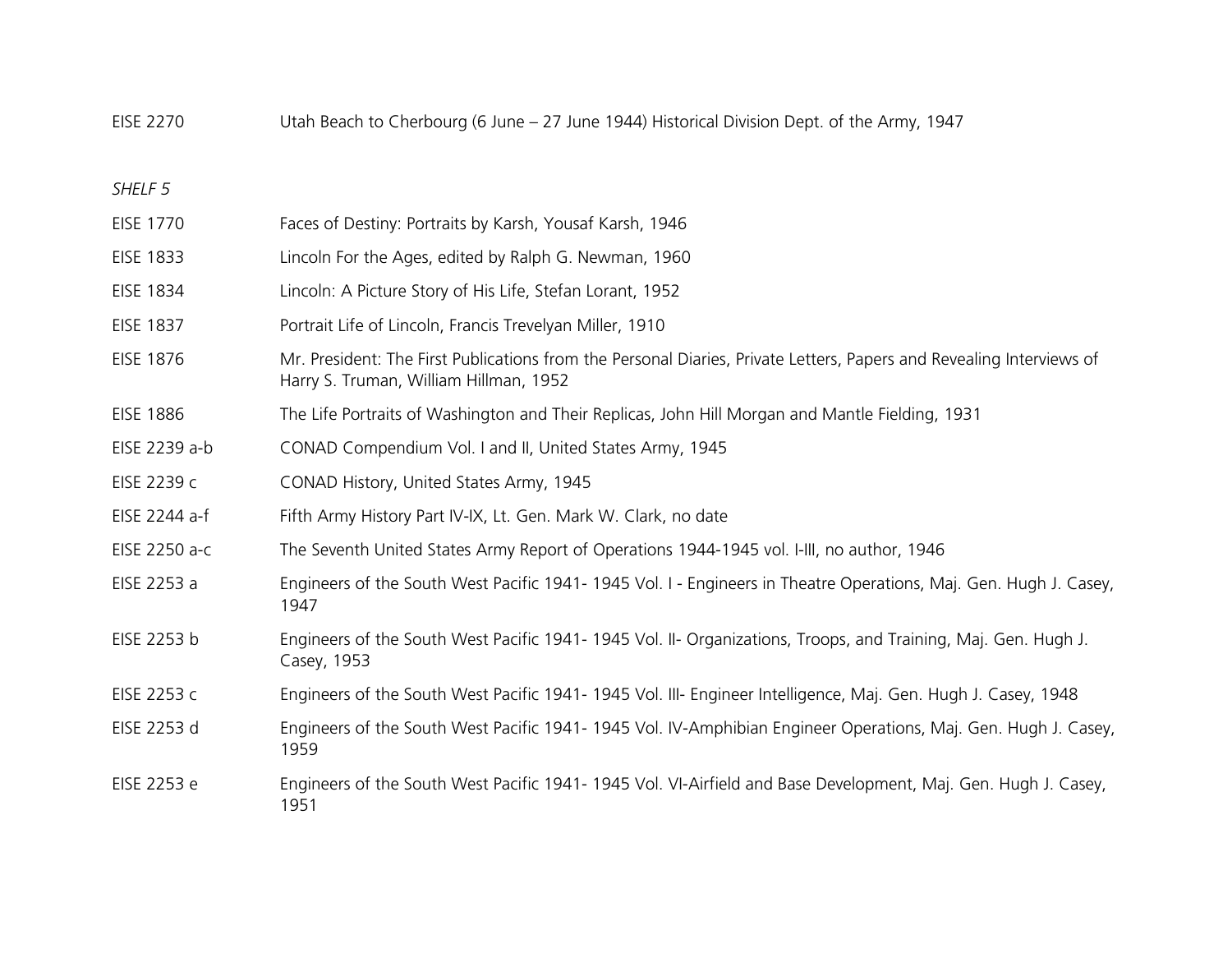EISE 2253 f Engineers of the South West Pacific 1941- 1945 Vol. VII-Engineer Supply, Maj. Gen. Hugh J. Casey, 1947

- EISE 1989 Two Memoirs: Dr. Melchoir: A Defeated Enemy and My Early Beliefs, John Maynard Keynes, 1949
- EISE 1990 They Call it Pacific: An Eye-witness Story Of Our War Against Japan From Bataan To The Solomons Clark Lee, 1943
- EISE 2043 The Lusty Texans of Dallas, John William Rodgers, 1951
- EISE 2044 The Birth of the Bill of Rights 1776- 1791, Robert Allen Rutland, 1955
- EISE 2045 The Buffalo Hunters: The Story of the Hide Men , Mari Sandoz, 1954
- EISE 2046 Apache Land, Ross Sante, 1947
- EISE 2047 Grand Old Party: The First Hundred Years of the Republican Party- A Pictorial History, M. B. Schnapper, 1955
- EISE 2048 Not So Wild A dream, Eric Sevareid, 1947
- EISE 2049 Mid-Century Journey: The Western World Through It's Years of Conflict, William I. Shirer, 1952
- EISE 2051 The Indian Chiefs of Pennsylvania, C. Hale Sipe, 1927
- EISE 2052 Major Campaign Speeches of Adlai E. Stevenson, Adlai Stevenson, 1952
- EISE 2053 a On Active Service in Peace and War vol. I, Henry L. Stimson and McGeorge Bundy, 1948
- EISE 2053 b On Active Service in Peace and War vol. II, Henry L. Stimson and McGeorge Bundy, 1948
- EISE 2055 13 Days To Glory: The Siege of the Alamo, Ion Tinkle, 1958
- EISE 2056 A History of Russia, George Vernadsky, 1954
- EISE 2057 America's Ancient Civilizations, A Hyatt Verrill and Ruth Verrill, 1953
- EISE 2058 a The Messages and Papers of Woodrow Wilson Vol. I March 4, 1913-January 6, 1919, Albert Shaw, 1924
- EISE 2058 b The Messages and Papers of Woodrow Wilson, Vol. II January 8, 1919-November 10, 1923, Albert Shaw, 1924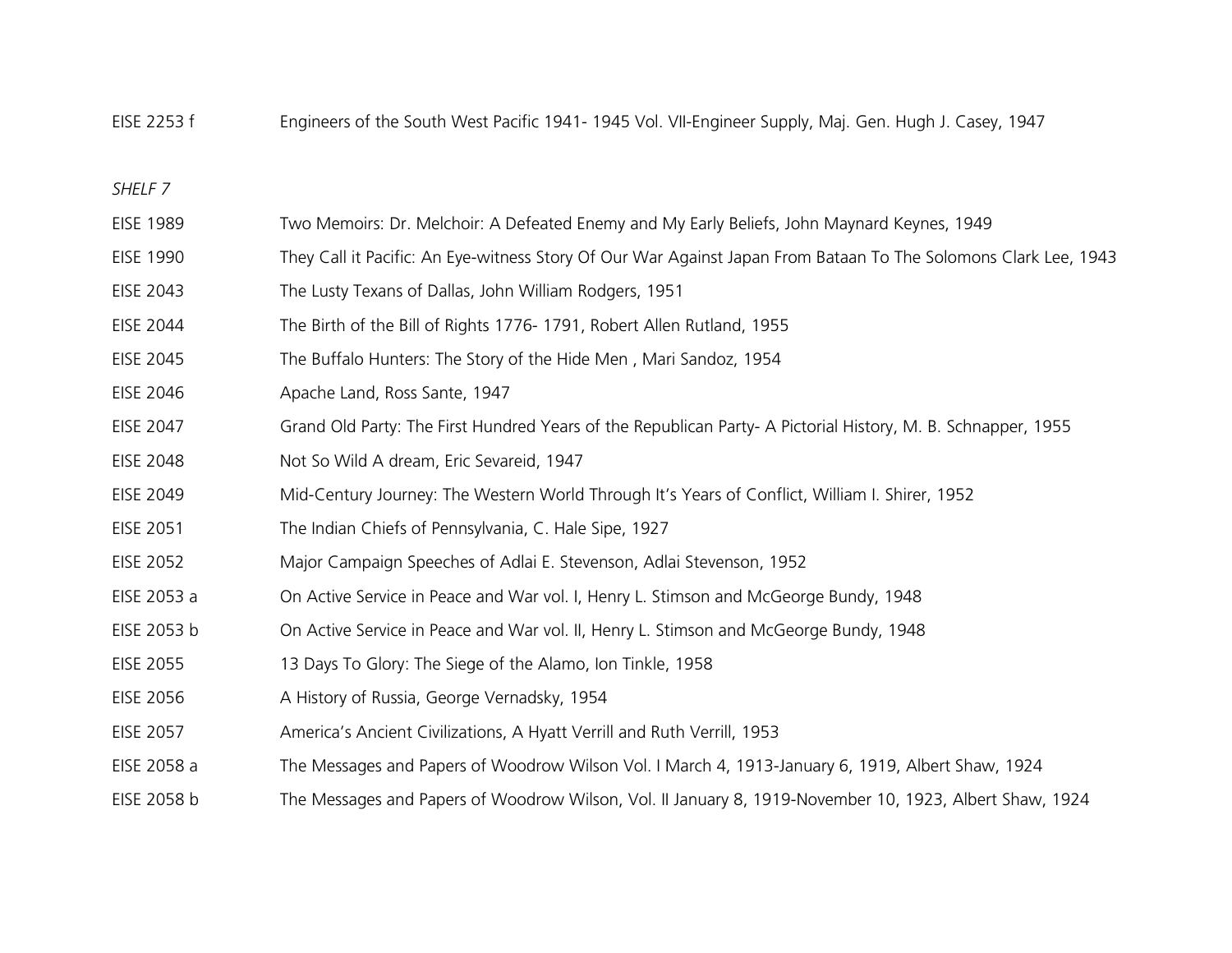| <b>EISE 2060</b> | Tunis Expedition, Darryl F. Zanuck, 1943                                                             |
|------------------|------------------------------------------------------------------------------------------------------|
| EISE 2061        | Nook Farm: Mark Twain's Hartford Circle, Kenneth R. Andrews, 1950                                    |
| EISE 2062        | John Brown's Body, Stephen Vincent Benet, 1954                                                       |
| EISE 2063        | Boswell in Holland 1763-1764, ed. by Frederick A. Pottle, 1952                                       |
| EISE 2064        | Adventures Further, Wilmon Brewer, 1958                                                              |
| <b>EISE 2088</b> | The Works of Rabelais, Rabelais, 1949                                                                |
| <b>EISE 2089</b> | Selection from the works of Joseph Addison, Ed. Edward Bliss Reed, 1906                              |
| <b>EISE 2271</b> | Annual Reports of the Secretary of War 1893-1899, Gettysburg National Military Park Commission, 1900 |
|                  |                                                                                                      |

- EISE 1914 Fraud & Politics at the turn of the Century: McKinley and His Administration as Seen by His Patronage Dispenser and Investigator, Joseph L. Bristow, 1952
- EISE 1916 Many A Watchful Night, Lt. John Mason Brown, 1944
- EISE 1917 To All Hands: An Amphibious Adventure, Lt. John Mason Brown, 1943
- EISE 1918 The Story of England: Makers of the Realm, Arthur Bryant, 1954
- EISE 1919 Scouting on Two Continents, Maj. Frederick Russel Burnham, 1942
- EISE 1920 The Coming Defeat of Communism, James Burnham, 1950
- EISE 1922 Speaking Frankly, James F. Byrnes, 1947
- EISE 1923 Historic Washington: Capital of the Nation, H. Paul Caemmerer, 1948
- EISE 1955 Inside Asia, John Gunther, 1939
- EISE 1956 Inside Europe, John Gunther, 1938
- EISE 1957 a-b The Shaping of the American Tradition vol. I and II, Louis M. Hacker, 1947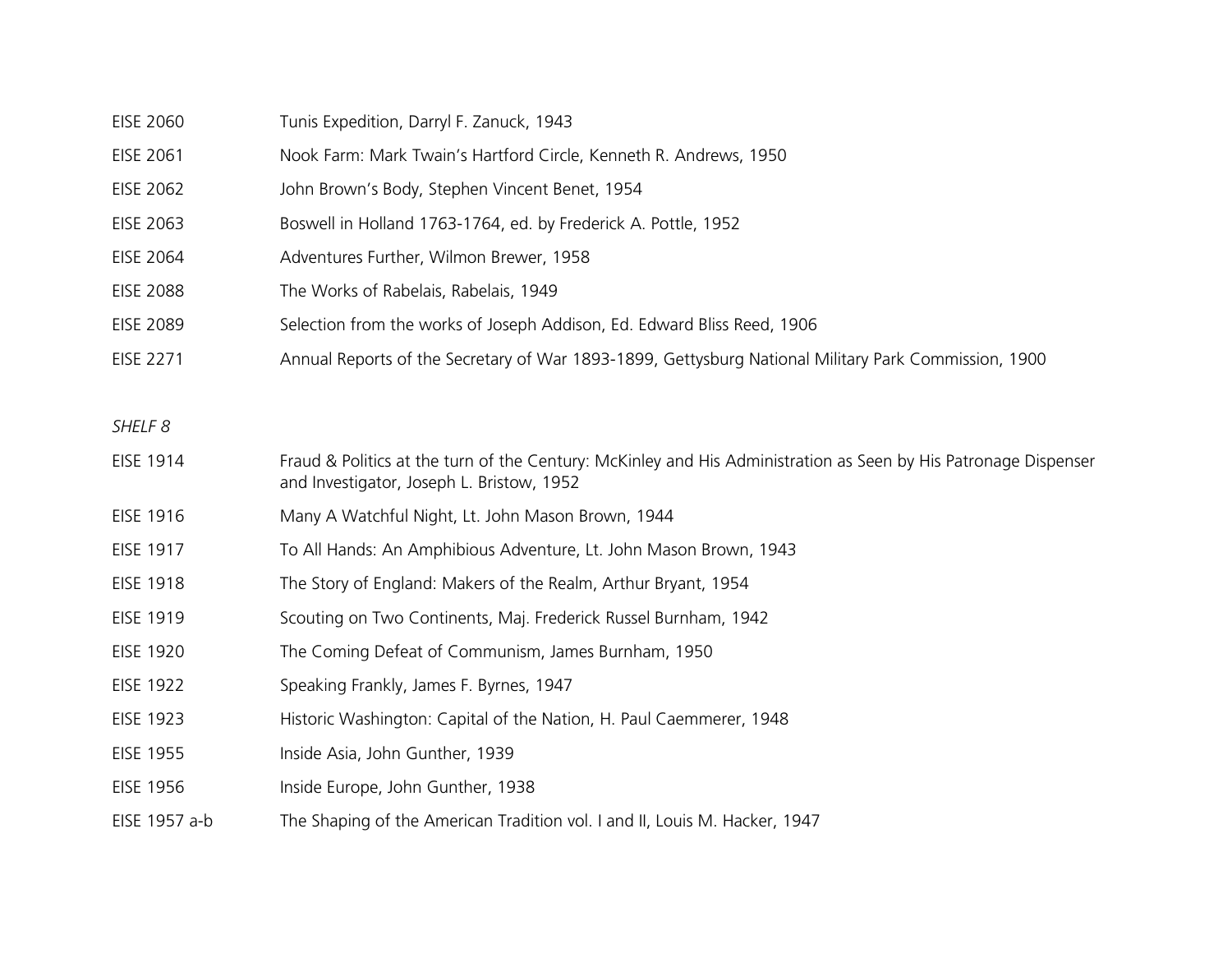- EISE 1959 History of American Industrial Science, Courtney Robert Hall, 1954
- EISE 1960 The Story of FAO, Gove Hambidge, 1954
- EISE 1961 The Spirit of Liberty: Papers and Adresses of Learned Hand, Learned Hand, 1952
- EISE 1962 Harvard Guide to American History, Oscar Handlin et. al., 1954
- EISE 1963 The American Government, Frederic J. Haskin, 1911
- EISE 1964 American Express: A Century of Service, Alden Hatch, 1950
- EISE 1965 Annapurna: First Conquest of an 8,000-meter Peak, Maurice Herzog, 1953
- EISE 1966 Those Were The Days: Tales of a Long Life, Edward R. Hewitt, 1943
- EISE 1967 Peace Can Be Won, Paul G. Hoffman, 1951
- EISE 1969 a Great River: The Rio Grande in North American History Vol. I: Indians & Spain, Paul Horgan, 1954
- EISE 1969 b Great River: The Rio Grande in North American History Vol. II: Mexico & United States, Paul Horgan, 1954
- EISE 1972 Wells Fargo: Advancing the American Frontier, Edward Hungerford, 1949
- EISE 1973 The Conquest of Everest, Sir John Hunt, 1954
- EISE 1974 A Short History of Lincoln's Inn, Sir Gerald Hurst, 1946
- EISE 1975 Biography of a Bank: The Story of the Bank of America, Marquis James & Bessie James, 1954
- EISE 1987 I Saw Poland Betrayed: An American Ambassador Reports to the American People, Arthur Bliss Lane, 1948

- EISE 1701 Dictionary of Modern English Usage, H. W. Fowler, 1954
- EISE 1702 The King's English, H. W. Fowler & F. G. Fowler, 1954
- EISE 1704 A Dictionary of Modern American Usage, H.W. Fowler, 1952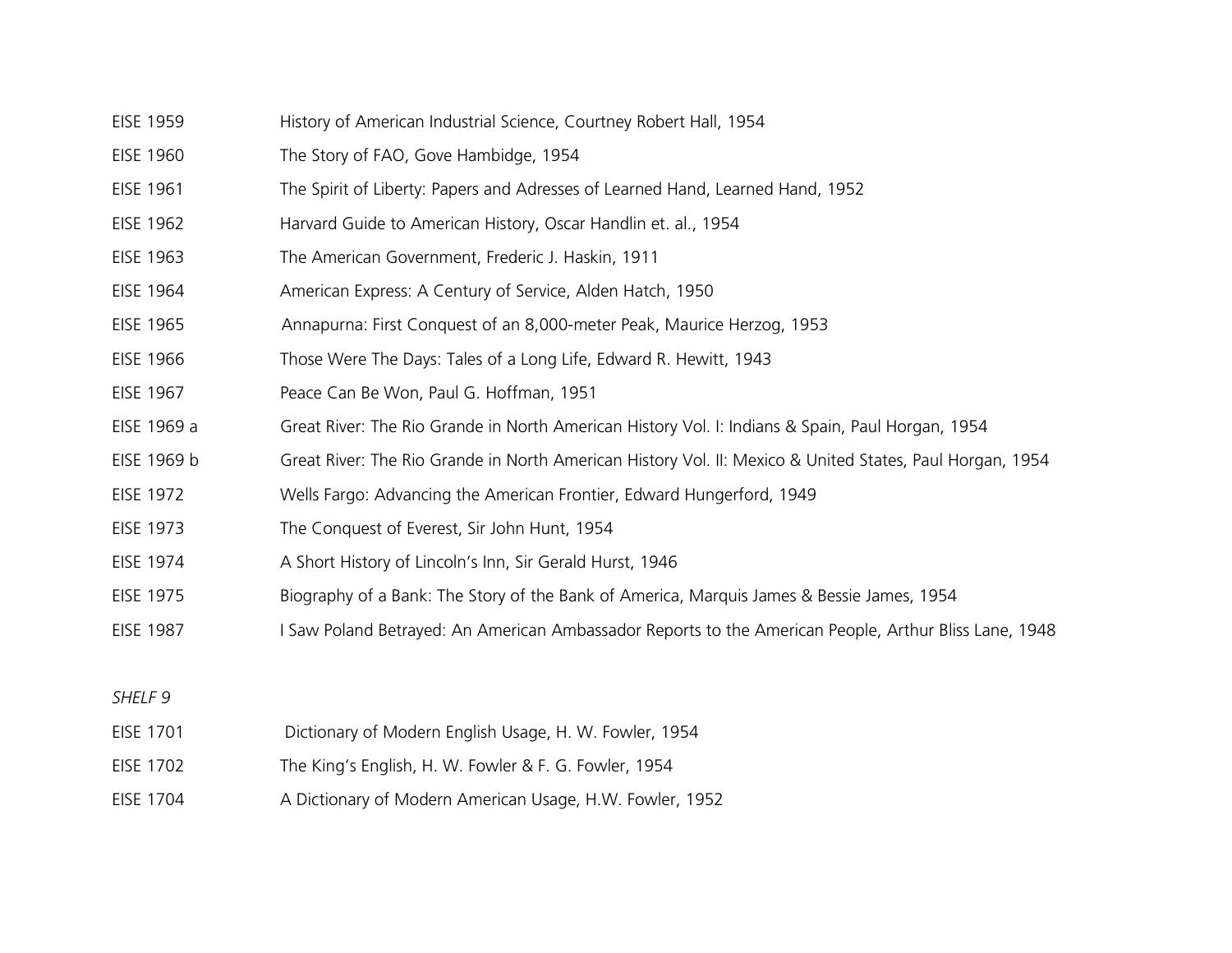| <b>EISE 1889</b> | The Life of George Washington, Jared Sparks, 1844                                                                               |
|------------------|---------------------------------------------------------------------------------------------------------------------------------|
| <b>EISE 1896</b> | Woodrow Wilson: A Biography for Young People, Alden Hatch, 1947                                                                 |
| <b>EISE 1903</b> | By These Words: Great Documents of American Liberty, Selected and Placed in Their Contemporary Settings, Paul<br>M. Angle, 1954 |
| EISE 1924 a      | A History of the American People Vol. I- To 1865, Harry J. Carman & Harold C. Syrett, 1952                                      |
| EISE 1924 b      | A History of the American People Vol. II- Since 1865, Harry J. Carman & Harold C. Syrett, 1952                                  |
| <b>EISE 1926</b> | Rivers of America: The Susquehanna, Carl Carmer, 1955                                                                           |
| <b>EISE 1927</b> | The Old Country Store, Gerald Carson, 1954                                                                                      |
| EISE 1928 a      | Chapters in Western Civilization Vol. I, ed. by Contemporary Civilization Staff of Columbia University, 1948                    |
| EISE 1928 b      | Chapters in Western Civilization vol. II, ed. by Contemporary Civilization Staff of Columbia University, 1948                   |
| <b>EISE 1930</b> | The Pageant of England: The Conquerors, Thomas B. Costain, 1949                                                                 |
| <b>EISE 1931</b> | The Pageant of England: The Magnificent Century, Thomas B. Costain, 1951                                                        |
| EISE 1932 a      | Presidential Nominating Politics in 1952 : Vol I- The National Story, Paul T. David, Malcolm Moos, Ralph M.<br>Goldman, 1954    |
| EISE 1932 b      | Presidential Nominating Politics in 1952: Vol. II- The Northeast, Paul T. David, Malcolm Moos, Ralph M. Goldman,<br>1954        |
| EISE 1932 c      | Presidential Nominating Politics in 1952: Vol. III – The South, Paul T. David, Malcolm Moos, Ralph M. Goldman,<br>1954          |
| EISE 1932 d      | Presidential Nominating Politics in 1952: Vol. IV - The Middle West, Paul T. David, Malcolm Moos, Ralph M.<br>Goldman, 1954     |
| EISE 1932 e      | Presidential Nominating Politics in 1952: Vol. V- The West, Paul T. David, Malcolm Moos, Ralph M. Goldman, 1954                 |
| <b>EISE 1976</b> | How the Republicans Can Win in 1952, Benjamin A. Javits, 1952                                                                   |
| <b>EISE 1977</b> | Incredible Tale: Odyssey of the Average American in the Last Half Century, Gerald W. Johnson, 1950                              |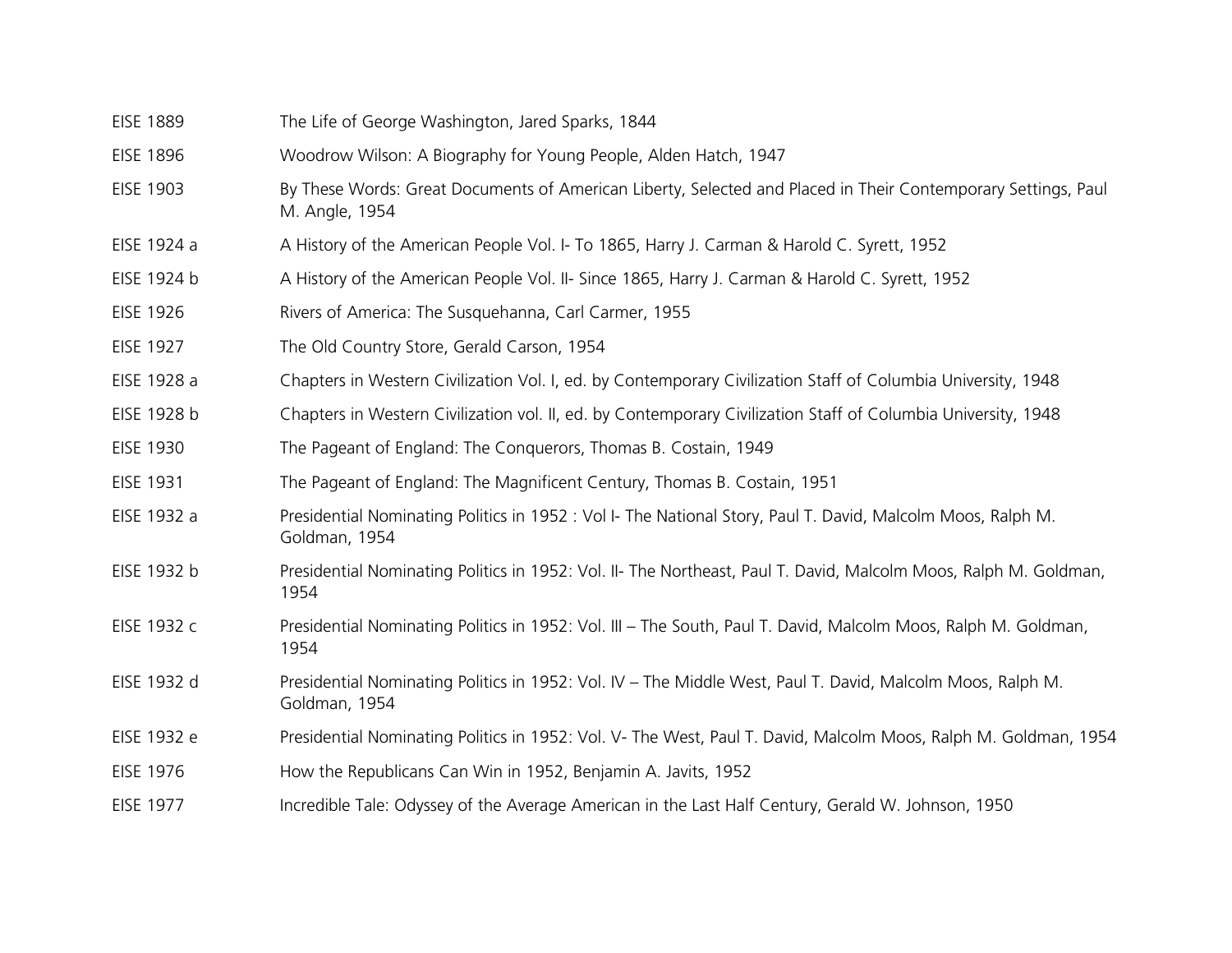| The History of the American Legion, Richard Seelye Jones, 1946<br><b>EISE 1978</b> |  |
|------------------------------------------------------------------------------------|--|
|------------------------------------------------------------------------------------|--|

- EISE 1979 Government is your Business, James Keller, 1951
- EISE 1980 American Diplomacy 1900-1950, George F. Kennan, 1951
- EISE 1981 I Accuse De Gaulle, Henri De Kerillis, 1946
- EISE 2238 The Army Almanac: A Book of Facts Concerning the United States Army, ed. Gordon R. Young, 1959

| EISE 1915        | Glimpse of Old New York, Henry Collins Brown, 1917                                                                                                                                                |
|------------------|---------------------------------------------------------------------------------------------------------------------------------------------------------------------------------------------------|
| EISE 1921        | The American Past: A History of the United States from Concord to Hiroshima, 1775-1945, Roger Butterfield, 1947                                                                                   |
| <b>EISE 1968</b> | Pictorial History of the Wild West, James Horan & Paul Sann, 1954                                                                                                                                 |
| EISE 1982 a      | Letters on the American Revolution in the Library at "Karolfred" Vol. 1, ed. by Frederic R. Kirkland, 1941                                                                                        |
| EISE 1982 b      | Letters on the American Revolution in the Library at "Karolfred" Vol. 2, ed. by Frederic R. Kirkland, 1952                                                                                        |
| <b>EISE 1984</b> | The Columbia Historical Portrait of New York: An essay in graphic history in honor of the Tricentennial of New<br>York City and the Bicentennial of Columbia Universit, John A. Kouwenhoven, 1953 |
| <b>EISE 1991</b> | The President and the International affairs of the United States, Albert Levitt, 1954                                                                                                             |
| <b>EISE 2050</b> | The Negro in World War II, ed. John D. Silvera, no date                                                                                                                                           |
| <b>EISE 2087</b> | Rubainat of Omar Khannam, translated by Edward Fitzgerald, 1946                                                                                                                                   |
| <b>EISE 2307</b> | S.H.A.E.F., Newspaper Articles April 1945-June 1945, Various Authors                                                                                                                              |
| EISE 2315        | The War in 3 Pages, Dwight D. Eisenhower, 1952                                                                                                                                                    |
| EISE 2316        | The War in Three Pages, Dwight D. Eisenhower, 1946                                                                                                                                                |
| <b>EISE 2320</b> | Boeing Magazine "Ike the Pilot", ed. Jim Douglas, 1954                                                                                                                                            |
| <b>EISE 2321</b> | Two Addresses by Gen. Dwight D. Eisenhower - June 1945, 1945                                                                                                                                      |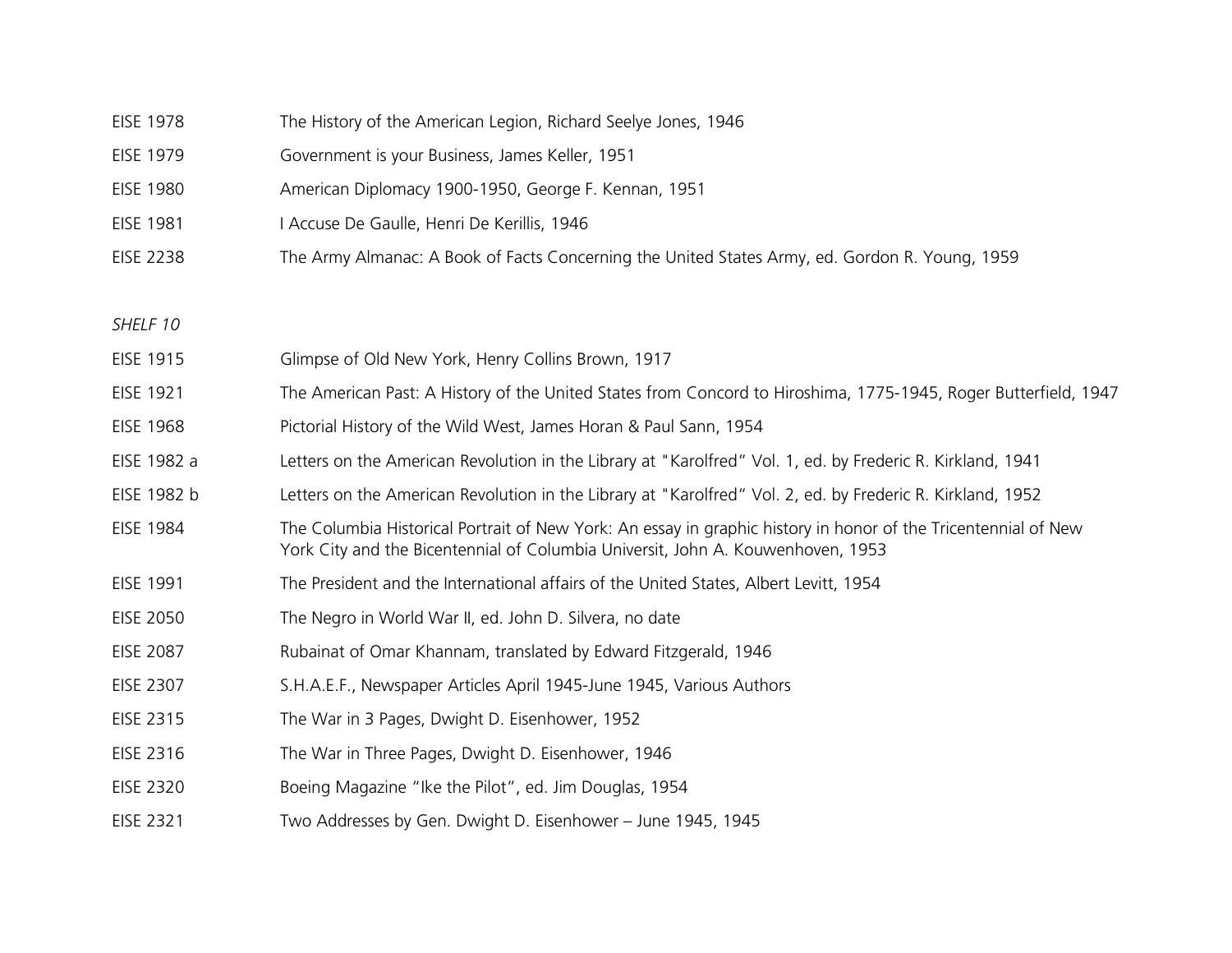- EISE 2322 Infantry Journal, Vol. 38 #7 Nov-Dec, 1931
- EISE 2323 The Cavalry Journal, The United States Cavalry Association Vol.40 #168 Nov-Dec, 1931
- EISE 2345 Five Year Book: USMA Class of 1915, (no author),1921
- EISE 2346 Ten Year Book: USMA Class of 1915 (no author), 1925
- EISE 2347 Twenty Year Book: USMA Class of 1915,various authors, 1935
- EISE 2348 Thirty-five Year Book: USMA Class of 1915, (no author) 1950
- EISE 2401 Letters of the Presidents of the United States of America, from the collection of Don Belding, 1952
- EISE 2415 Concise Dictionary of American History, ed. Thomas C. Cochran and Wayne Andrews, 1962
- EISE 2421 Birds of America, John James Audubon, 1953
- EISE 2431 The Colors of the United States Army 1789-1912, Gherardi Davis, 1912
- EISE 2451 a-b Christian History of the Constitution of the United States of America Vol. I, Verna M. Hall, 1960 (includes Study Guide)
- EISE 2456 Timothy O'Sullivan: America's Forgotten Photographer, James Horan, 1966
- EISE 2457 The Horizon Book of the Renaissance, J. H. Plumb, 1961
- EISE 2459 The White House and its Thirty-two families, Amy LaFollette Jenson, 1958
- EISE 2460 The Treasury of Angling, Larry Koller, 1963
- EISE 2463 Larousse Encyclopedia of World Geography, ed. Pierre Deffontaines, 1965
- EISE 2466 Folk Art of Rural Pennsylvania, Frances Lichten, 1946
- EISE 2470 The Frederic Remington Book: A Pictorial History of the West, Harold McCracken, 1966
- EISE 2476 Savannah, Walter Charlton Hartridge and illustrated by Christopher Murphy Jr., 1947
- EISE 2477 Wines of the United States for the White House Cellar, no author, no date
- EISE 2484 Vanishing Japan, Morton Wesley Huber, 1965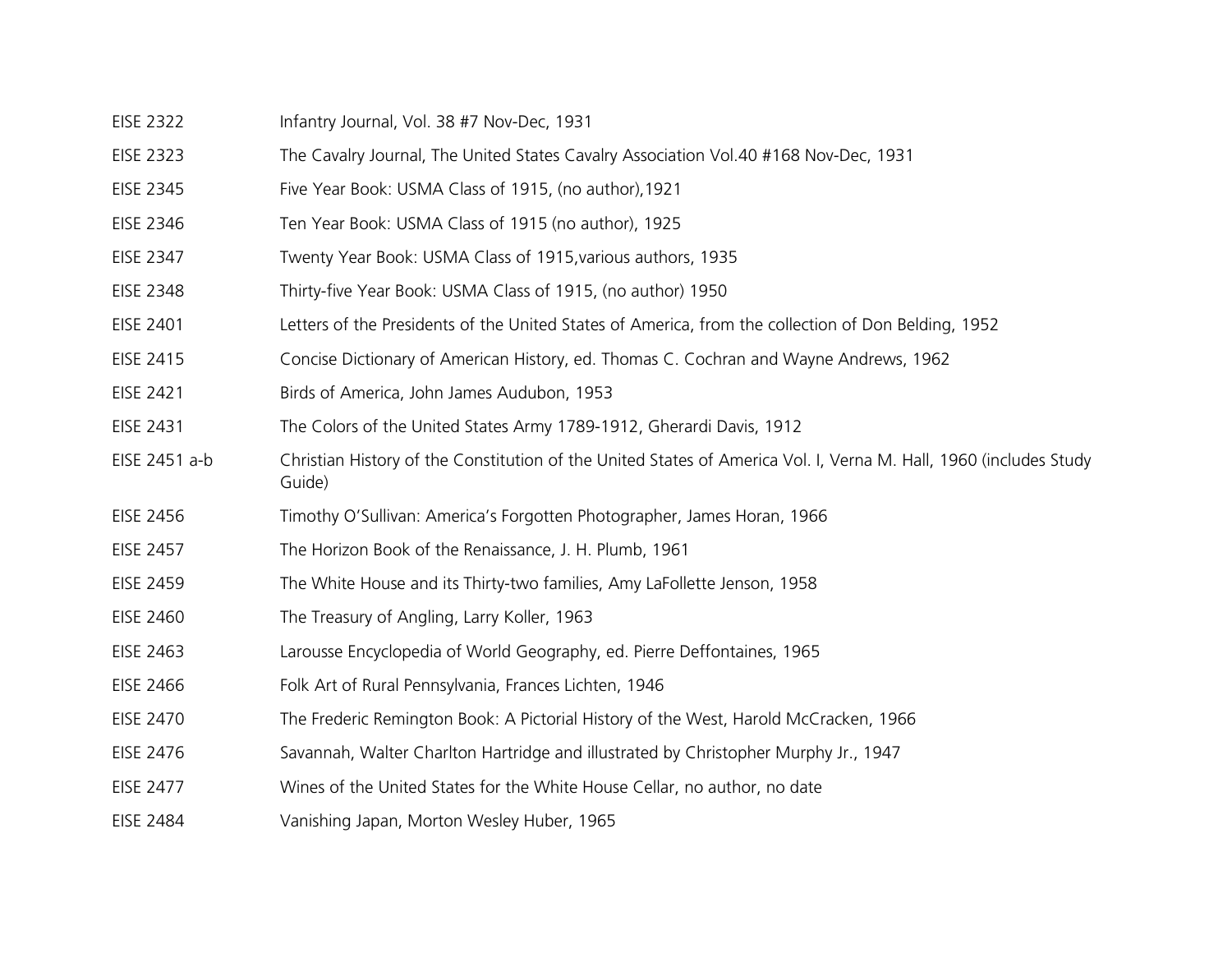EISE 2490 Ancient Hunters of the Far West, Malcolm J. Rogers, 1966

- *SHELF 12*
- EISE 1706 Peril on Parnassus, William F. Alder, 1954 EISE 1707 a Charles M. Russell: The Cowboy Artist: A Biography, Ramon F. Adams and Homer E. Britzman, 1948 EISE 1707 b Charles M. Russell: The Cowboy Artist: A Bibliography, Karl Yost, 1948
- EISE 1716 Portrait Painting, Henry Carr, 1952
- EISE 1719 Water Color Painting, Adolf Dehn, 1945
- EISE 1720 GPA Healy: American Artist- An Intimate Chronicle of the Nineteenth Century, Marie De Mare, 1954
- EISE 1721 GPA Healy: American Artist- An Intimate Chronicle of the Nineteenth Century, Marie De Mare, 1954
- EISE 1722 The Young George Du Maurier: A Selection of His Letters, 1860-67, ed. Daphne Du Maurier, 1952
- EISE 1723 Vermeer, Philip L. Hale, 1937
- EISE 1724 Encyclopedia Britannica Collection of Contemporary American Painting, Grace Pagano, 1946
- EISE 1725 American Painting & Sculpture, University of Illinois College of Fine and Applied Arts, 1953
- EISE 1726 Life and Works of Claude Deruet: Court Painter 1858-1860, DeWitt Harvey Fessenden, 1952
- EISE 1730 How to Take Care of your Pictures, Caroline K. Keck, 1954
- EISE 1731 Animal Anatomy and Psychology: for The Artist and Layman, Charles Knight, 1947
- EISE 1732 How To Be An Artist, Simon Lissim, 1952
- EISE 1733 The Voices of Silence, Andre Malraux, 1953
- EISE 1734 The Artist Handbook of Materials & Techniques, Ralph Mayer, 1946
- EISE 1735 Grandma Moses: My Life's History, ed. Kallir, 1952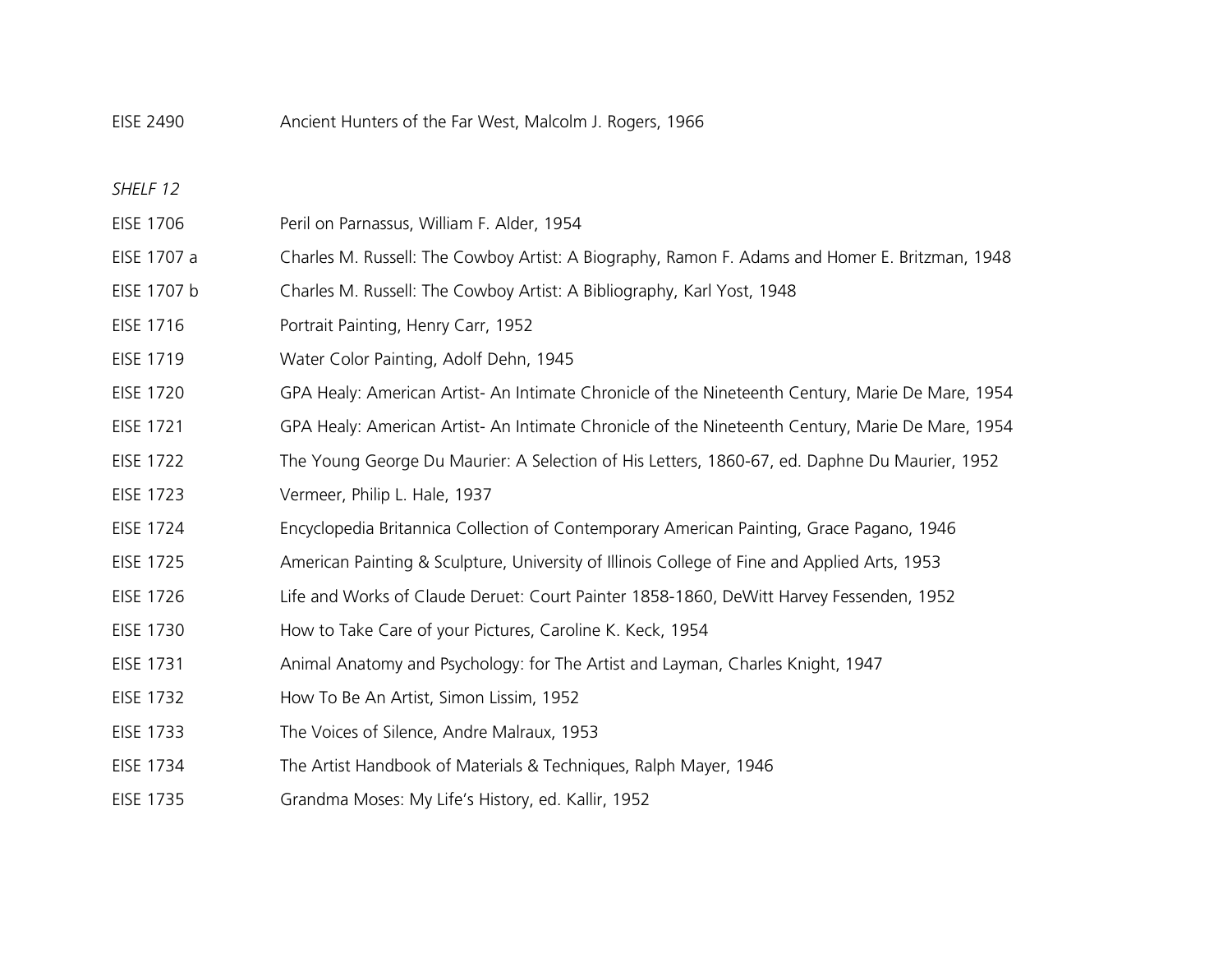- EISE 1740 The Lady and the Painter: An Extravaganza, Eleanor Palffy, 1951
- EISE 1751 The Pennsylvania German Folklore Society Vol. 13, editor Preston A. Barba, 1949
- EISE 1755 Norman Rockwell: My Adventures as an Illustrator, Norman Rockwell, 1960
- EISE 1757 John Stuart Curry's Pageant of America, Laurence E. Schmeckebier, 1943
- EISE 1758 A History of Western Art, John Ives Sewall, 1953
- EISE 1759 Pennsylvania Folk-Art: An Interpretation:, John Joseph Stoudt, 1948
- EISE 1760 Artists and Illustrators of the Old West: 1850-1900, Robert Taft, 1953
- EISE 1766 Water/Colour Sketching Out-of-Doors, Norman Wilkinson, 1953
- EISE 2084 Essays of Montaigne- Vol. I, trans. by E. J. Trenchmann, no date
- EISE 2085 a The Complete Greek Drama- Vol. I, ed. Whitney J. Oates & Eugene O'Neill Jr., 1938
- EISE 2085 b The Complete Greek Drama- Vol. II, ed. Whitney J. Oates & Eugene O'Neill Jr., 1938

| EISE 1711 | Brackman: His Art & Teaching, Kenneth Bates, 1951 |
|-----------|---------------------------------------------------|
| EISE 1714 | Week-end Painter, Laurence V. Burton, 1948        |

- EISE 1717 Keith: Old Master of California, Brother Cornelius, 1942
- EISE 1744 Pennsylvania Painters, Harold Dickson, 1955
- EISE 1745 The Borghese Gallery in Rome, Paola Della Pergola, 1951
- EISE 1747 Portrait Painting for Beginners, John W. Pratten, 1955
- EISE 2065 Selections from Robert Louis Stevenson, ed. Henry Canby & Frederick Pierce, 1911
- EISE 2066 a Don Quixote: The Ingenious Gentleman De La Mancha Vol. I, Cervantes, 1949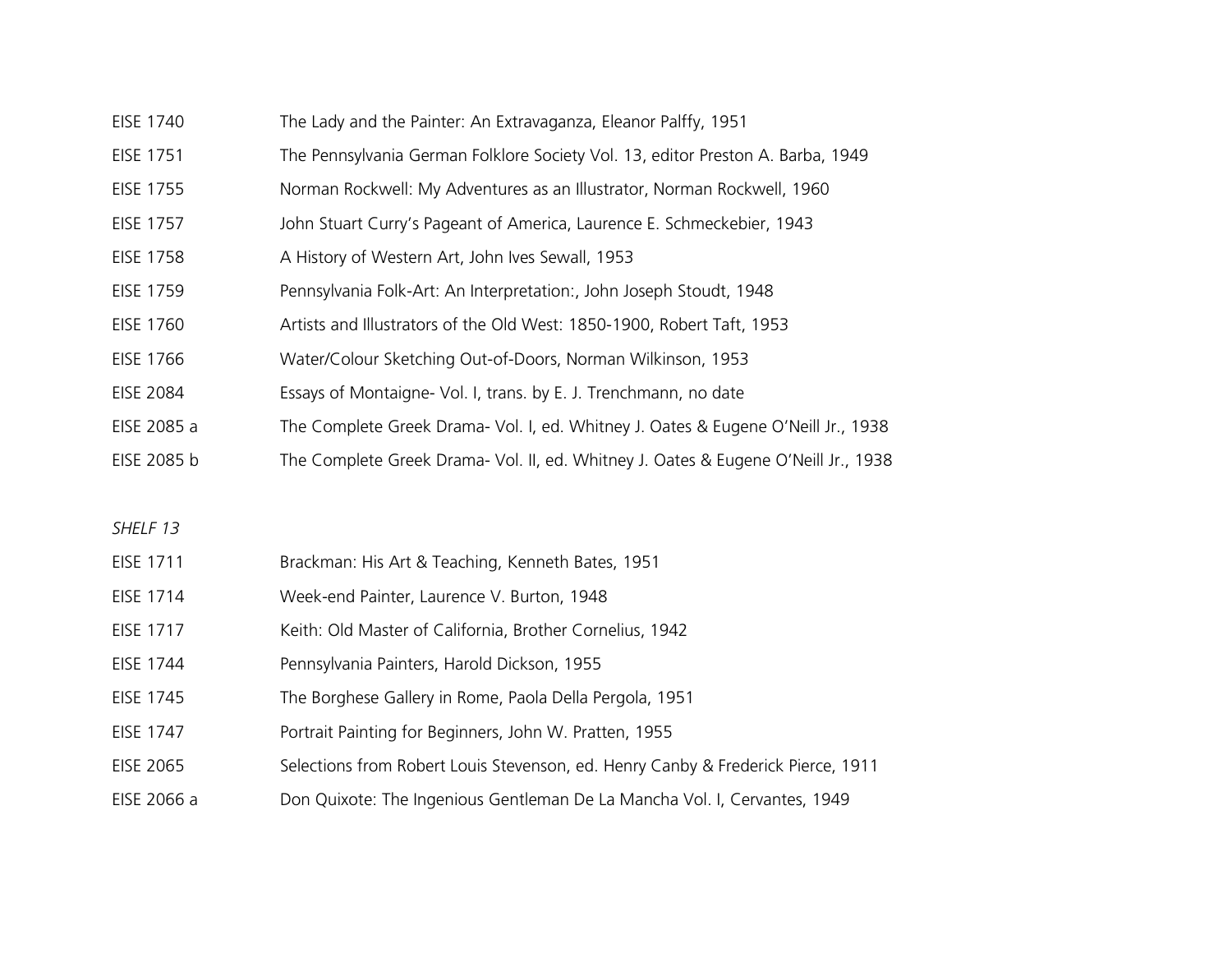- EISE 2066 b Don Quixote: The Ingenious Gentleman De La Mancha Vol. II, Cervantes, 1949
- EISE 2068 Canterbury Tales, Geoffrey Chaucer, 1934
- EISE 2069 a The Inferno of Dante Alighieri, Dante Alighieri, 1950
- EISE 2069 b The Paradise of Dante Alighieri, Dante Alighieri, 1946
- EISE 2069 c The Purgatorio of Dante Alighieri, Dante Alighieri, 1952
- EISE 2072 The Poems of John Donne, ed. by Sir Herbert Grierson, 1951
- EISE 2073 The Journals of Andre Gide Vol. II 1914-1927, annotated by Justin O'Brien, 1948
- EISE 2074 Faust parts 1 and 2, Johann Wolfgang von Goethe, 1950
- EISE 2075 The Lost Colony: A Symphonic Drama of American History, Paul Green, 1954
- EISE 2076 The Passionate State of Mind: And Other Aphorisms, Eric Hoffer, 1955
- EISE 2077 The Complete Works of Horace, Horace, 1952
- EISE 2078 Poems & Ballads, Rudyard Kipling, 1899
- EISE 2079 a Great Companions: Readings on the Meaning and Conduct of Life From Ancient and Modern Sources- Vol. I, ed. Robert French Leavens and Mary Agnes Leavens, 1952
- EISE 2079 b Great Companions: Readings on the Meaning and Conduct of Life From Ancient and Modern Sources- Vol. II, ed. Robert French Leavens and Mary Agnes Leavens, 1953
- EISE 2091 Trails Plowed Under, Charles M. Russell, 1927
- EISE 2092 The Complete Works of William Shakespeare, ed.by W. J. Craig, 1947
- EISE 2093 Shakespeare: Complete Dramatic & Poetic works of William Shakespeare, ed. Frederick D. Losey, 1952
- EISE 2094 Tragedies of William Shakespeare, ed. Matthew Arnold, 1910
- EISE 2095 Gulliver's Travels, Jonathan Swift, 1950
- EISE 2096 The Poetic & Dramatic Works of Alfred Lord Tennyson, Tennyson, 1898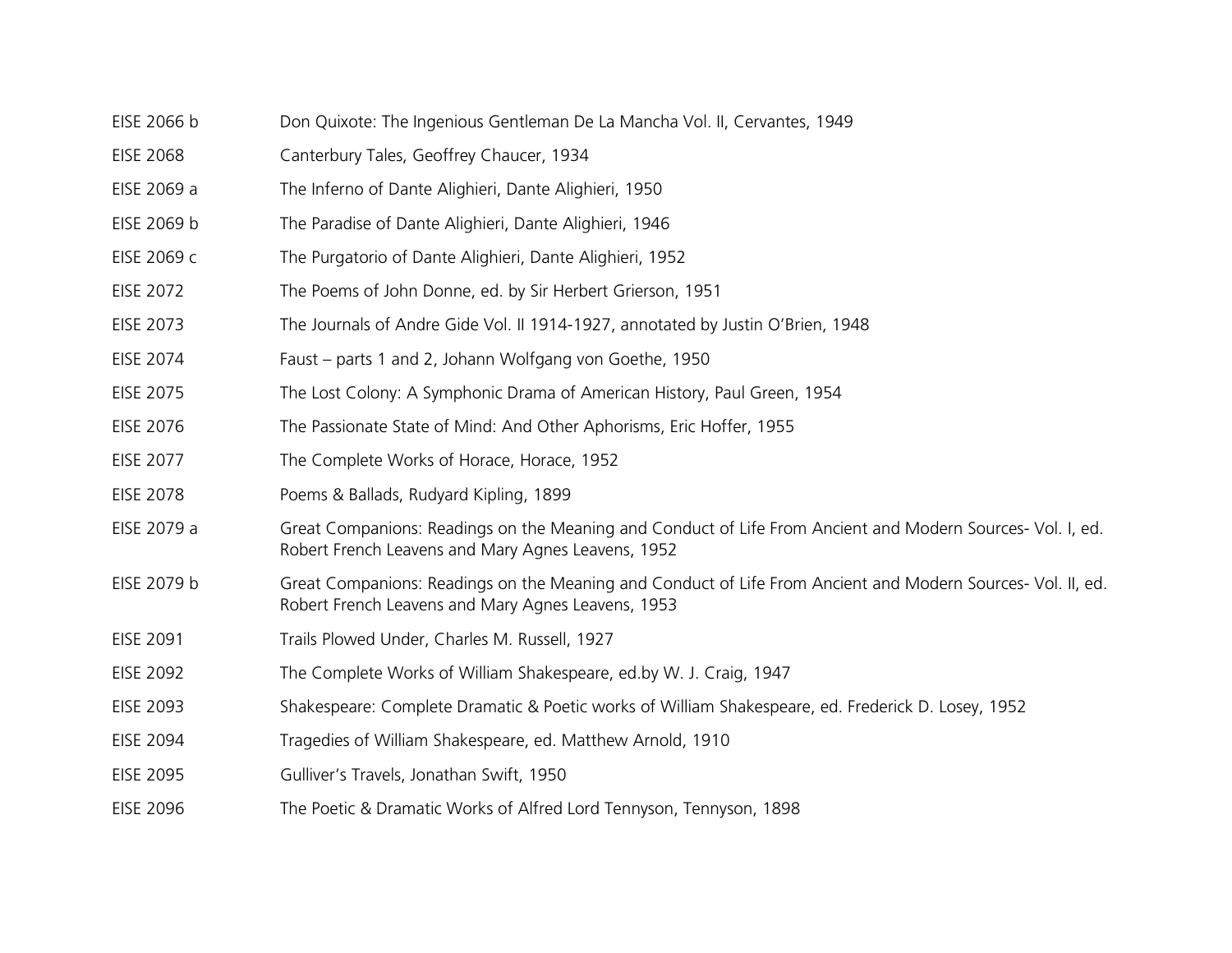- EISE 2097 The Hound of Heaven, Francis Thompson et al., no date given
- EISE 2098 A Little Treasury of American Poetry: The Chief Poets from Colonial Times to Present Day, Oscar Williams, 1948

- EISE 2081 The Poems of Henry Wadsworth Longfellow, Henry Wadsworth Longfellow, no date
- EISE 2082 Little Masterpieces, Lord Macaulay and ed. Bliss Perry, 1908
- EISE 2083 A Writer's Notebook, W. Somerset Maugham, 1949
- EISE 2090 More Rawhides, Charles M. Russell, 1946
- EISE 15257 The Ten Commandments, illus. By Arthur Szyk, 1947
- EISE 15258 Washington's Prayers, W. Herbert Burk, 1907
- EISE 15259 An Original Leaf from the Bible of the Revolution: And An Essay Concerning It, Robert R. Dearden Jr. and Douglas S. Watson, 1930
- EISE 15260 The Holy Bible, 1808
- EISE 15261 Mr. Jones Meet the Master Sermons & Prayers of Peter Marshall, ed. Catherine Marshall , 1952
- EISE 15262 The Varieties of Religious Experience: A Study in Human Nature, William James, 1902
- EISE 15263 Holy Bible, no date
- EISE 15264 German Bible, no date
- EISE 15265 Holy Bible, 1856
- EISE 15266 Holy Bible, 1953
- EISE 15267 The Holy Bible King James Version, circa 1952
- EISE 15268 The Holy Bible, 1952
- EISE 15269 The Holy Bible, 1944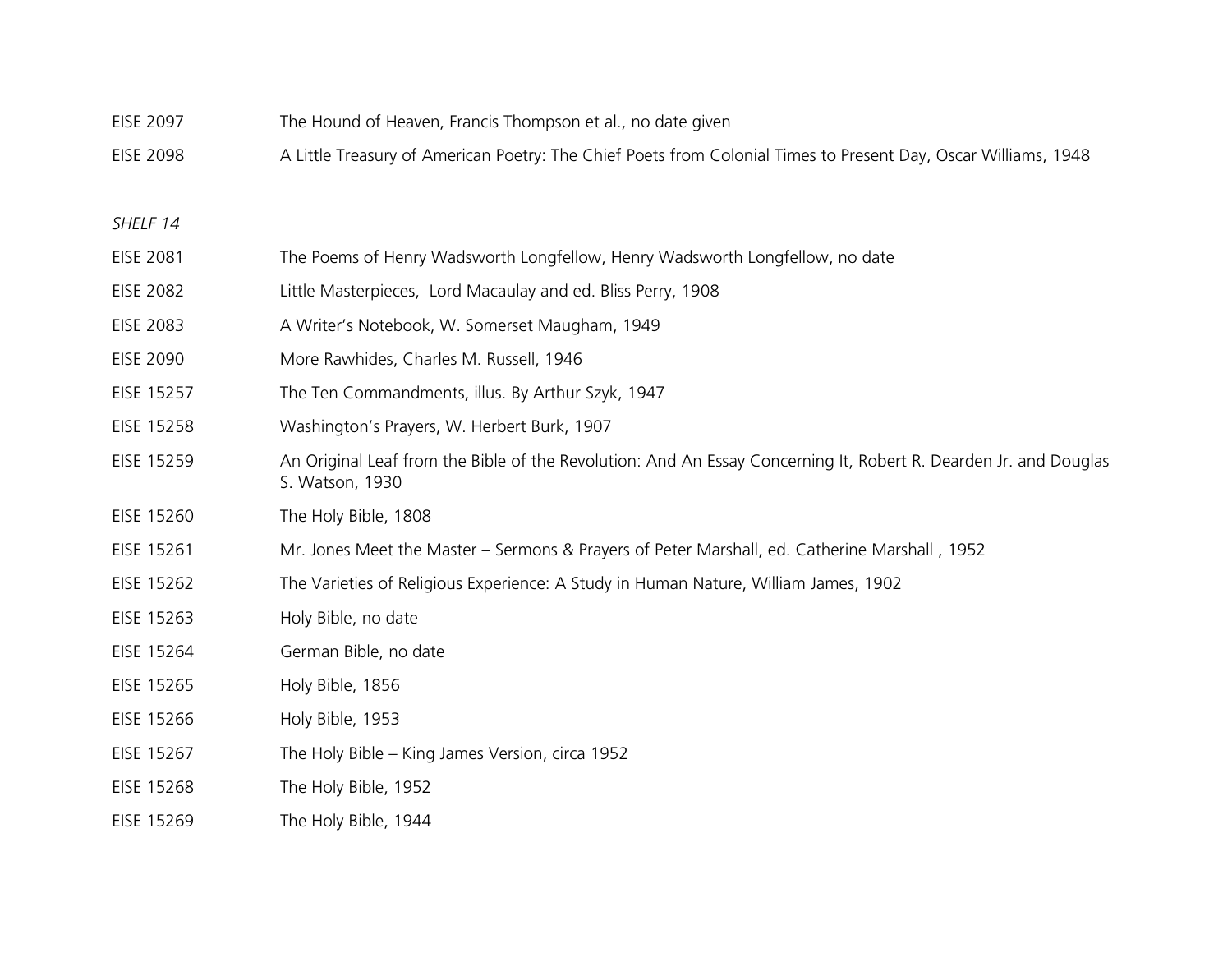| EISE 15270        | History of the United States From Their First Settlement as Colonies to the Close of the War With Great Britain in<br>1815, Rev. Hale, 1842 |
|-------------------|---------------------------------------------------------------------------------------------------------------------------------------------|
| EISE 15271        | New Testament, circa 1955                                                                                                                   |
| EISE 15272        | Psalms & Hymns in the Presbyterian Church, author, 1860                                                                                     |
| <b>EISE 2567</b>  | The New Illuminated Holy Bible, 1898                                                                                                        |
| EISE 15274        | Psalm-Boken, no author, 1836                                                                                                                |
| EISE 15275        | A Collection of Hymns and a Liturgy, no author, 1827                                                                                        |
| EISE 15276        | The Dartmouth Bible, Chamberlin & Feldman, 1950                                                                                             |
| EISE 15277        | The Holy Scriptures According to the Masoretoric Text, no author, 1948                                                                      |
| <b>EISE 15278</b> | Gelangbuch (German Holy Bible), 1870                                                                                                        |

- EISE 1709 Modigliani Chagall Soutine Pascin aspetti dell espressionismo, Paolo d' ancona, no date
- EISE 1710 a Art News Annual: Art of the Americas: From Before Columbus to Present Day, ed. Alfred F. Frankfurter, 1948
- EISE 1712 Ed Borein's West, Edward Borein and ed. Edward S. Spaulding, 1952
- EISE 1713 Etchings of the West, Edward Borein and ed. Edward S. Spaulding, 1950
- EISE 1715 Carlson's Guide to Landscape Painting, John F. Carlson, 1953
- EISE 1718 Caricatures by Caruso, Caruso, 1951
- EISE 1728 Painting Trees and Landscapes in Watercolor, Ted Kautzky, 1952
- EISE 1729 Ways With Watercolor, Ted Kautzky, 1953
- EISE 1736 Art Treasures of the Metropolitan: A Selection from the European and Asiatic collections of the Metropolitan Museum of Art, Curatorial staff, 1952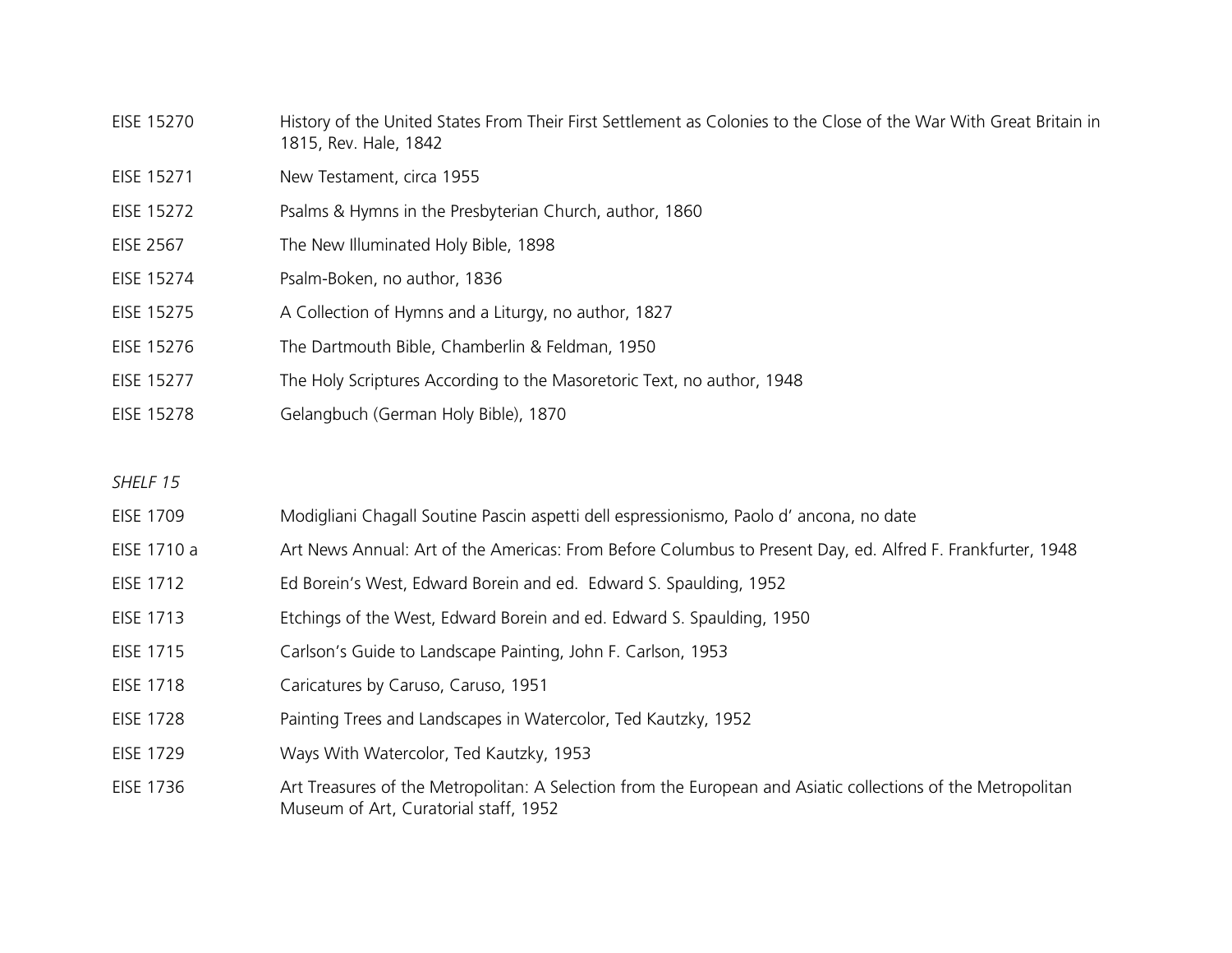| <b>EISE 1737</b> | The Holy Experiment: Our Heritage from William Penn, Violet Oakley, 1950                                                                                  |
|------------------|-----------------------------------------------------------------------------------------------------------------------------------------------------------|
| <b>EISE 1738</b> | Bits and Pieces of American History, Irving S. Olds, 1951                                                                                                 |
| <b>EISE 1739</b> | Watercolor Made Easy, Herb Olsen, 1955                                                                                                                    |
| EISE 1741 a      | The Life of James McNeil Whistlers Vol.I, E.R. and J. Pennell, 1908                                                                                       |
| EISE 1741 b      | The Life of James McNeil Whistlers Vol. II, E.R. and J. Pennell, 1908                                                                                     |
| <b>EISE 1743</b> | Etchers and Etching: Chapter in the History of the Art Together with Technical Explanations of Modern Artistic<br>Methods, Joseph Pennell, 1936           |
| <b>EISE 1746</b> | Willy Pogany's Drawing lessons, Willy Pogany, 1946                                                                                                        |
| EISE 1748 a      | The History of Modern Painting from Baudelaire-Bonnard: Birth of a New Vision, Maurice Raynel, 1949                                                       |
| EISE 1748 b      | The History of Modern Painting Matisse-Munch Rouault: Fauvism-Expressionism, Maurice Raynel and Werner<br>Schmalebach, 1950                               |
| EISE 1748 c      | History of Modern Painting from Picasso to Surrealism, Maurice Raynal, Jacques Lassaigne, Werner Schmalebach,<br>Arnold Rudlinger and Hans Bolliger, 1950 |
| <b>EISE 1754</b> | A Century of French Painting 1400-1500, Grete Ring, 1949                                                                                                  |
| <b>EISE 1756</b> | Sarum Chase, Frank O. Salisbury, 1953                                                                                                                     |
| <b>EISE 1761</b> | Fifty Centuries of Art, Francis Henry Taylor, 1954                                                                                                        |
| <b>EISE 1762</b> | The Album of American battle art 1755-1918, The Library of Congress, 1947                                                                                 |
| <b>EISE 1765</b> | Selections from the Rosenwald collection, Elizabeth Mongan, 1946                                                                                          |
| EISE 2242 a      | Final Report of the Chief Engineer European Theater of Operations 1942-1945 Vol. I, no date/author                                                        |
| EISE 2242 b      | Final Report of the Chief Engineer European Theater of Operations 1942-1945 Vol. II, no date/author                                                       |
| EISE 2263        | Report of Activities Army Ground Forces, General Jacob L. Devers, 1946                                                                                    |
| <b>EISE 2272</b> | The Album of American Battle Art 1755-1918, The Library of Congress, 1947                                                                                 |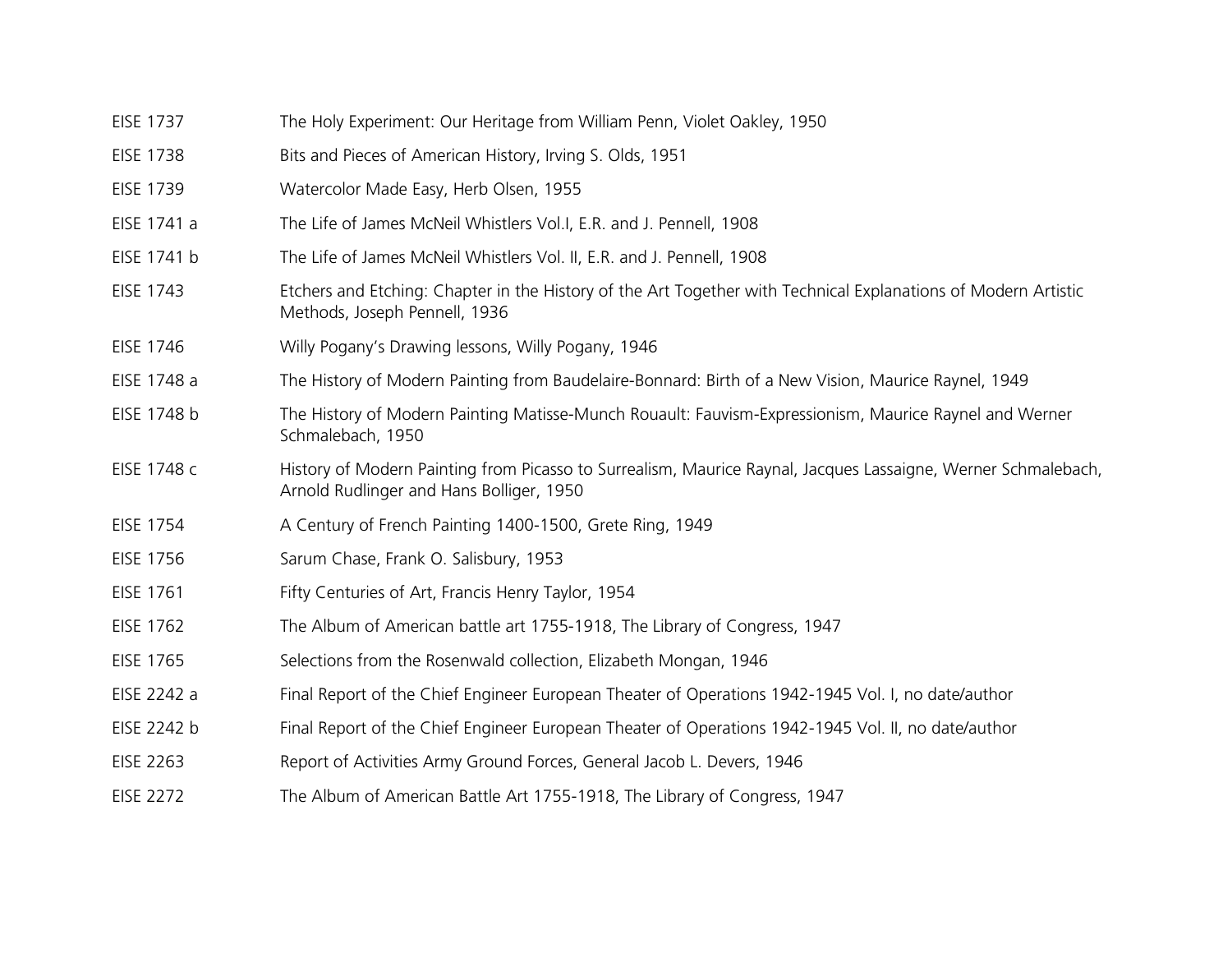- EISE 2099 The War of 1812, Henry Adams, 1944
- EISE 2100 Napoleon in Italy 1796-1797, Elijah Adlow, 1948
- EISE 2105 An Army in Exile: Story of the Second Polish Corps, Lt General Anders, 1949
- EISE 2106 Here We Are Together: The Notebook of an American soldier in Britain, Robert S. Arbib, Jr, 1946
- EISE 2107 Global Mission, H.H. Arnold, 1949
- EISE 2108 The Price of Power, Hanson W. Baldwin, 1947
- EISE 2109 West Point: Moulder of Men, William N. Baumer Jr., 1942
- EISE 2111 Submarine! Commander Edward L. Beach, 1952
- EISE 2112 The War of 1812, Francis F. Beirne, 1949
- EISE 2113 The Battle of Waterloo, John Booth, 1816
- EISE 2114 Dam Busters, Paul Brickhill, 1954
- EISE 2115 A Brief History of Seapower, Captain Charles R. Brown, 1946
- EISE 2117 My Three Years with Eisenhower, Captain Harry C. Butcher, 1946
- EISE 2118 The Armed Forces as a Career, North Callahan, 1947
- EISE 2119 The Industry-Ordnance Team, Lt. General Levin H. Campbell, Jr. 1946
- EISE 2120 Canada's Battle in Normandy The Canadian Army's Share in the Operations, 6 June 1 September 1944, Colonel C.P. Stacey, 1946
- EISE 2121 The Canadian Army 1939-1945: An Official Historical Summary, Colonel C.P. Stacey, 1948
- EISE 2122 The R.C.A.F. Overseas: The Fifth Year, Colin Gibson, 1945
- EISE 2123 Beans, Bullets, and Black Oil: The Story of Fleet Logistics Afloat in the Pacific During World War II, Rear Admiral Worrall Reed Carter, 1952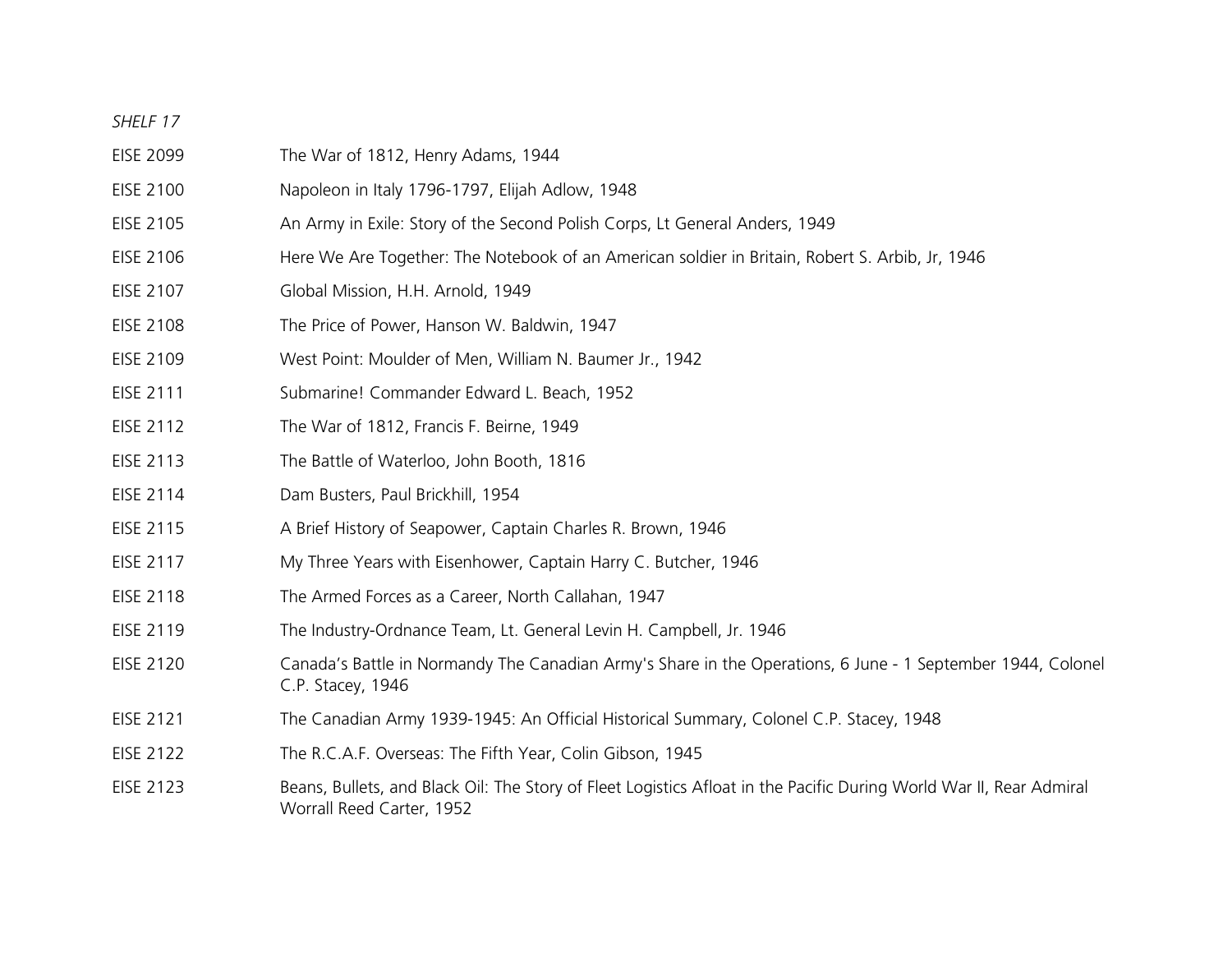- EISE 2124 Ships Salvage and Sinews of War: The Story of Fleet Logistics Afloat in the Atlantic and Mediterranean Waters During World War II, Rear Admirals Worall Reed Carter and Elmer Ellsworth Duvall, 1954
- EISE 2125 Glory Road: The Bloody Route from Fredericksburg to Gettysburg, Bruce Catton, 1952
- EISE 2126 Mr. Lincoln's Army, Bruce Catton, 1951
- EISE 2127 A Stillness at Appomattox, Bruce Catton, 1953
- EISE 2128 The Passing of the Armies, Joshua Lawrence Chamberlain, 1915
- EISE 2129 Far Eastern Survey Report, Lt. Colonel Warren J. Clear, 1942.
- EISE 2130 This is the Story, David L. Cohn, 1947
- EISE 2135 United States Naval Academy The First 100 Years, John Crane and Lt. James F. Kieley, 1945
- EISE 2136 Decisive Battles of the World, Edward Shepherd Creasy, 1899
- *SHELF 18*
- EISE 2131 a Juzgados Militares de Espana y sus Indias Tomo I, Felix Colon, 1788
- EISE 2131 b Juzgados Militares de Espana y sus Indias Tomo II, Felix Colon, 1788
- EISE 2131 c Juzgados Militares de Espana y sus Indias Tomo III, Felix Colon, 1788
- EISE 2131 d Juzgados Militares de Espana y sus Indias Tomo IV, Felix Colon, 1789
- EISE 2137 Four Stars of Hell, Laurence Critchell, 1947
- EISE 2138 a For Want of a Nail: The Influence of Logistics on War, Hawthorne Daniel, 1948
- EISE 2139 Official History of New Zealand in Second World War: Crete, D.M. Davin, 1953
- EISE 2142 Gray Fox: Robert E. Lee and The Civil War, Burke Davis, 1956
- EISE 2143 The United States and Mexico, Howard F. Cline, 1953
- EISE 2145 Sword and Pen: Some Problems of a Battledress Army, Major General A.C. Duff, 1950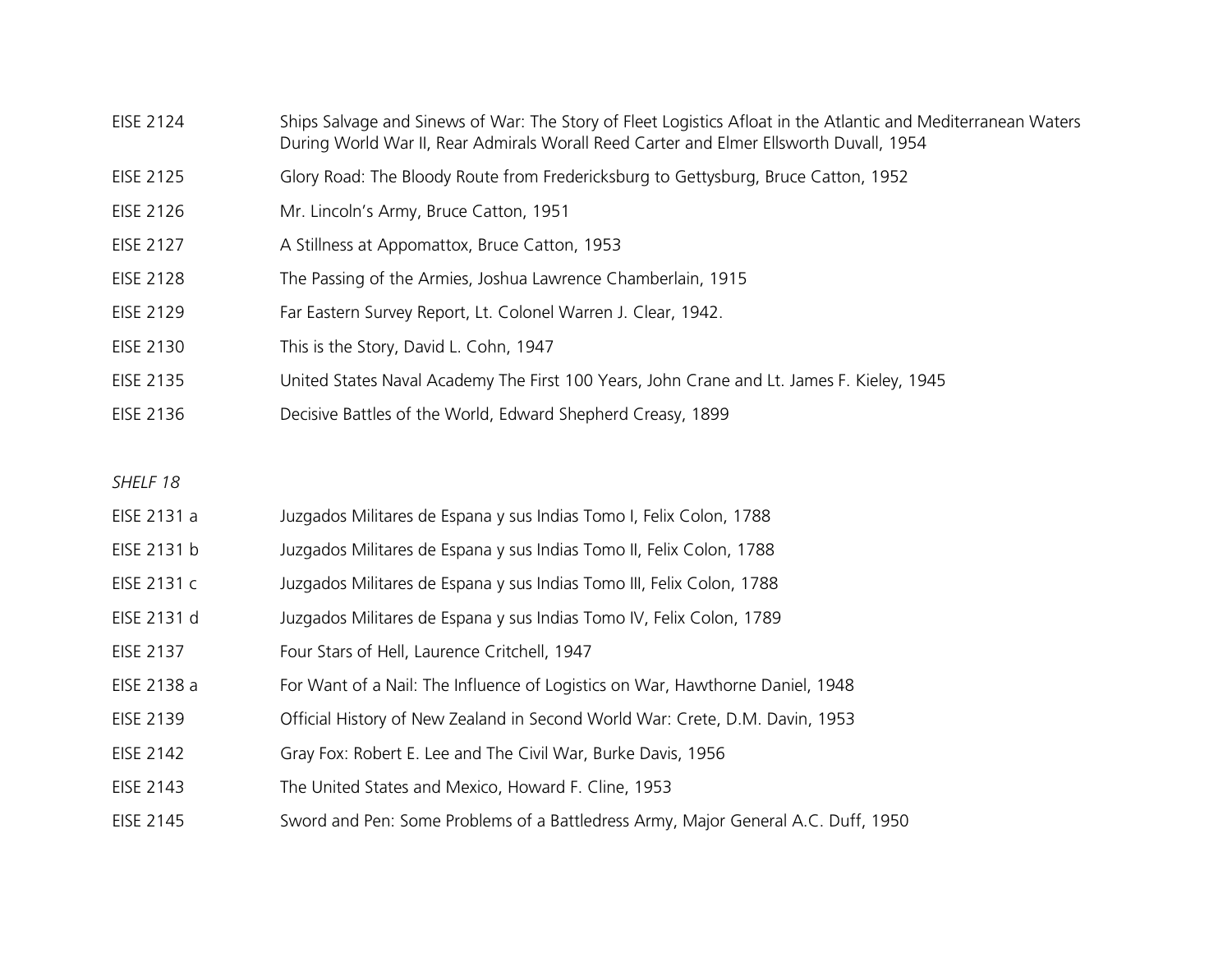- EISE 2146 Men of West Point: The First 150 Years of the United States Military Academy, R. Ernest Dupuy, 1951
- EISE 2150 Operation Neptune, Kenneth Edwards, 1946
- EISE 2151 The American Iliad: The Epic Story of the Civil War, Eisenschiml and Newman, 1947
- EISE 2152 a No Banners No Bugles, Edward Ellsberg, 1949
- EISE 2153 The Black Watch and the King's Enemies, Bernard Fergusson, 1950
- EISE 2154 Elements of Strategy, Lt. Col. G.J. Fiebeger, no date
- EISE 2155 Fights That Made Our World, various authors, 1926
- EISE 2156 The American Military Occupation of Germany 1945-53, Oliver J. Frederikson, 1953
- EISE 2157 Documentary Background of WWII 1931 to 1941, ed. James W. Gantenbein, 1948
- EISE 2158 Official History of New Zealand in Second World War 1939-45: The Pacific, Gillespie, 1952
- EISE 2159 The Nuremberg Trial and Aggressive War, Sheldon Glueck, 1946
- EISE 2160 The Historian and the Army, Kent Roberts Greenfield, 1954
- EISE 2161 Hitler's Generals, W.E. Hart, 1944
- EISE 2162 The Battle of Gettysburg, Col. Frank A. Haskell, 1937
- EISE 2163 The Battle of Gettysburg, Frank A. Haskell and ed. Bruce Catton, 1958
- EISE 2164 BBC War Report June 1944-May 5, 1945, Geoffrey Cumberlege, 1946
- EISE 2165 War in Korea: The Report of a Woman Combat Correspondent, Marguerite Higgins, 1951
- EISE 2192 History of WWII, Francis T. Miller, 1945

EISE 2166 a War Diaries and Other Papers Vol. I, Major General Max Hoffman and trans. Eric Sutton, 1929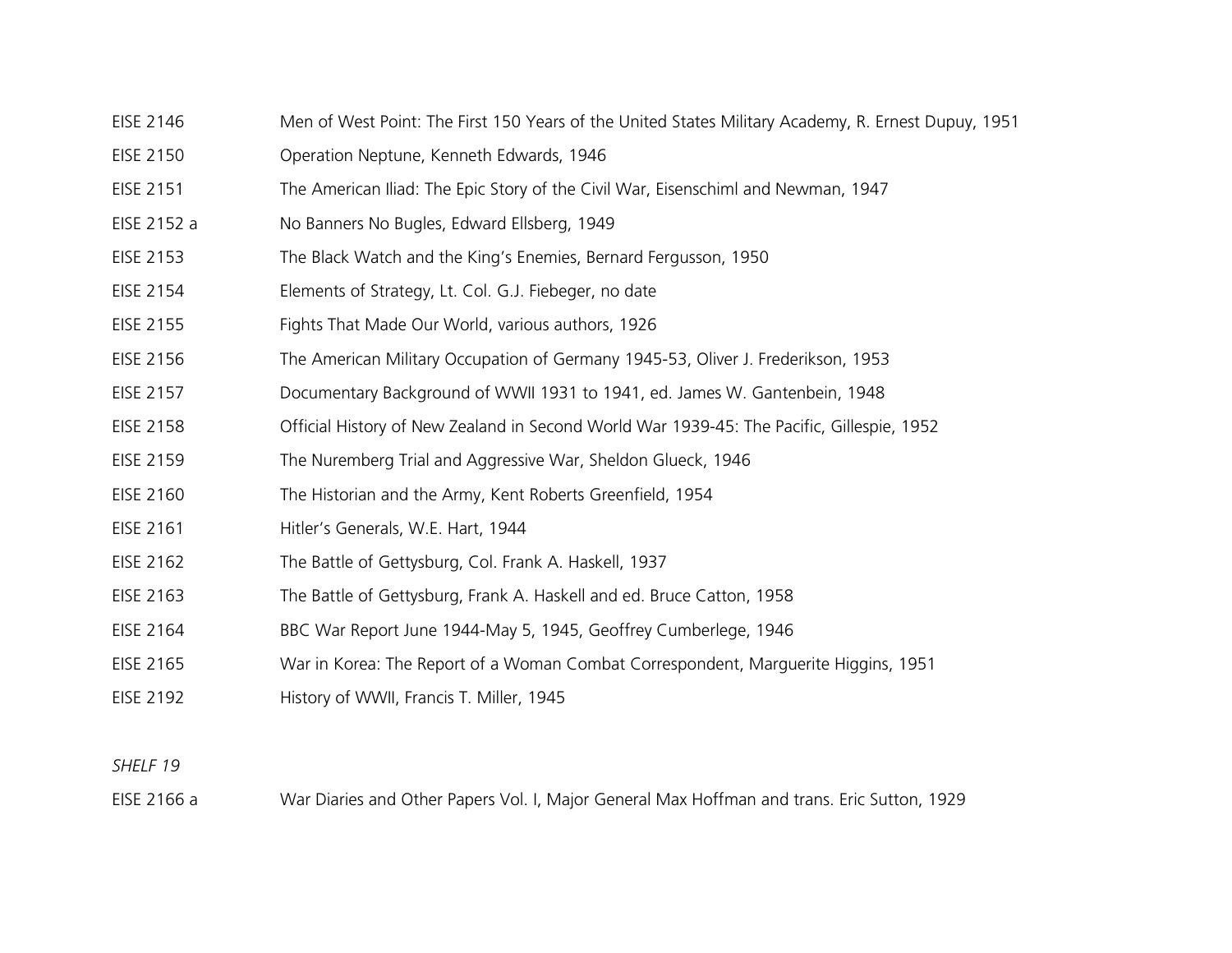- EISE 2166 b War Diaries and other papers Vol. II, Major General Max Hoffman and trans. Eric Sutton, 1929
- EISE 2168 The Island War: U.S. Marine Corps in the Pacific, Frank O. Hough, 1947
- EISE 2169 Outline of Military Law:United States Supreme Court Decisions, Milton C. Jacobs, 1951
- EISE 2170 Des Konigs von Preusse Majestat Unterricht von der Kriegs-Kunst an Seine Generals, no author, 1762
- EISE 2172 Managing Men: Preventive Psychiatry, Samuel Henry Kraines, 1946
- EISE 2173 The History of the French First Army, Marshal de Lattre de Tassigny, 1952
- EISE 2174 American Enterprise in Europe: The Role of the SOS in the Defeat of Germany, Randolph Leigh, 1945
- EISE 2175 Fundamentals of Naval Warfare, Lee J. Levert, 1947
- EISE 2176 Defense of the West: Some Riddles of War and Peace, B.H. Liddell Hart, 1950
- EISE 2177 The German Generals Talk, B.H. Liddell Hart, 1948
- EISE 2178 So Few Got Through, Martin Lindsay, 1946

1950

1945

- EISE 2179 War Memoirs of David Lloyd George 1918, David Lloyd George, 1937
- EISE 2180 a The Marines Were There: The Story of the Royal Marines in the Second World War, Sir Robert Bruce Lockhart,
- EISE 2181 The Pictorial Field-Book of the Revolution Vol. I, Benson J. Lossing, 1860
- EISE 2183 Grant and His Generals, Clarence Edward Macartney, 1953
- EISE 2184 The R.C.A.F. Overseas: The Sixth Year, Geoffrey Cumberlege, 1949
- EISE 2185 Selected Speeches and Statements of General of the Army George C. Marshall, edited by Major H.A. DeWeerd,
- EISE 2186 Valley Forge: 24th of December 1777, F. Van Wyck Mason, 1950
- EISE 2187 Official History of New Zealand in the Second World War 1939 45: Prisoners of War, W. Wynne Mason, 1954
- EISE 2188 The Victories of Wellington and The British Armies, unknown, 1852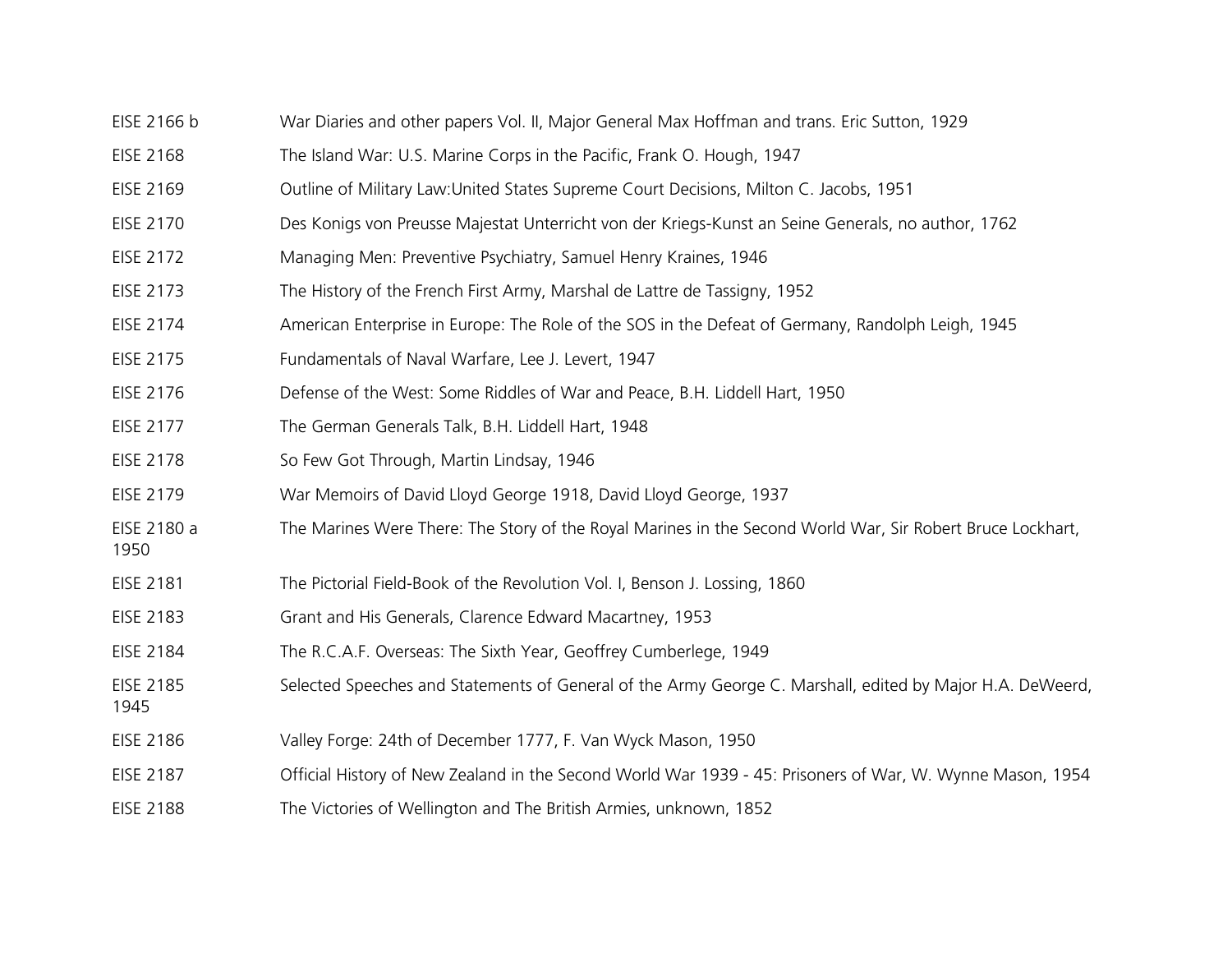| EISE 2189 | Tell the Folks Back Home, James M. Mead, 1944 |
|-----------|-----------------------------------------------|
|-----------|-----------------------------------------------|

- EISE 2190 With Meade at Gettysburg, George Gordon Meade, 1930
- EISE 2191 a History of the 13th/18th Royal Hussars 1922-1947, Major General Charles H. Miller, 1949
- EISE 2193 a Operations in North African Waters October 1942—June 1943, Samuel Eliot Morison, 1947
- EISE 2193 b New Guinea and the Marianas March 1944—August 1944, Samuel Eliot Morison, 1953
- EISE 2193 c Sicily-Salerno-Anzio-January 1943—June 1944, Samuel Eliot Morison, 1955
- EISE 2196 Insignia and Decorations of the U.S. Armed Forces, Gilbert Grosvenor et al., 1944

| <b>EISE 2110</b> | The Battle of Gettysburg, no author, no date                                       |
|------------------|------------------------------------------------------------------------------------|
| EISE 2140 a      | Regimental Colors in the War of the Revolution, Gherardi Davis, 1908               |
| EISE 2140 b      | Regimental Colors in the War of the Revolution Suppliment, Gherardi Davis, 1910    |
| EISE 2144        | 42 Years Scrapbook of Rare Ancient Firearms, ed. F. Theodore Dexter, 1954          |
| EISE 2147 a-c    | National History of the War for the Union vol. I-III, Evert A. Duyckinck, 1861     |
| EISE 2171        | Soldiers of the American Army 1775-1954, Fredrick P. Todd, 1954                    |
| EISE 2197 a      | New York at Gettysburg vol. II, no author, 1902                                    |
| EISE 2197 b      | New York at Gettysburg vol. III (New York at Gettysburg), no author, 1902          |
| EISE 2199 a      | The Grenadier Guards in the War of 1939-1945 Vol. I, Captain Nigel Nickleson, 1949 |
| EISE 2199 b      | The Grenadier Guards in the War of 1939-1945 Vol.II, Captain Nigel Nickleson, 1947 |
| <b>EISE 2201</b> | The Epic of Malta-forward by Winston Churchill, no author, c.1943                  |
| <b>EISE 2202</b> | Fiftieth Anniversary of the Battle of Gettysburg, Pa Commission, 1915              |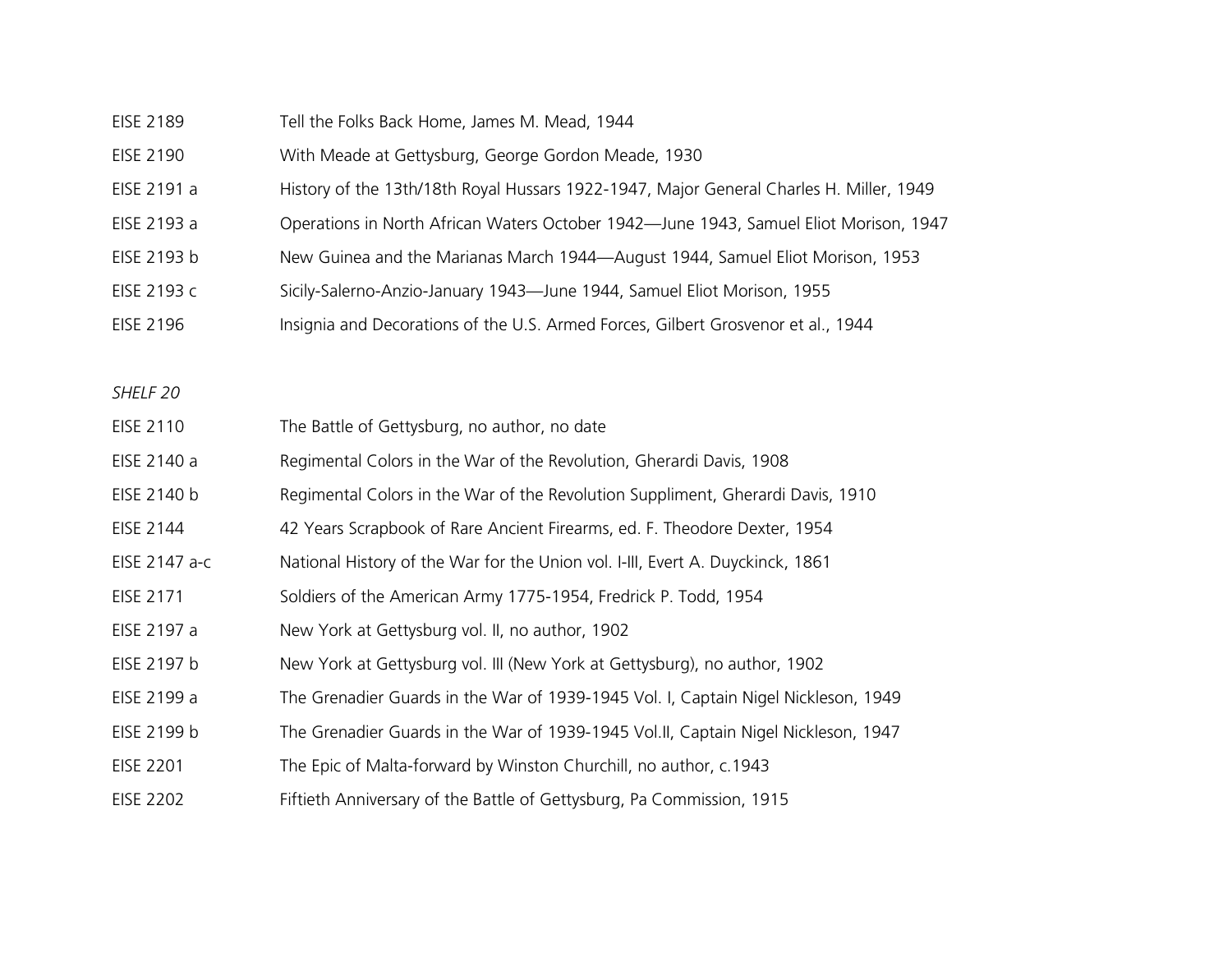| <b>EISE 2203</b> | Fiftieth Anniversary of the Battle of Gettysburg, Pa Commission, 1914                                                                                                                                |
|------------------|------------------------------------------------------------------------------------------------------------------------------------------------------------------------------------------------------|
| EISE 2204        | The Seventy-fifth Anniversary of the Battle of Gettysburg Vol. IV, ed. Paul L. Roy, 1939                                                                                                             |
| <b>EISE 2205</b> | Soldiers National Cemetery Gettysburg as reported to House of Representatives of Commonwealth of Pa, no<br>author, 1864                                                                              |
| <b>EISE 2206</b> | The Memorial to Major General George Gordon Meade in Washington D.C., Prepared under the Meade memorial<br>commission of Pa, 1927                                                                    |
| <b>EISE 2207</b> | Veterans of Foreign War Pictorial history of the Korean War, ed. Jay Allen Cassino, 1951                                                                                                             |
| <b>EISE 2208</b> | Ack-Ack: Britain's Defense Against Air Attack During The Second World War, General Sir Frederick Pile, 1949                                                                                          |
| <b>EISE 2209</b> | The Marines' War: An Account of the Struggle for the Pacific from Both American and Japanese Sources, Fletcher<br>Pratt, 1948                                                                        |
| <b>EISE 2210</b> | Men of Colditz, P.R. Reid, 1954                                                                                                                                                                      |
| <b>EISE 2220</b> | In France with The American Expeditionary Forces, drawings by J. Andre Smith, 1919                                                                                                                   |
| <b>EISE 2233</b> | Democracy's Air Arsenal, Frank Taylor and Lawton Wright, 1947                                                                                                                                        |
| EISE 2234        | Sea of Glory: The Magnificent Story of the Four Chaplains, Francis Beauchesne Thornton, 1953                                                                                                         |
| EISE 2235        | Official History of New Zealand in the Second World War 1939-45: New Zealanders with the Royal Airforce Vol. I<br>European Theatre, September 1939-December 1942, wing commander H.L. Thompson, 1953 |
| EISE 2236        | The Greatest Airlift: the Story of Combat Cargo, Captain Annise G. Thomson, 1954                                                                                                                     |
| <b>EISE 2237</b> | A Guide to the American Battlefields in Europe, prepared by American battlefields commission, 1927                                                                                                   |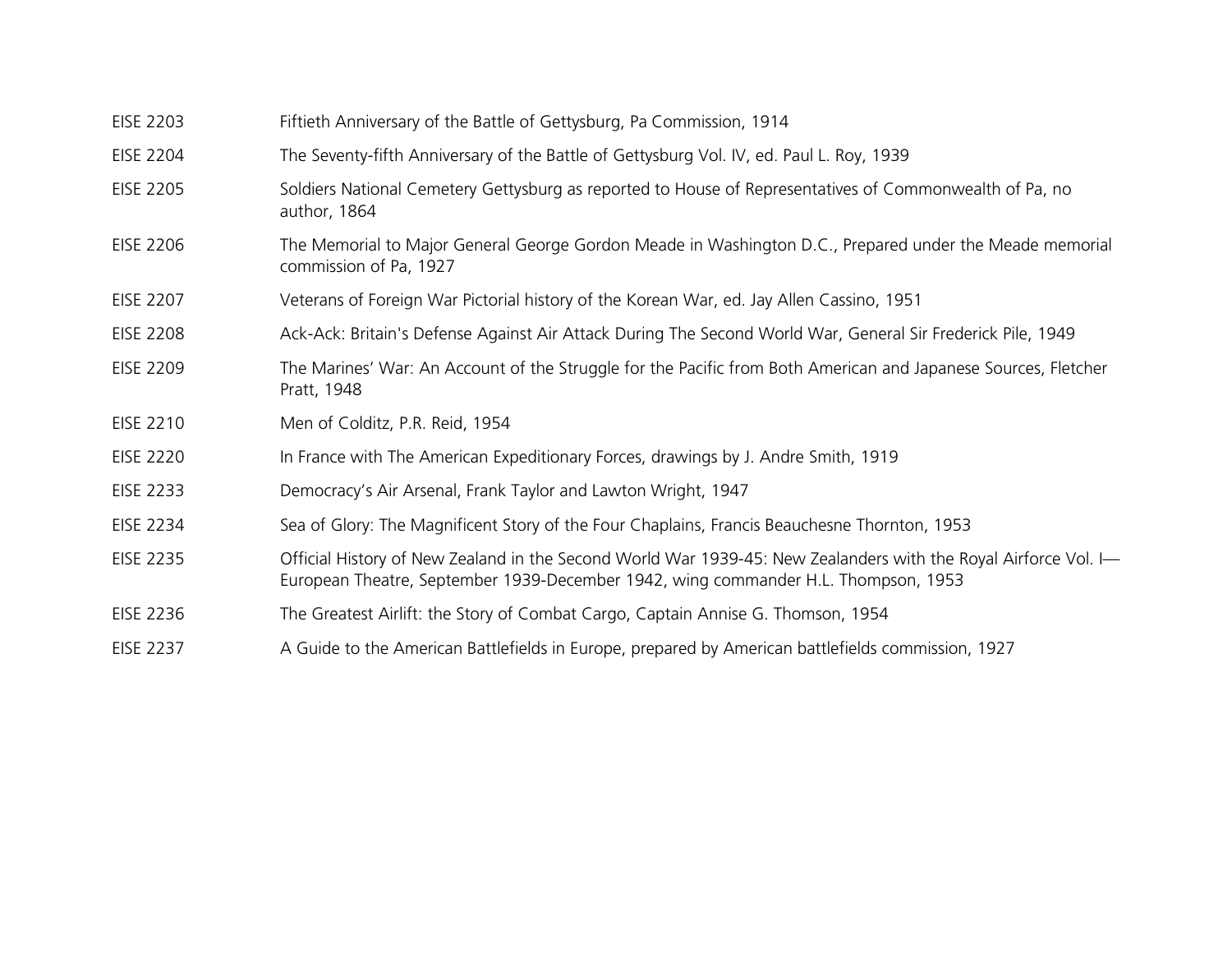# **The Office**

## **Bookcase on West Wall**

| <b>EISE 1700</b> | World Geographic Atlas: A Composite of Man's Environment, ed. by Herbert Bayer, 1953                                                                          |
|------------------|---------------------------------------------------------------------------------------------------------------------------------------------------------------|
| <b>EISE 1703</b> | Look at The World: The Fortune Atlas for World Strategy, Richard Edes Harrison, 1943                                                                          |
| <b>EISE 1727</b> | Portrait Painting, Michel Jacobs, 1947                                                                                                                        |
| EISE 1752 a-b    | Jean van Eyck et le Polyptyque (Vol. I and II) deux Problemes Resolus, Emile Renders, 1950                                                                    |
| <b>EISE 1763</b> | Great Paintings from the National Gallery of Art, ed. Huntington Cairns and John Walker, 1952                                                                 |
| <b>EISE 1764</b> | Masterpieces of Painting from the National Gallery of Art, ed. by Cairns and Walker, 1944                                                                     |
| <b>EISE 1854</b> | Regulations for the Uniform and Dress of the Army of the United States June 1851, 1851                                                                        |
| <b>EISE 2182</b> | Men Without Guns, Dewitt MacKenzie and Clarence Worden, 1945                                                                                                  |
| <b>EISE 2226</b> | Celebrities of the Army, c.1942                                                                                                                               |
| <b>EISE 2542</b> | Naval Victories of Great Britain, drawings by Brit. Naval officers, no date but sometime in 19th Century                                                      |
| <b>EISE 2554</b> | Experience by Battle, John Hersey, 1943                                                                                                                       |
| EISE 2116        | Three Years with Eisenhower: The Personal Diary of Captain Harry C. Butcher, USNR, Naval Aide to General<br>Eisenhower, 1942 to 1945", Harry C. Butcher, 1946 |
| <b>EISE 2319</b> | Soldier of Democracy: A Biography of Dwight Eisenhower, Kenneth S. Davis, 1945                                                                                |
| <b>EISE 2403</b> | General Ed. in Free Society, Report of Harvard Committee, 1945                                                                                                |
| <b>EISE 2537</b> | El Alamein to the River Sangro, Bernard Law Montgomery, 1946                                                                                                  |
| <b>EISE 2538</b> | Nautilus 90 North, Commander William R. Anderson and Clay Blair Jr., 1959                                                                                     |
| <b>EISE 2539</b> | The Horse Guards, two mounted Sentries, 1850                                                                                                                  |
| <b>EISE 2540</b> | Adventures of a Post Captain, a naval officer, no date                                                                                                        |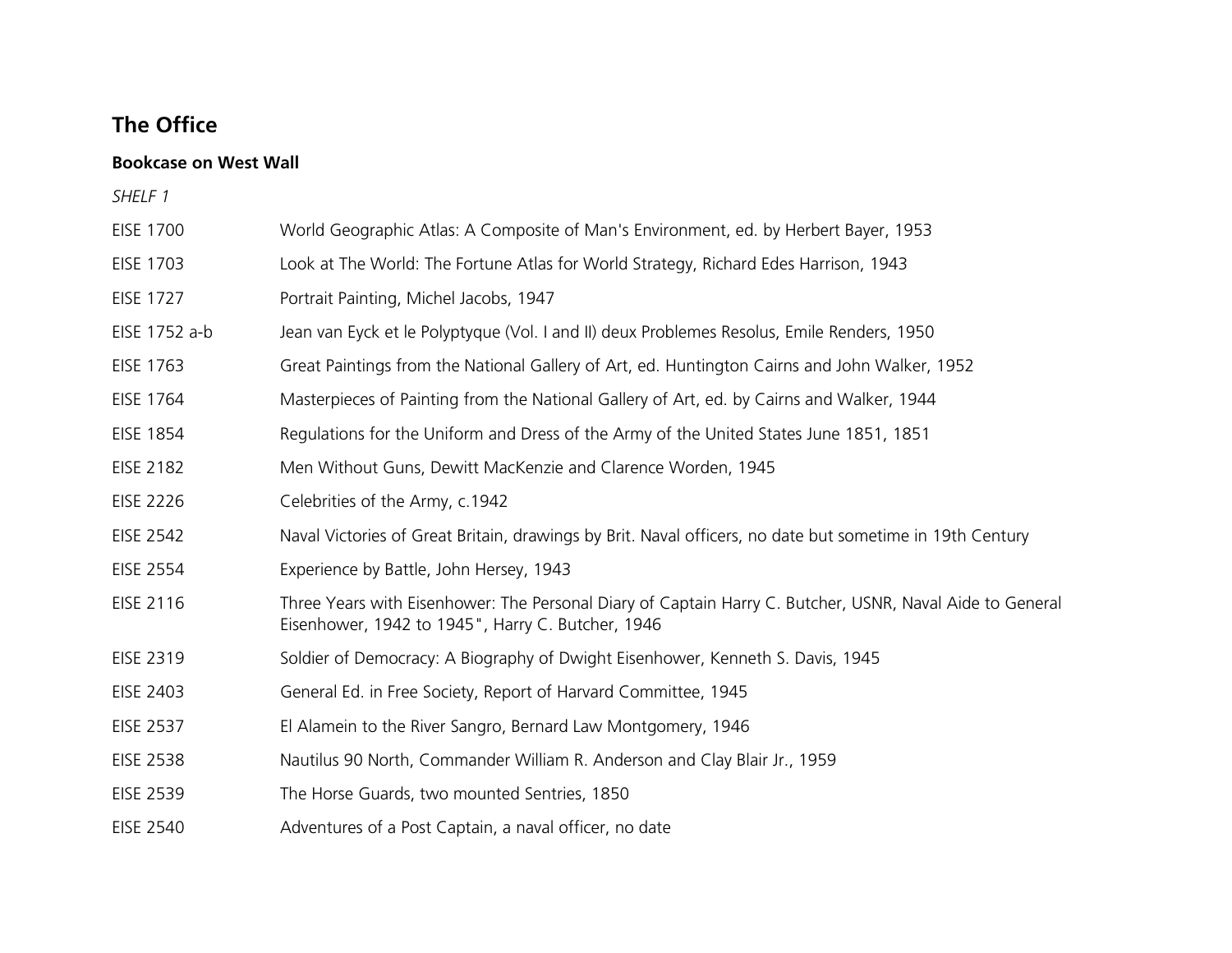| <b>EISE 2541</b>   | Doctor Comicus, satirical poem, no date                                                                                                                                                                  |
|--------------------|----------------------------------------------------------------------------------------------------------------------------------------------------------------------------------------------------------|
| <b>EISE 2547</b>   | Crusade in Europe, DDE, 1948                                                                                                                                                                             |
| <b>EISE 2548</b>   | Fleet Admiral King: a naval record, Ernest J. King and Walter Muir Whitehill, 1952                                                                                                                       |
| <b>EISE 2549</b>   | Eisenhower: The Liberator, Andre Maurois, 1945                                                                                                                                                           |
| <b>EISE 2550</b>   | In the Cause of Peace: Seven Years with the United Nations, Trygve Lie, 1954                                                                                                                             |
| <b>EISE 2552</b>   | Calculated Risk, Mark W. Clark, 1950                                                                                                                                                                     |
|                    |                                                                                                                                                                                                          |
| SHELF <sub>2</sub> |                                                                                                                                                                                                          |
| <b>EISE 1853</b>   | United States Military Academy: Cadet Uniforms, no author, 1960                                                                                                                                          |
| EISE 2103 c        | Report of the Supreme Allied Commander South East Asia 1943-1945, Vice Admiral the Earl Mountbatten of<br>Burma, 1951                                                                                    |
| EISE 2104          | The Psychological Warfare Division Supreme Headquarters Allied Expeditionary Force: An Account of its Operations<br>in the Western European Campaign 1944-1945, Robert A. McClure, 1945                  |
| <b>EISE 2308</b>   | Yank Continental Edition vol. II, July 29-December 30, 1945                                                                                                                                              |
| EISE 2509 a        | Public Papers of the Presidents of the United States: Dwight D. Eisenhower Jan.20-Dec.30th 1953, ed. David C.<br>Eberhart, Warren R. Reid, Mildred B. Berry, Robert Bolton and Dorothy M. Jacobson, 1960 |
| EISE 2509 b        | Public Papers of the Presidents of the United States: Dwight D. Eisenhower Jan.1-Dec.31 1954, ed. David C.<br>Eberhart, Warren R. Reid, Mildred B. Berry, Robert Bolton and Dorothy M. Jacobson, 1960    |
| EISE 2509 c        | Public Papers of the Presidents of the United States: Dwight D. Eisenhower Jan.1-Dec. 31 1955, ed. David C.<br>Eberhart, Warren R. Reid, Mildred B. Berry, Robert Bolton and Dorothy M. Jacobson, 1959   |
| EISE 2509 d        | Public Papers of the Presidents of the United States: Dwight D. Eisenhower Jan.1-Dec.31 1956, ed. David C.<br>Eberhart, Warren R. Reid, Mildred B. Berry, Robert Bolton and Dorothy M. Jacobson, 1958    |
| EISE 2509 e        | Public Papers of the Presidents of the United States: Dwight D. Eisenhower Jan.1-Dec.31 1957, ed. David C.<br>Eberhart, Warren R. Reid, Mildred B. Berry, Robert Bolton and Dorothy M. Jacobson, 1958    |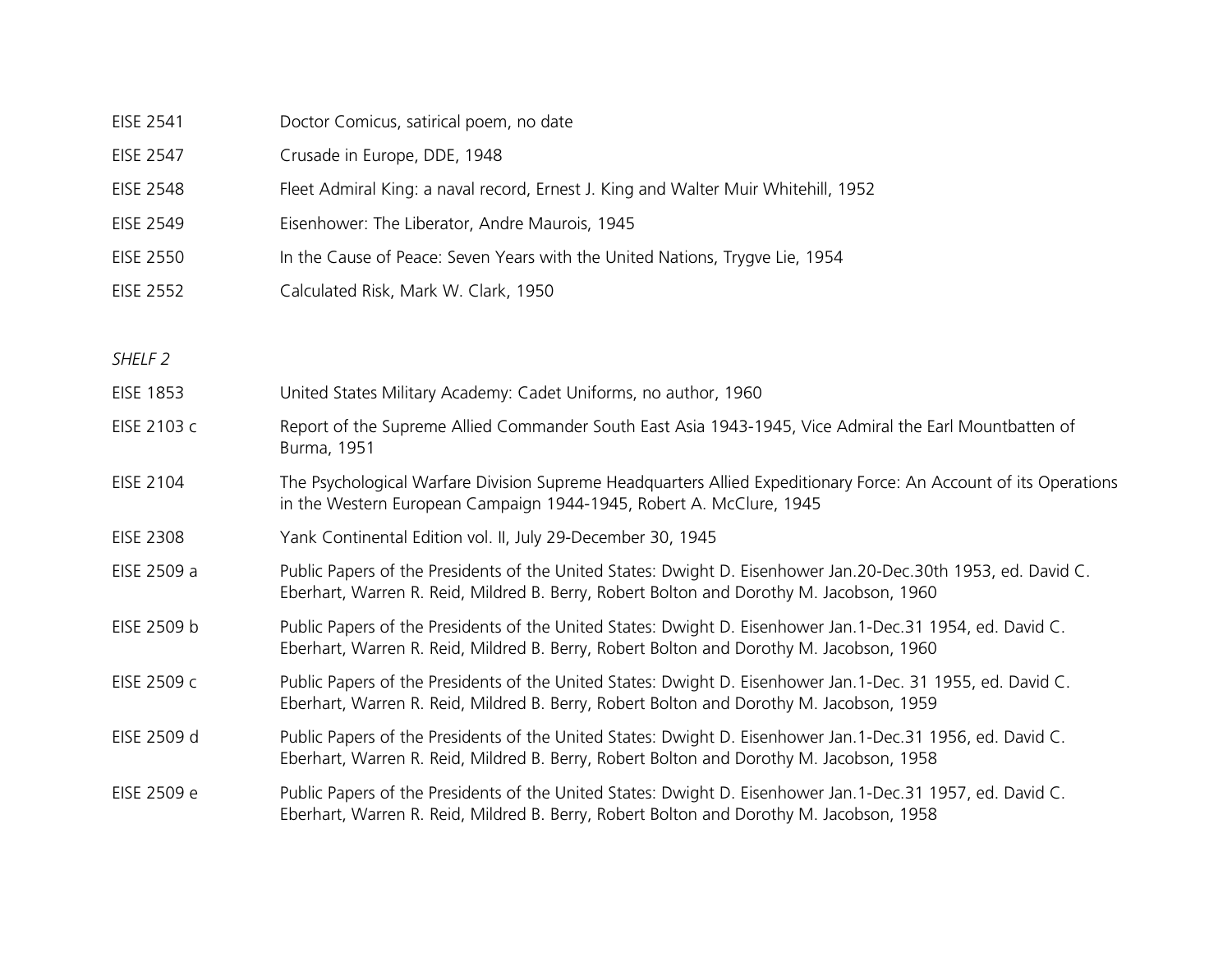| EISE 2509 f        | Public Papers of the Presidents of the United States: Dwight D. Eisenhower Jan.1-Dec.31 1958, ed. David C.<br>Eberhart, Warren R. Reid, Mildred B. Berry, Robert Bolton and Dorothy M. Jacobson 1959       |
|--------------------|------------------------------------------------------------------------------------------------------------------------------------------------------------------------------------------------------------|
| EISE 2509 g        | Public Papers of the Presidents of the United States: Dwight D. Eisenhower Jan.1-Dec.31 1959, ed. David C.<br>Eberhart, Warren R. Reid, Mildred B. Berry, Robert Bolton and Dorothy M. Jacobson, 1960      |
| EISE 2509 h        | Public Papers of the Presidents of the United States: Dwight D. Eisenhower Jan.1-Dec.31 1960-1961, ed. David C.<br>Eberhart, Warren R. Reid, Mildred B. Berry, Robert Bolton and Dorothy M. Jacobson, 1961 |
| <b>EISE 2545</b>   | Prisoners of The Tower, A.H. Cook, 1959                                                                                                                                                                    |
| <b>EISE 2546</b>   | Oliver Cromwell, Samuel Rawson Gardiner, 1899                                                                                                                                                              |
|                    |                                                                                                                                                                                                            |
| SHELF <sub>3</sub> |                                                                                                                                                                                                            |
| <b>EISE 1813</b>   | H.M. Queen Elizabeth II, edited by Phillip Kelly, 1953                                                                                                                                                     |
| EISE 2101          | Report by Supreme Allied Commander Mediterranean to the combined Chiefs of Staff on the Italian Campaign<br>Jan. 8, 1944 to May 10, 1944, (General Eisenhower), 1946                                       |
| <b>EISE 2102</b>   | Report by Supreme Commander to the combined Chiefs of Staff on Operations in Europe on the Allied<br>Expeditionary force, (General Eisenhower), June 6 1944-May 8, 1945                                    |
| <b>EISE 2260</b>   | First Report of the Commanding General of the Army air Forces to Secretary of War for Jan. 1944, no author,<br>1944                                                                                        |
| <b>EISE 2261</b>   | Second Report of the Commanding General of the Army Air Forces to the Secretary of War, no author, Feb. 27th,<br>1945                                                                                      |
| <b>EISE 2262</b>   | Third Report of the Commanding General of the Army Air Forces to the Secretary of War, no author, Nov. 12,<br>1945                                                                                         |
| <b>EISE 2282</b>   | Biannual Report of The Chief of Staff of the United States Army to the Secretary of war July 1, 1943-June 30, 1<br>945, George C. Marshall, 1945                                                           |
| EISE 2411          | Right of Coronation of Her majesty Queen Elizabeth II, 1953                                                                                                                                                |
| <b>EISE 2560</b>   | Patton and his Third Army, Col. Brenton G. Wallace, 1946                                                                                                                                                   |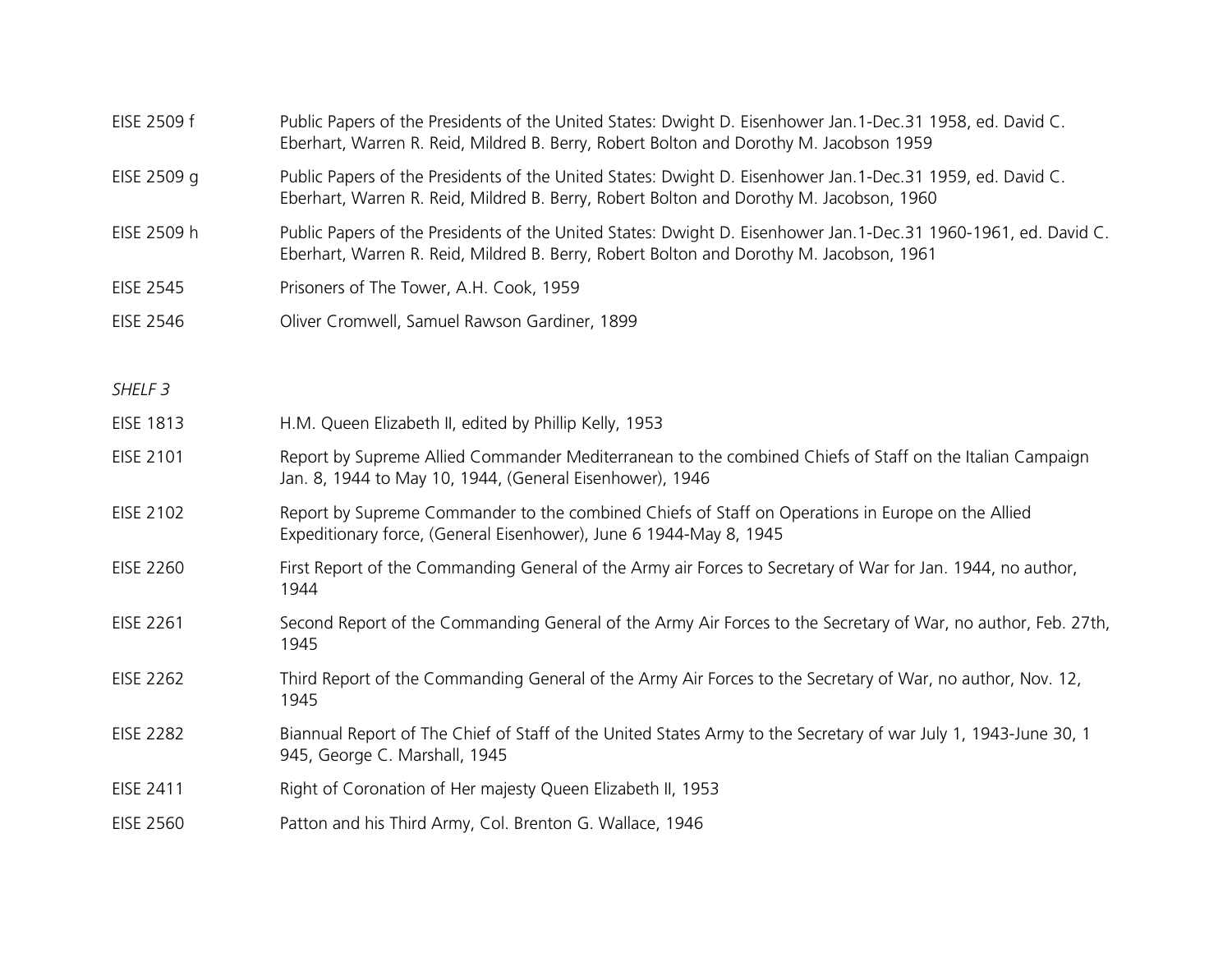| EISE 2543 a      | Historie du Peuple Americain Vol. I, Andre Maurois, 1955                                        |
|------------------|-------------------------------------------------------------------------------------------------|
| EISE 2543 b      | Historie du Peuple Americain Vol. II, Andre Maurois, 1956                                       |
| <b>EISE 2551</b> | Memoirs De Guerre- le salut 1944-1946, Charles DeGaulle, 1959                                   |
| EISE 2556 a      | The History of English Speaking Peoples Vol. I Birth of Britain, Winston Churchill, 1956        |
| EISE 2556 c      | The History of English Speaking Peoples Vol. II The New World, Winston Churchill, 1956          |
| EISE 2556 d      | The History of English Speaking Peoples Vol. III The Age of Revolution, Winston Churchill, 1957 |
| EISE 2556 e      | The History of English Speaking Peoples Vol. IV The Great Democracies, Winston Churchill, 1958  |
| EISE 2563        | The Complete Angler, Izaak Walton and Charles Cotton, 1824                                      |

## **Bookcase on East Wall**

| EISE 1814 a      | Benjamin Harrison: Hoosier Warrior 1833-1865, Harry J. Sievers, 1952                          |
|------------------|-----------------------------------------------------------------------------------------------|
| EISE 1815 a      | The Memoirs of Herbert Hoover: Years of Adventure 1874-1920, Herbert Hoover, 1951             |
| EISE 1815 b      | The Memoirs of Herbert Hoover: The Cabinet and the Presidency 1920-1933, Herbert Hoover, 1951 |
| EISE 1815 c      | The Memoirs of Herbert Hoover: The Great Depression 1929-1941, Herbert Hoover, 1952           |
| <b>EISE 1818</b> | Our Unknown Ex-President: A Portrait of Herbert Hoover, Eugene Lyons, 1948                    |
| EISE 1819 a      | Charles Evans Hughes vol. I, Merlo J. Pusey, 1951                                             |
| EISE 1819 b      | Charles Evans Hughes vol. II, Merlo J. Pusey, 1951                                            |
| <b>EISE 1821</b> | The Life of Andrew Jackson, Marquis James, 1940                                               |
| <b>EISE 1822</b> | The Complete and Authentic Life of Jesse James, Carl W. Breihan, 1953                         |
| <b>EISE 1823</b> | Jefferson the Virginian: Jefferson His Time Vol. I, Dumas Malone, 1948                        |
|                  |                                                                                               |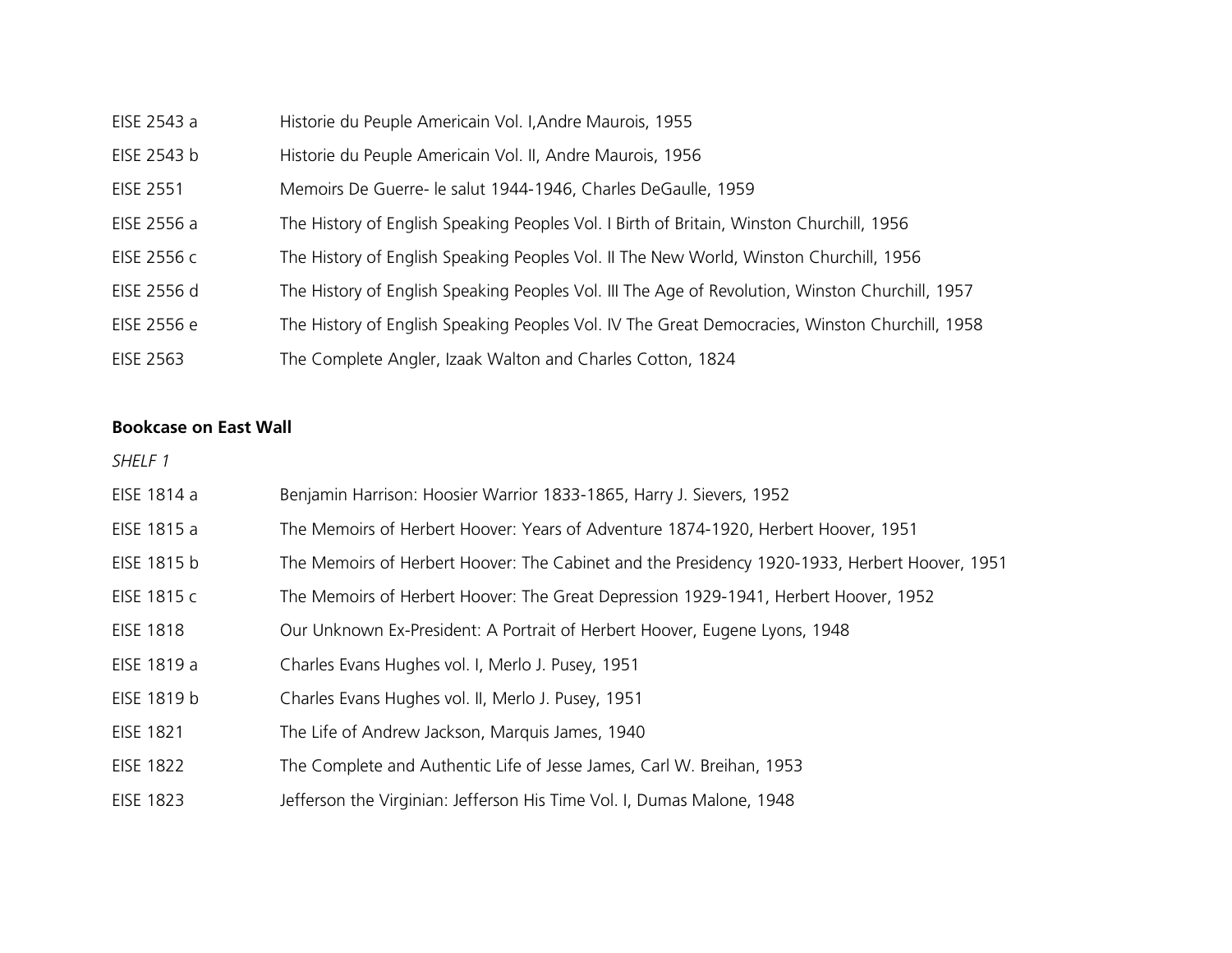- EISE 1824 Mostly Alkali, Stephen Perry Jocelyn, 1953
- EISE 1825 Fifty Billion Dollars: My Thirteen Years with the RFC 1932-1945, Jesse H. Jones, 1951
- EISE 1826 The Admiral and the Empress: John Paul Jones And Catherine The Great, Lincoln Lorenz, 1954
- EISE 1827 a Juarez and His Mexico Vol. I, Ralph Roeder, 1947
- EISE 1827 b Juarez and His Mexico Vol. II, Ralph Roeder, 1947
- EISE 1829 My Mamie Rose: The Story of my Regeneration, Owen Kildare, 1903
- EISE 1830 Lee of Virginia, William E. Brooks, 1932
- EISE 1831 Lincoln at Gettysburg, William Barton, 1930
- EISE 1832 Lincoln's Own Stories, edited Anthony Gross, 1912

- EISE 1848 a Marlborough His Life and Times Vol. II, Winston Churchill, 1934
- EISE 1848 b Marlborough His Life and Times Vol. III, Winston Churchill, 1936
- EISE 1848 c Marlborough His Life and Times Vol. IV, Winston Churchill, 1938
- EISE 1851 a The Life of John Marshall 1755-1800: Vol. I and II, Albert J. Beveridge, 1944
- EISE 1851 b The Life of John Marshall 1800-1835: Vol. III and IV, Albert J. Beveridge, 1947
- EISE 1855 The Marshall Story: A Biography of General George C. Marshall, Robert Payne, 1951
- EISE 1857 The Red Prussian: The Life and Legend of Karl Marx, Leopold Schwarzschild, 1947
- EISE 1859 Napoleon, Emil Ludwig, 1926
- EISE 1860 a The Life and Letters of Walter H. Page Vol. I, Burton J. Hendrick, 1925
- EISE 1860 b The Life and Letters of Walter H. Page Vol. II, Burton J. Hendrick, 1925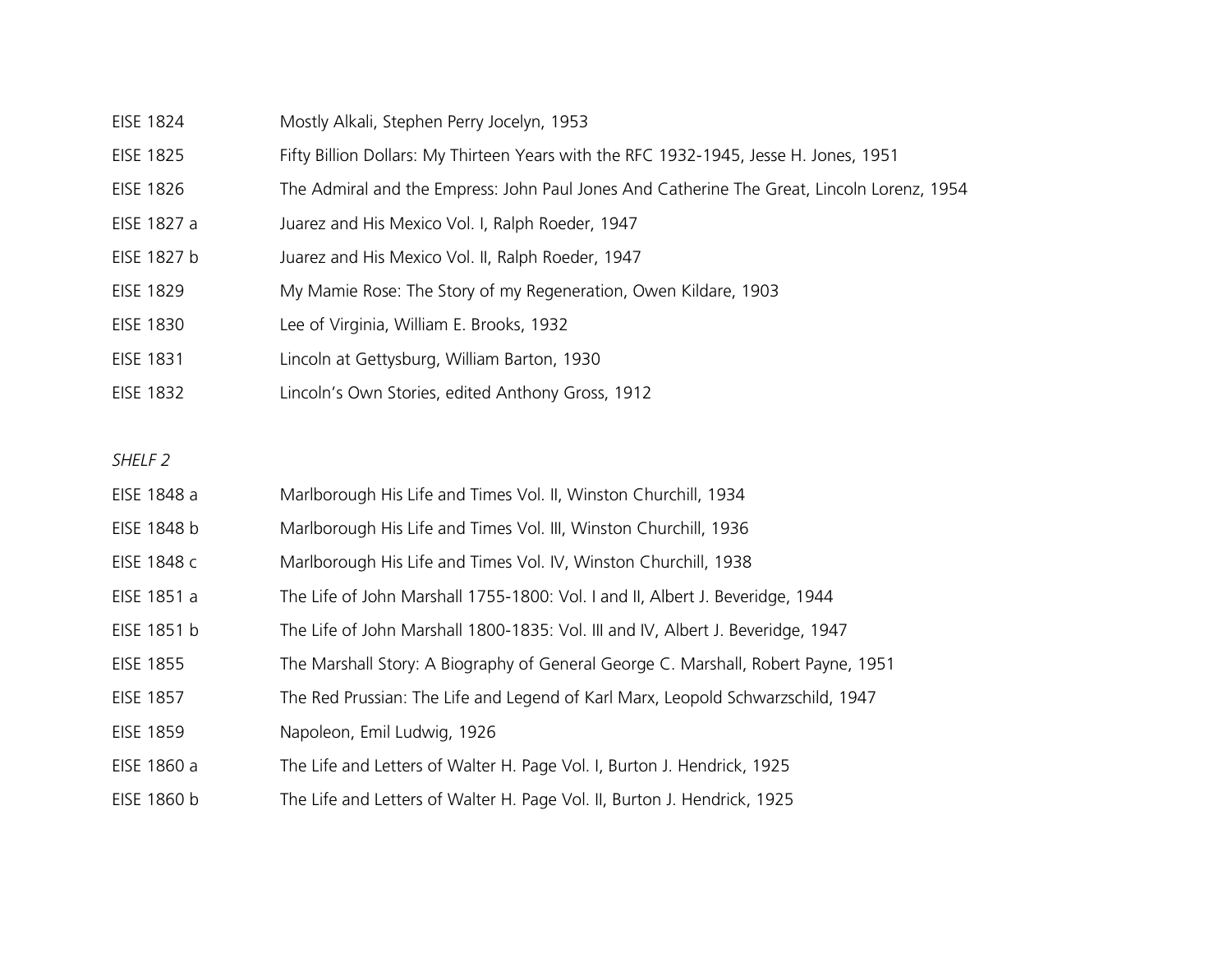- EISE 1860 c The Life and Letters of Walter H. Page Vol. III, Burton J. Hendrick, 1926
- EISE 1863 George Patton: General in Spurs, Alden Hatch, 1950
- EISE 1864 Pratt: The Red Man's Moses, Elaine Goodale Eastman, 1935
- EISE 1869 Franklin D. Roosevelt: An Informal Biography, Alden Hatch, 1947
- EISE 1870 Franklin D. Roosevelt's Own Story, ed. Donald Day, 1951
- EISE 1871 The Roosevelt Family of Sagamore Hill, Hermann Hagedorn, 1954
- EISE 1872 Sherman: Fighting Prophet, Lloyd Lewis, 1932

- EISE 1775 Grant of Appomattox: A Study of the Man, William E. Brooks, 1942
- EISE 1777 "In God we Trust" The Religious Beliefs and Ideas of the American Founding Fathers, Norman Cousins, 1958
- EISE 1778 The Lonely Warrior: The Life and Times of Robert S. Abbott, Roi Ottley, 1955
- EISE 1779 John Adams and the American Revolution, Catherine Drinker Bowen, 1950
- EISE 1780 The Traitor and The Spy: Benedict Arnold and John Andre, James Thomas Flexner, 1953
- EISE 1781 William Jennings Bryan, Wayne C. Williams, 1936
- EISE 1783 A Degree of Prudery: A Biography of Fanny Burney, Emily Hahn, 1950
- EISE 1784 a The Life and Public Services of Ambrose E. Burnside: Soldier Citizen Statesman Part I, Ben Perley Poore, 1882
- EISE 1784 b The Life and Public Services of Ambrose E. Burnside: Soldier Citizen Statesman Part I, Ben Perley Poore, 1882
- EISE 1788 Old Men Forget, Autobiography of Duff Cooper, 1954
- EISE 1789 A Sailor's Odyssey: the Autobiography of Admiral of the Fleet Viscount Cunningham of Hyndhope, Viscount Cunningham of Hyndhope, 1951
- EISE 1790 Portrait of an American: Charles G. Dawes, Bascom N. Timmons, 1953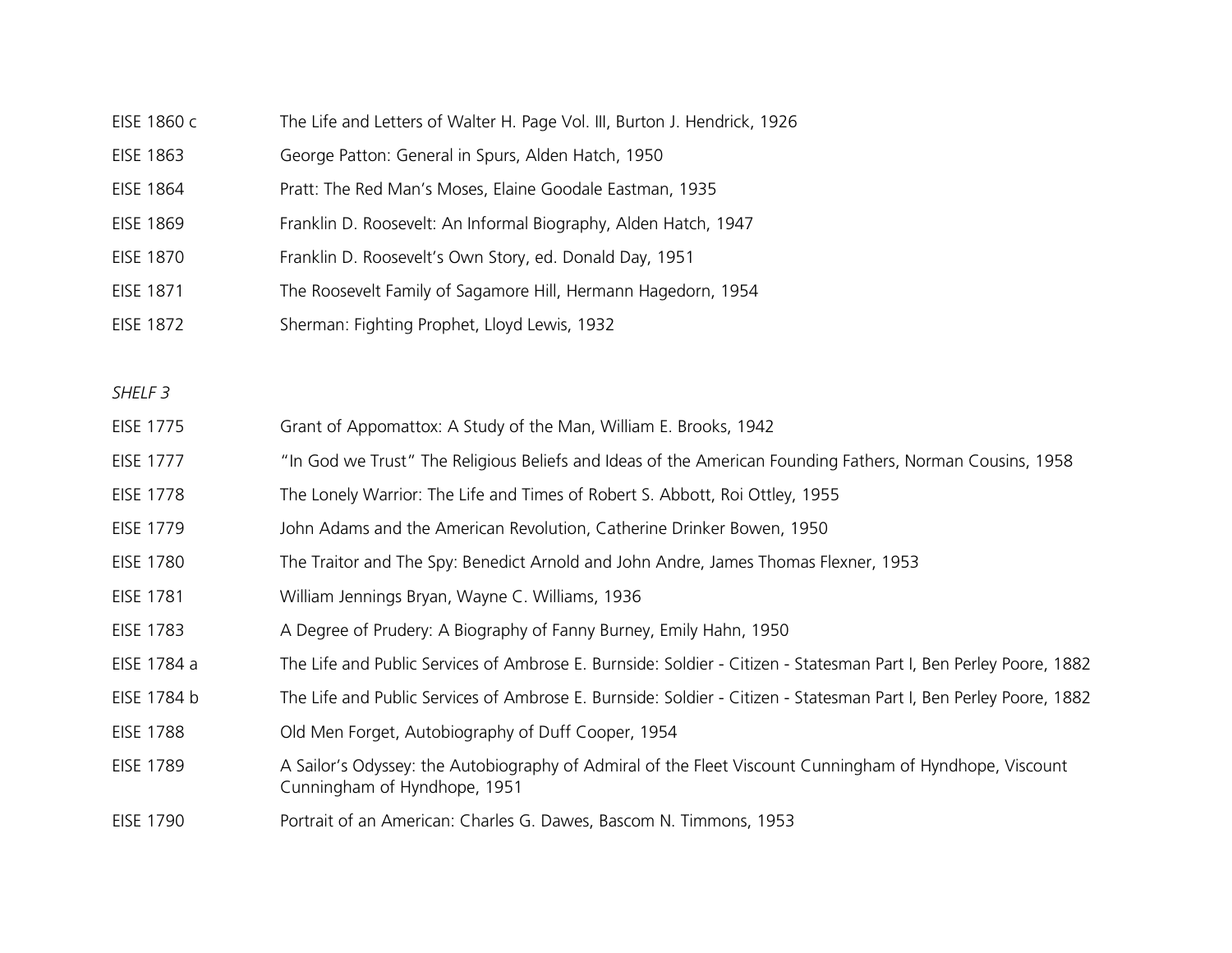- EISE 1795 Benjamin Franklin: And His Contributions to the American Tradition, I. Bernard Cohen, 1953
- EISE 1856 Marti: Apostle of Freedom, Jorge Manach, 1950
- EISE 1858 Forgotten Patriot: Robert Morris, Eleanor Young, 1950
- EISE 1865 From Immigrant to Inventor, Micheal Pupin, 1949
- EISE 1867 The Autobiography of Will Rogers 1949, Ed. Donald Day, 1949
- EISE 1866 Elephant Bill, Lt-Col J. H. Williams, 1950
- EISE 1873 Life of Amos Alonzo Stagg: Grand Old Man of Football, Francis J. Powers, 1946
- EISE 1791 The Life of Sir Arthur Conon Doyle, John Dickson Carr, 1949

- EISE 1776 Twelve Lives, Plutarch, trans. John Dryden, 1950
- EISE 1782 The Story of Wheatland, Philip S. Klein, 1936
- EISE 1786 Churchill By His Contemporaries, edited by Charles Eade, 1954
- EISE 1787 Winston Churchill: An Informal Study of Greatness, Robert Lewis Taylor, 1952
- EISE 1792 Duveen, S.N. Behrman, 1952
- EISE 1794 You're the Boss, Edward J. Flynn, 1947
- EISE 1796 a Vie de B. Franklin Vol. I de ses Ceuvres Posthumes, 1793
- EISE 1796 b Vie de B. Franklin Vol. II de ses Ceuvres Posthumes, 1793
- EISE 1796 c Correspondance Choisie de B. Franklin, 1793
- EISE 1800 The Autobiography of Ben Franklin, Ben Franklin, 1951
- EISE 1801 a Mahatma: The Life of Mohandas Karamenand Gandhi—Vol. I 1869-1920, Dinanth Gopal Tendulkar, 1951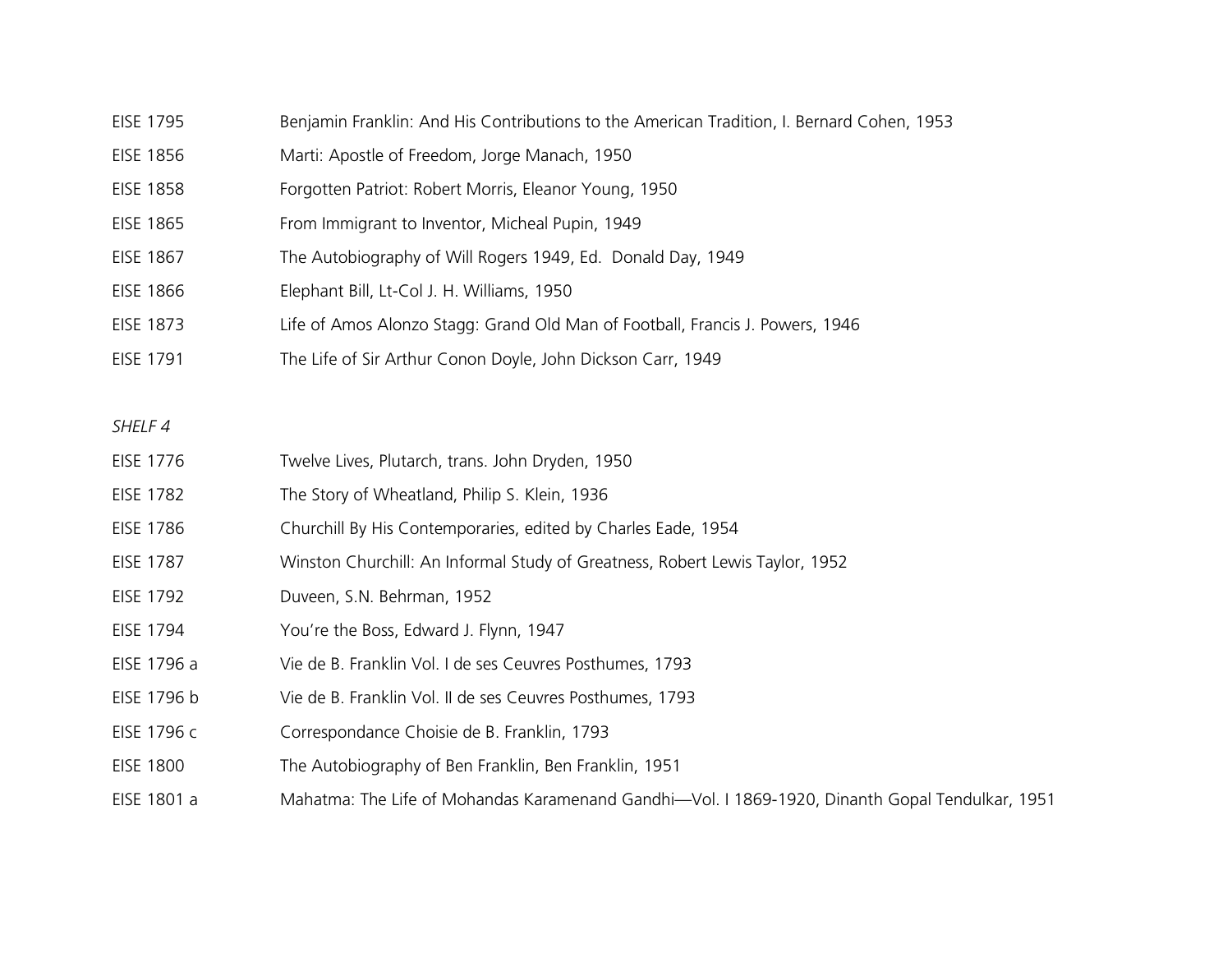| EISE 1801 b | Mahatma: The Life of Mohandas Karamenand Gandhi-Vol. II 1920-1929, Dinanth Gopal Tendulkar, 1951   |
|-------------|----------------------------------------------------------------------------------------------------|
| EISE 1801 c | Mahatma: The Life of Mohandas Karamenand Gandhi-Vol. III 1930-1934, Dinanth Gopal Tendulkar, 1952  |
| EISE 1801 d | Mahatma: The Life of Mohandas Karamenand Gandhi-Vol. IV 1934-1938, Dinanth Gopal Tendulkar, 1952   |
| EISE 1801 e | Mahatma: The Life of Mohandas Karamenand Gandhi-Vol. V 1938-1940, Dinanth Gopal Tendulkar, 1952    |
| EISE 1801 f | Mahatma: The Life of Mohandas Karamenand Gandhi-Vol. VI 1940-1945, Dinanth Gopal Tendulkar, 1953   |
| EISE 1801 g | Mahatma: The Life of Mohandas Karamenand Gandhi-Vol. VII 1945-1947, Dinanth Gopal Tendulkar, 1953  |
| EISE 1801 h | Mahatma: The Life of Mohandas Karamenand Gandhi-Vol. VIII 1947-1948, Dinanth Gopal Tendulkar, 1954 |

|--|

- EISE 2021 The Statesmanship of the Civil War, Allan Nevins, 1953
- EISE 2022 One Hundred Years of Famous Pages from the New York Times 1851-1951, 1951
- EISE 2023 The Disruption of American Democracy, Roy Franklin Nichols, 1948
- EISE 2024 Writing on Pennsylvania History: A Bibliography, Arthur C. Bining, Robert L. Brunhouse, Norman B. Wilkinson, 1946
- EISE 2025 My Pennsylvania: A Brief History of the Commonwealth's Sixty-Seven Counties, Commonwealth of Pennsylvania,
- 1946
- EISE 2026 Roosevelt and Hopkins an Intimate history, Robert E. Sherwood, 1948
- EISE 2027 Lone and Level Sands, Cornelious Vanderbilt Witney, 1951
- EISE 2028 The President of the United States, Woodrow Wilson, 1916
- EISE 2029 Letter from Grosvenor square: An Account of A Stewardship John Gilbert Winant, 1947
- EISE 2030 The Taming of the Nations: A Study of the Cultural Bases of International Policy, F.S.C. Northrop, 1952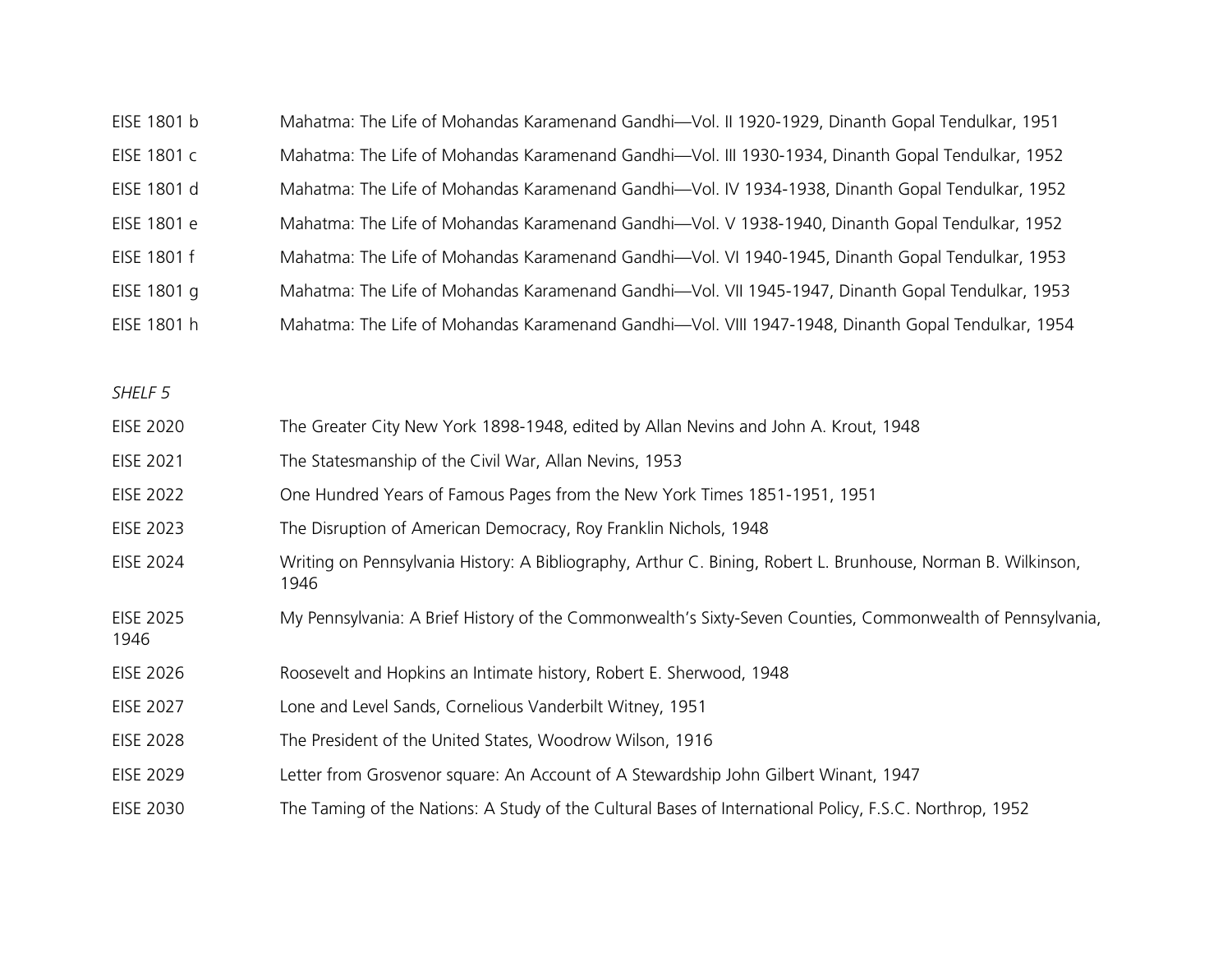- EISE 2031 Undermining the Constitution: A History of Lawless Government, Thomas James Norton, 1951
- EISE 2032 Our Pennsylvania: Keys to the Keystone State, Amy Oakley, 1950
- EISE 2033 Napoleons Legion, W. Francklyn Paris, 1927
- EISE 2034 Our American Government: The Answers To 1001 Questions On How It Works, Wright Patman, 1948
- EISE 2035 Shirtsleeve Economics: a common sense survey, William A. Paton, 1952
- EISE 2036 Theodore Roosevelt Cyclopedia, ed. Albert Bushnell Hart and Herbert Ronald Ferleger, 1941
- EISE 2037 Portraits Etched in Stone: Early Jewish Settlers 1682-1831, David De Sola Pool, 1952
- EISE 2038 The Path of Destiny: Canada from the British Conquest to Home Rule: 1763-1850, Thomas H. Raddall, 1957
- EISE 2039 The 4-H Story: A History of 4-H Club Work, Franklin M. Reck, 1951
- EISE 2040 Pennsylvania German Folklore Society: Ephrata- As Seen by Contemporaries Vol. XVII, Felix Reichmann and Eugene E. Doll, 1953
- EISE 2041 Unite or Perish: A Dynamic Program for a United Europe, Paul Reynaud, 1951
- EISE 2042 Leave It to the People, Quentin Reynolds, 1949

| <b>EISE 1868</b> | Rommel, Desmond Young, 1950                                                                                                     |
|------------------|---------------------------------------------------------------------------------------------------------------------------------|
| <b>EISE 1898</b> | The Eagle and the Roots, Louis Adamic, 1952                                                                                     |
| <b>EISE 1899</b> | The Big Change: America Transforms Itself 1900-1950, Frederick Louis Allen, 1952                                                |
| <b>EISE 1900</b> | The Secretary of State, The American Assembly, 1960                                                                             |
| <b>EISE 1901</b> | The American Heritage Book of Great Historic Places, Richard M. Ketchum, 1957                                                   |
| <b>EISE 1902</b> | By These Words: Great Documents of American Liberty, Selected and Placed in Their Contemporary Settings, Paul<br>M. Angle, 1954 |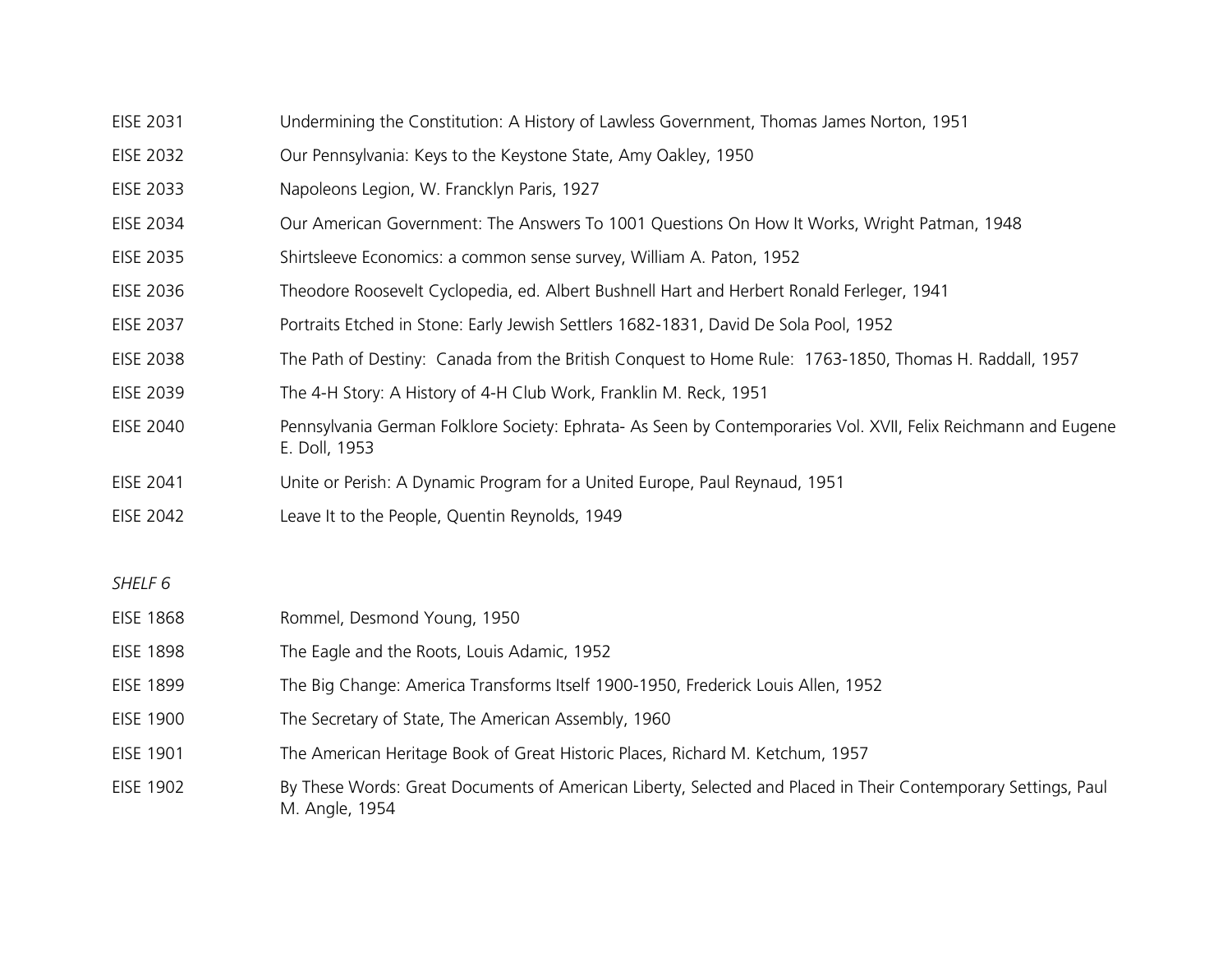- EISE 1904 Tito and Goliath, Hamilton Fish Armstrong, 1951
- EISE 1905 The American Historical Scene, Various Authors and illustrated by Stanley Arthurs, 1935
- EISE 1906 A Philosophy For Our Time, Bernard M. Baruch, 1954
- EISE 1907 Prince Charlie and the Borderlands, David Johnstone Beattie, 1928
- EISE 1908 U.S. West: The Saga of Wells Fargo, Lucius Beebe and Charles Clegg, 1949
- EISE 1909 The Story of the New York Times 1851-1951, Meyer Berger, 1951
- EISE 1910 The Northwest Turnpike and West Virginia, Dr. W.E. Brooks, 1943
- EISE 1911 The Story of The Constitution 1787-1937, Sol Bloom, 1937
- EISE 1912 Dear Fatherland rest quietly: A Report on the Collapse of Hitler's "Thousand Years", Margaret Bourke White, 1946
- EISE 1913 The Tragic Era: The Revolution After Lincoln, Claude G. Bowers, 1929
- EISE 1939 a The Story of Civilization: Part 1-Our Oriental Heritage, Will Durant, 1942
- EISE 1939 b The Story of Civilization: Part III- Caesar and Christ, Will Durant, 1944
- EISE 1939 c The Story of Civilization: Part V- The Renaissance, Will Durant, 1953
- EISE 1939 d The Story of Civilization: Part VI-The Reformation, Will Durant, 1957
- EISE 1951 A Brief and True Report Concerning Williamsburg in Virginia, Rutherfoord Goodwin, 1941
- EISE 1971 A World History of Our Own Times: Volume I- From the Turn of the Century to the 1918 Armistice, Quincy Howe, 1949

- EISE 1937 Westward America, Howard R. Driggs, 1942
- EISE 1938 As You Pass By, Kenneth Holcomb Dunshee, 1952
- EISE 1943 Willards of Washington: The Epic of a Capital Caravansary, Garnett Laidlaw Eskew, 1954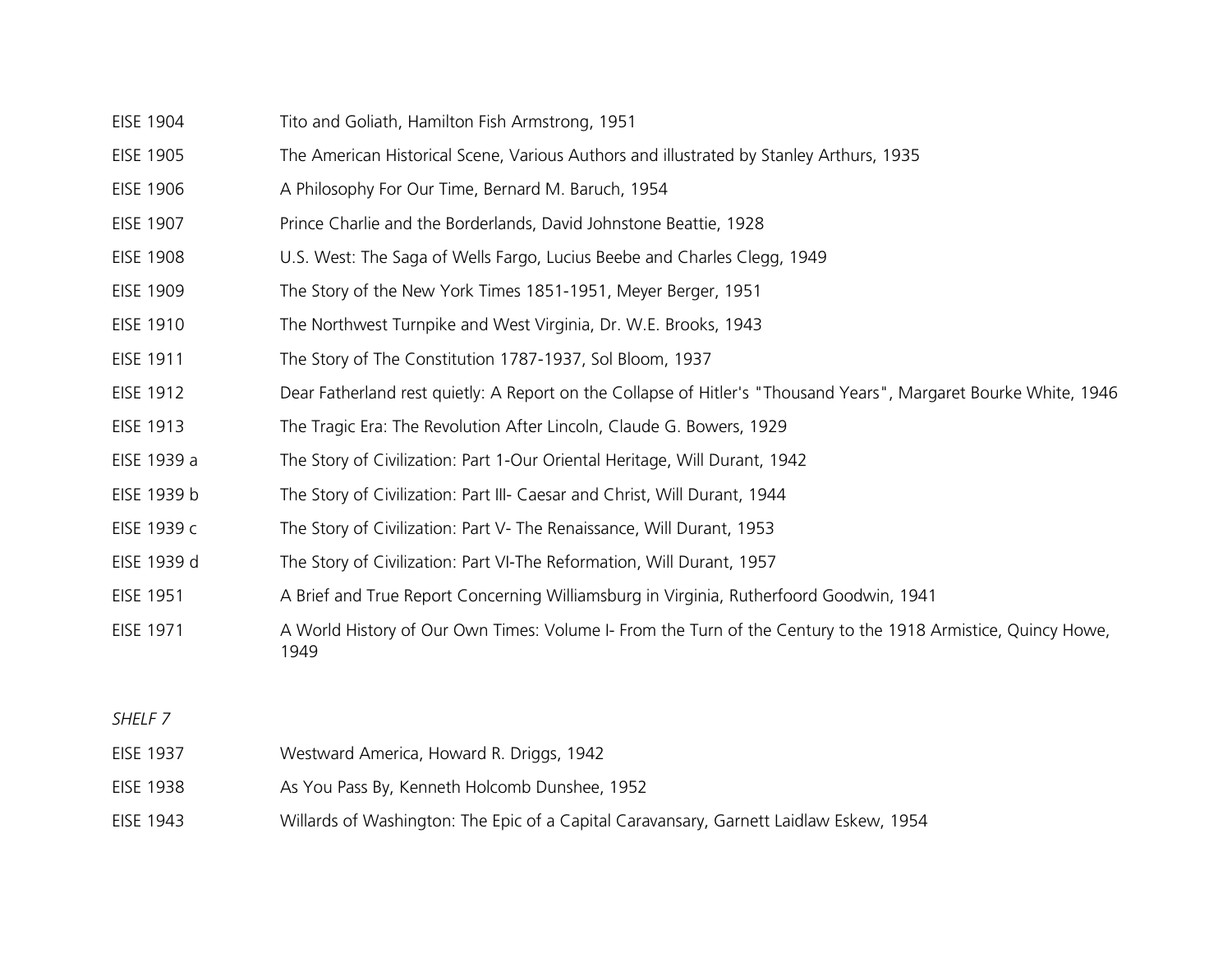- EISE 1944 Jim Farley's Story: The Roosevelt years, James A. Farley, 1948
- EISE 1945 Power and Policy: US Foreign Policy and Military Power in the Hydrogen Age, Thomas K. Finletter, 1954
- EISE 1946 Pennsylvania Agriculture and Country Life: 1640-1840, Stevenson Whitcomb Fletcher, 1950
- EISE 1947 The Forrestal Diaries, edited by Walter Millis, 1951
- EISE 1948 A Pictorial History of Texas, Herbert and Virginia Gambrell, 1960
- EISE 1949 The Chisholm Trail, Wayne Gard, 1954
- EISE 1950 Rivers in The Desert: A History of the Negev, Nelson Glueck, 1959
- EISE 1952 The State of Alaska, Ernest Gruening, 1954
- EISE 1953 Behind the Curtain, John Gunther, 1949
- EISE 1954 D-Day, John Gunther, 1944
- EISE 2001 Woodrow Wilson and the Progressive Era 1910-1917, Arthur S. Link, 1954
- EISE 2003 Europe in the Spring, Claire Boothe, 1940
- EISE 2004 Our Secret Allies the Peoples of Russia, Eugene Lyons, 1953
- EISE 2005 Revitalizing a Nation: A Statement of Beliefs, Opinions and Policies Embodied in the Public Pronouncements of General Of The Army Douglas MacArthur, Douglas McArthur, 1952
- EISE 2006 My Mission in Israel 1948-1951, James G. McDonald, 1951
- EISE 2008 St. Paul's Cathedral in Wartime 1939-45, The very Reverend W.R.Matthews, 1946
- EISE 2011 The Banditti of the Plains: or The Cattlemen's Invasion of Wyoming in 1892, A.S. Mercer, 1954
- EISE 2012 The Voice of Asia, James Michener, 1951
- EISE 2013 The Struggle for Germany, Drew Middleton, 1949
- EISE 2017 Moreau de st Mery's: American Journey 1793-1798, trans. and ed. Kenneth Roberts and Emma M. Roberts, 1947